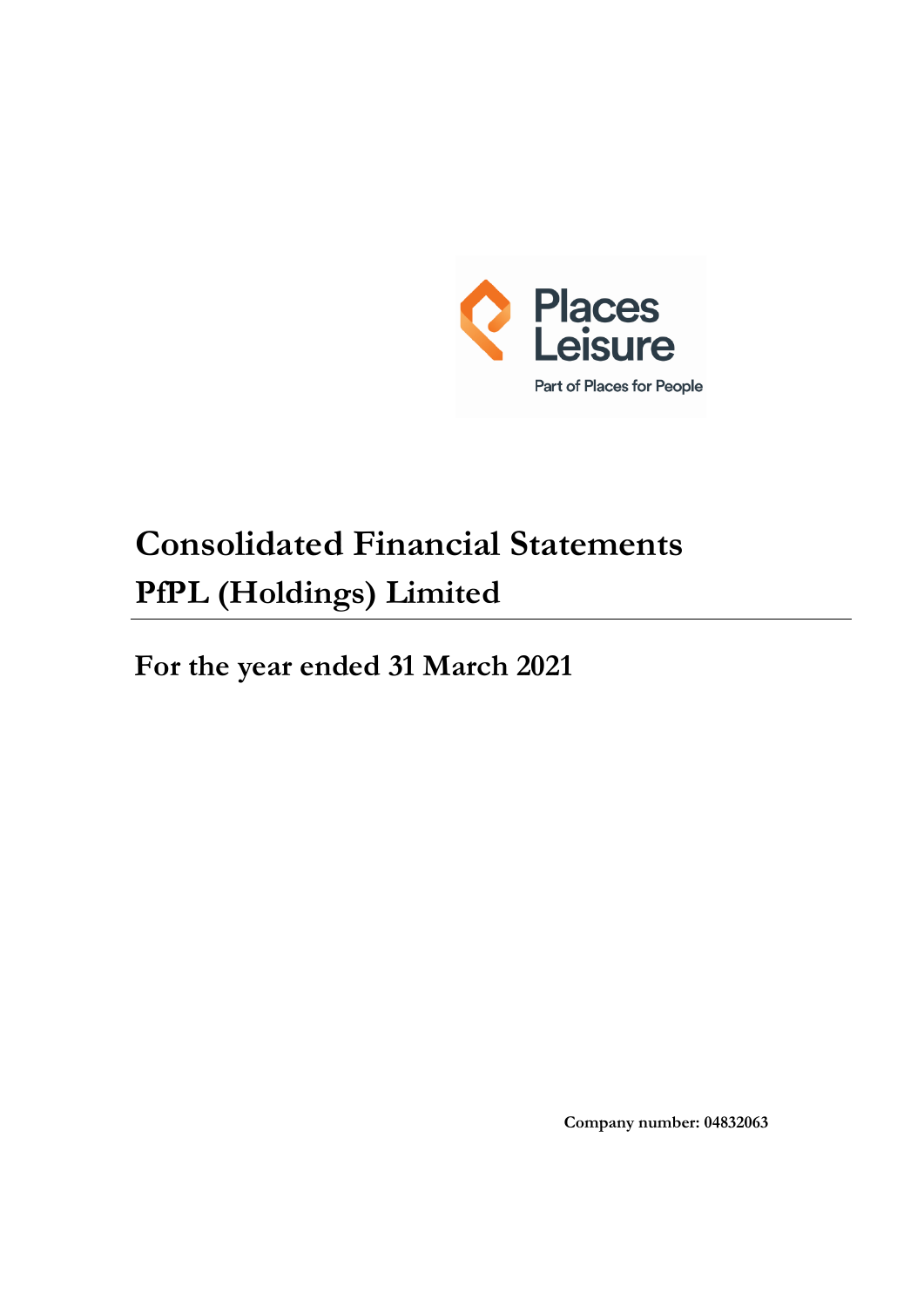

| Contents                                                               | Page           |
|------------------------------------------------------------------------|----------------|
| Board of Management, Executives and Advisors                           | $\overline{2}$ |
| Chief Executive's Statement                                            | $3 - 5$        |
| Strategic Report                                                       | $6 - 10$       |
| Directors' Report                                                      | $11 - 17$      |
| Independent Auditor's Report to the members of PfPL (Holdings) Limited | $18 - 21$      |
| Consolidated Statement of Comprehensive Income                         | 22             |
| Consolidated Statement of Financial Position                           | 23             |
| Consolidated Statement of Changes in Equity                            | 24             |
| Company Statement of Financial Position                                | 25             |
| Consolidated Statement of Cash Flows                                   | $26 - 27$      |
| Notes to the Financial Statements                                      | $28 - 48$      |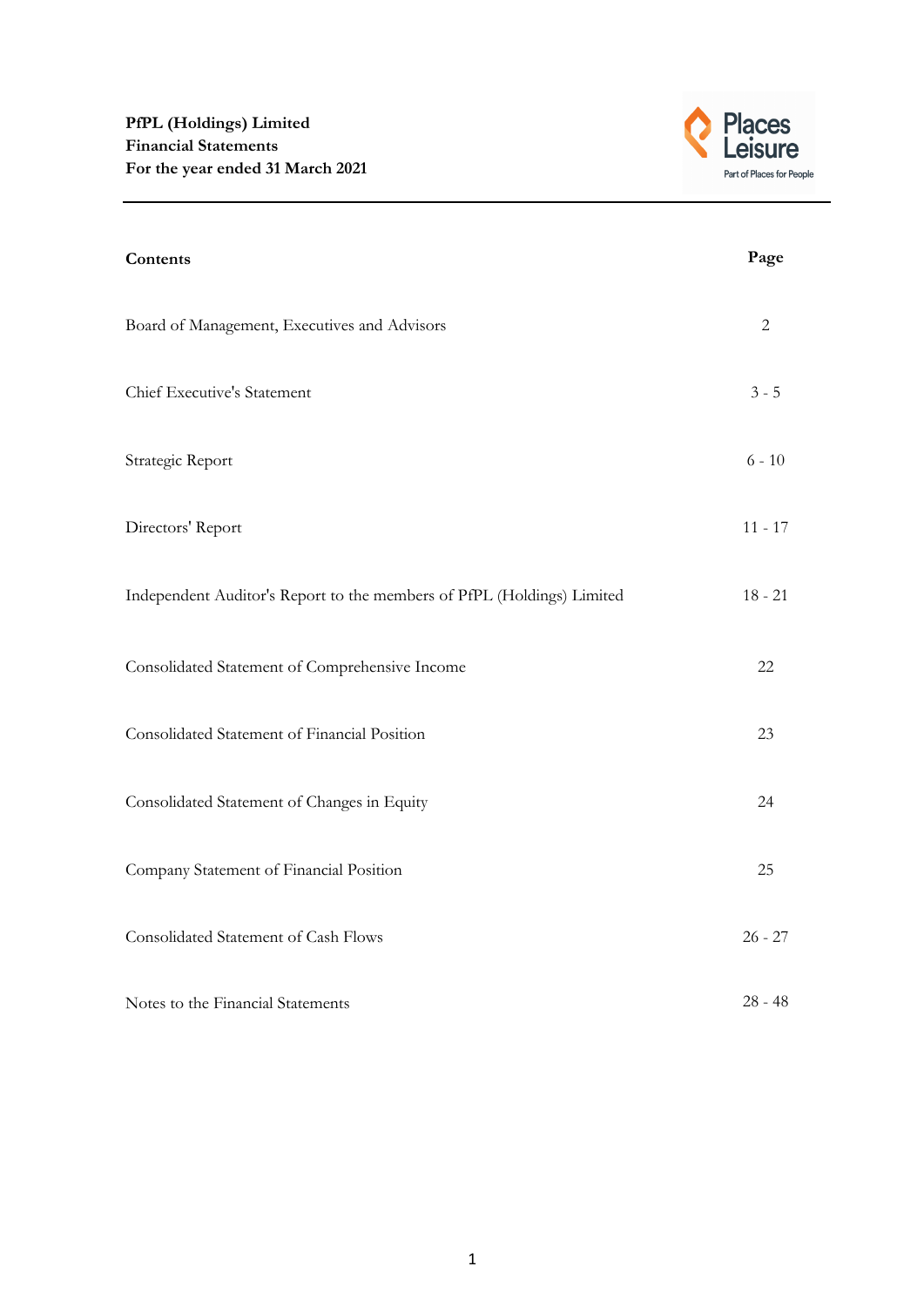

| Registered number   | 04832063                                                                                                                                                                                                                                                                                                                       |
|---------------------|--------------------------------------------------------------------------------------------------------------------------------------------------------------------------------------------------------------------------------------------------------------------------------------------------------------------------------|
| Company secretary   | C Martin                                                                                                                                                                                                                                                                                                                       |
| Directors           | D Cowans<br>C D'Costa<br>D Walker<br>P McPartlan (appointed 25 August 2020)<br>S Dodd (resigned 25 August 2020)<br>G Kitchen (appointed 1 June 2020 and resigned 16 July 2020)<br>J Oxley (resigned 30 September 2020)<br>C Phillips (resigned 31 January 2021)<br>E Woolman (appointed 1 June 2020 and resigned 16 July 2020) |
| Registered office   | 80 Cheapside<br>London<br>EC2V 6EE                                                                                                                                                                                                                                                                                             |
| Independent auditor | <b>KPMG LLP</b><br>15 Canada Square<br>Canary Wharf<br>London<br>E14 5GL                                                                                                                                                                                                                                                       |
| Banker              | Barclays Bank Plc<br>Leicester<br>Leicestershire<br>United Kingdom<br>LE87 2BB                                                                                                                                                                                                                                                 |
| Solicitor           | Nabarro LLP<br>1 South Quay<br>Victoria Quays<br>Sheffield<br>S <sub>2</sub> SSY                                                                                                                                                                                                                                               |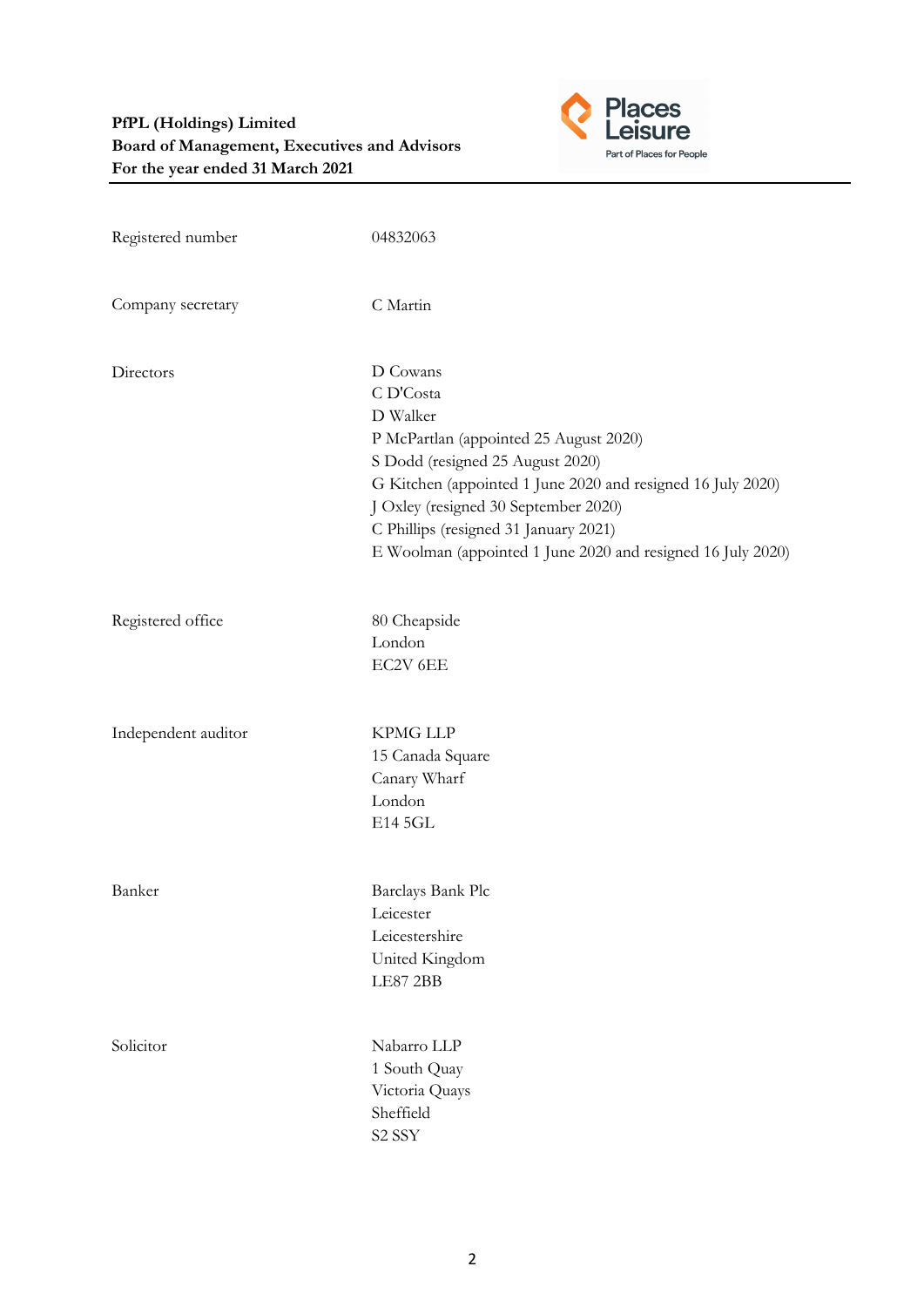

PfPL (Holdings) ("the Company") continues to contribute to the Places for People Group's ("the Group") aim of establishing thriving and successful places through the attainment of its social objective to 'create active places and healthy people'.

The consolidated results show a loss on ordinary activities before taxation of  $\ell$ 2.3m for the year (profit of  $\ell$ 0.2m) for year ended 31 March 2020) on a turnover of  $\text{\emph{f}}_387.7\text{m}$  ( $\text{\emph{f}}_1153.4\text{m}$  for year ended 31 March 2020).

COVID-19 has had an enormous impact upon public sector leisure. The Company, like all leisure operators, faced a challenging period, with our centres instructed to close due to the coronavirus pandemic. The Company's focus during this time was to keep colleagues and customers safe, safeguard jobs and secure the best possible terms with our Local Authority partners that ensure the long-term sustainability of local services.

We remain committed to improving opportunities for communities to adopt healthier and more active lifestyles. However, opportunities have been limited this year due to the lockdowns and restrictions that have been in place. We generated  $\ddot{1}31.1$ m in Social Value in the last year, a considerable decrease from the previous year. Our core product is a key driver of Social Value, derived from an algorithm established by Sheffield Hallam University research and on profiling by Experian, and is based on the frequency of visits and the socio-economic status of the customers. In essence, getting more people more active drives Social Value and benefits the communities we serve: in improved health and subjective wellbeing; in increased educational attainment; and in reduced crime. Targeted activity for those more likely to be inactive drives a higher rate of value, so outreach programmes in areas of higher deprivation, and our soon-to-be-launched COVID-19 Recovery programme, enhance this further.

We strive to offer a wide range of activities and explore new innovations and technology to enhance our customer experience, service offering and increase accessibility. Throughout the periods of nationwide lockdowns and local restrictions, we have continued communication with our customers and encouraged activity with the refreshed Places Locker Virtual Studio, offering free home workout options, live streaming and on-demand classes, as well as activity challenges.

We've furthered our commitment to helping within the community, and supported the NHS in the fight against COVID-19, by setting up vaccination centres in Rotherham and Hinckley with our Local Authority partners, Hinckley and Bosworth Borough Council and Rotherham Metropolitan Borough Council. We are pleased to report that we've successfully vaccinated over 100,000 people within our communities.

Throughout the pandemic we have asked our customers about their attitudes surrounding COVID-19 and have completed one of the largest sector insight assessments, to understand how we can support them in getting back to activity. Our key customer measures based on actual visits, show that our Net Promoter Score (likelihood to recommend) increased from a pre-COVID score of 21 to 46 following the reopening of centres from the third national lockdown. This demonstrated a high level of confidence in the hygiene and social distancing measures that were put in place and the hard work of our teams in welcoming customers back. The measures we put in place were rated 4.4 stars out of 5.0, with over half of customers rating us a 5. Our work with the National Leisure Recovery Fund, funded by Sport England, was an opportunity to benchmark ourselves around Net Promoter Score, and we were 14 points higher than the national average (formed from our public sector competitors, local trusts and 'in-house' council-operated facilities).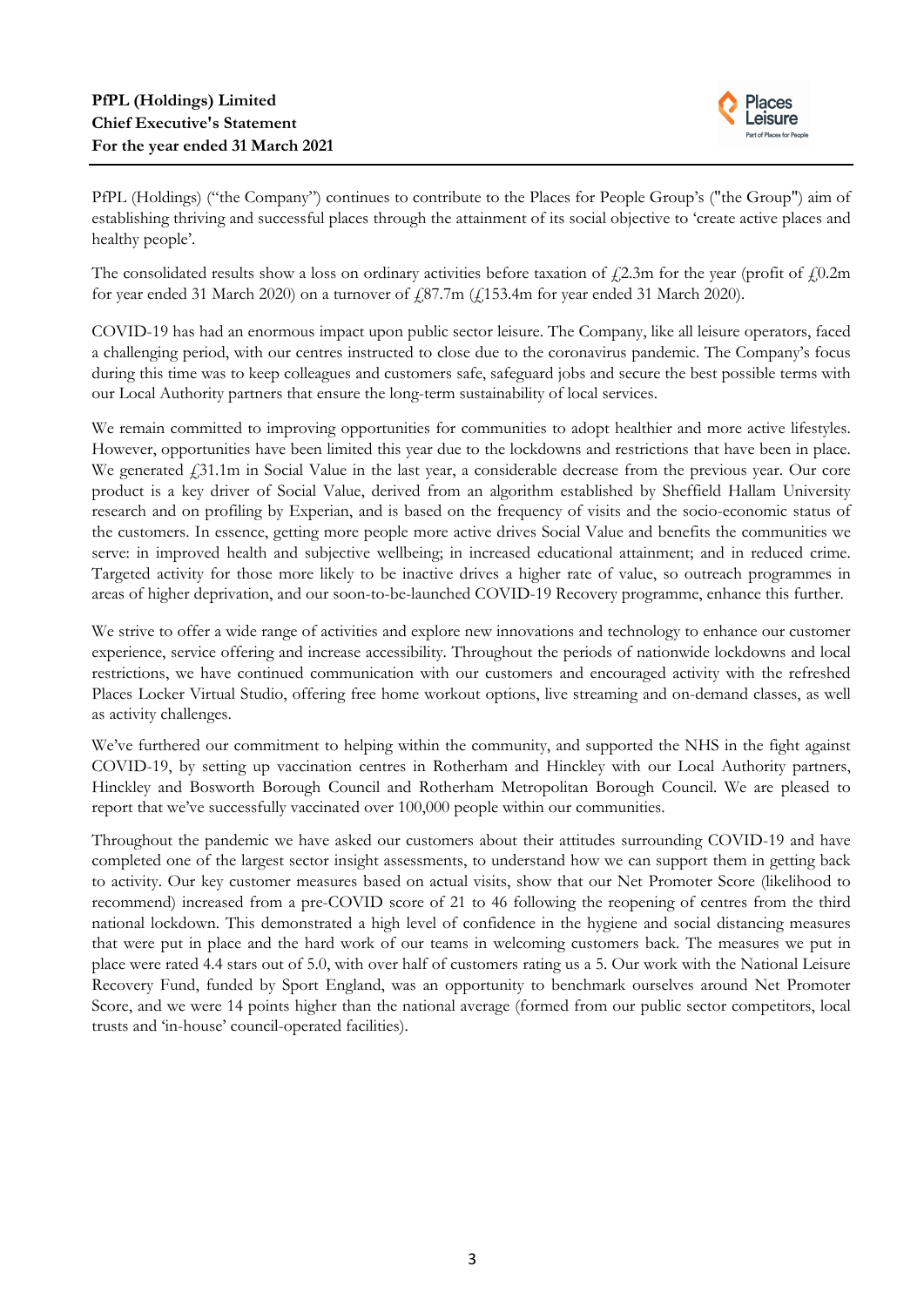

As we have navigated through the pandemic, we have reshaped our health intervention programmes, and adapted our GP referral model to better protect our customers and work in line with government guidelines, by offering increased screen time for those not ready to return to the 'physical space'.

We are pleased to also be developing a COVID-19 Recovery programme to better support the increasing number of people left dealing with the mid to long-term effects of contracting the virus. Our centres offer accessible, non-clinical settings for members to receive support and advice to assist in getting back to normal, everyday life. With the support of The Places Foundation, an independent charity that is supported by the Places for People Group, Travis Perkins are funding the rollout of our new COVID-19 Recovery programme. We are perfectly placed to deliver a non-intimidating, easy to access Recovery Programme to the people who need it within the communities that we serve. Utilising government data regarding the areas with the greatest need, we plan to deliver this programme in multiple locations across the leisure estate.

As our centres have been closed for most of the year due to the pandemic, our People focus has been on supporting colleagues, while they have been furloughed and preparing them for returning to work as our centres re-open.

Our online training platform, 'My Learning Place', has allowed colleagues to continue completing their e-learning from home while furloughed. A COVID Return to Work e-learning module was developed to help teams understand the changes made at their centres in accordance with COVID safety measures, provide information on the newly introduced Placemaker role, as well as offer guidance and resources on personal wellbeing.

During the year there has been a focus on supporting colleague physical and mental health, raising awareness and ensuring colleagues have access to support when they need it. Employees have access to a suite of services and facilities which are designed to support their wellbeing, whether physical, mental or financial, including an employee assistance programme, which includes a confidential support helpline and access to medical advice or services. Online wellbeing sessions have been held for colleagues to promote self care, fitness and good mental health.

The introduction of the Mental Health First Aid programme aims to raise mental health awareness and help teams talk more freely about mental health, reducing stigma and creating a more positive culture.

We remain focused on exploring new business opportunities, expanding our leisure portfolio and reinvesting in our centres to further our social mission of creating 'active places and healthy people'. I am delighted to report that the new Bulmershe Leisure Centre, managed on behalf of Wokingham Borough Council, opened in August 2020, and experienced over 10,000 visits to the gym, swimming, and group exercise classes in its first month alone. Despite the pandemic, I am also pleased to state that the new  $\text{\emph{f}}22m$  Places Leisure Camberley was opened on time and on budget. The venue which was designed and built by the Company, with its partners Roberts Limbricks and Pellikaan, as part of a Design, Build, Operate and Maintain contract with Surrey Heath Borough Council, opened on 1 July 2021.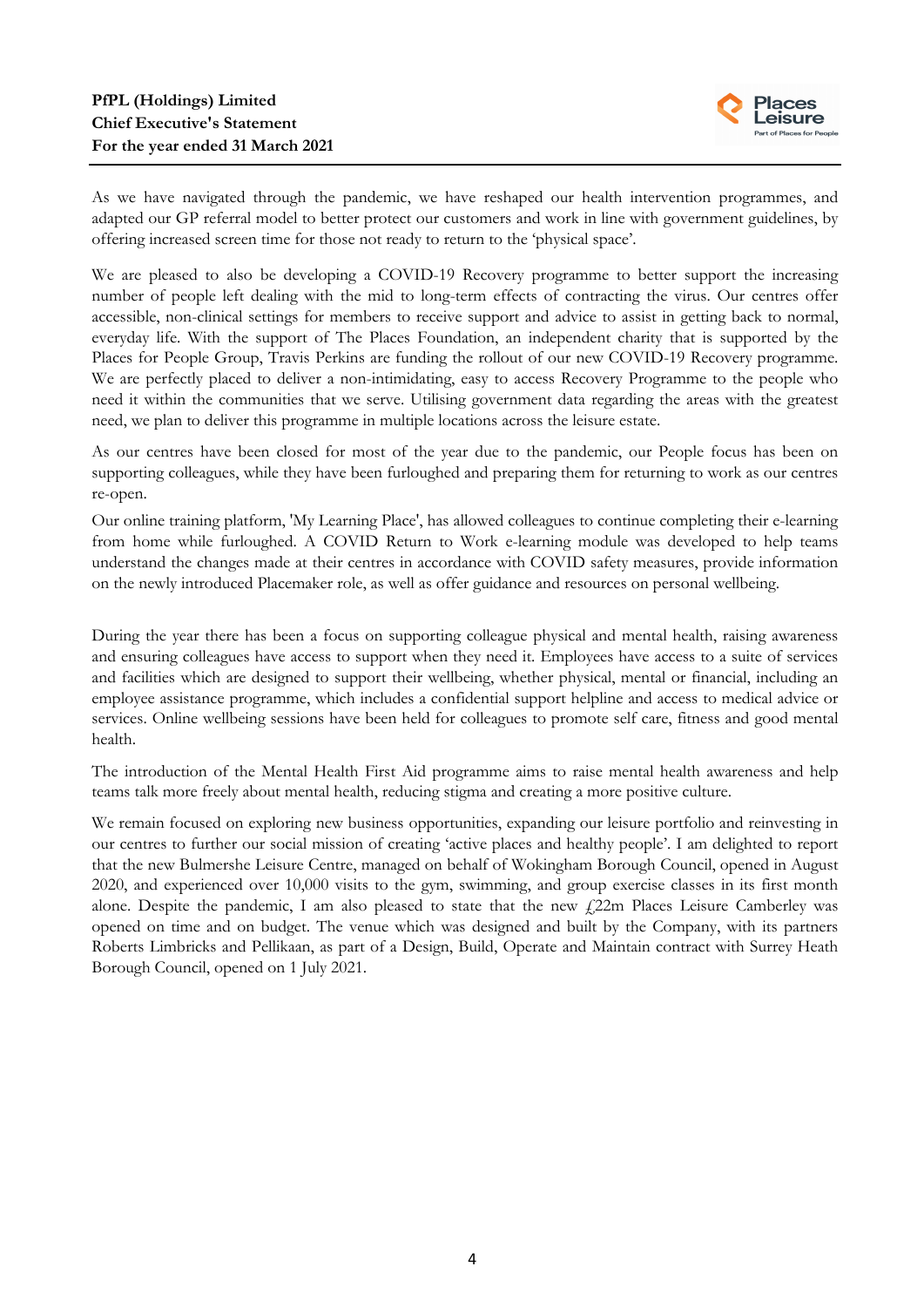

This year, £4.1m was reinvested in our centres, including a £2m investment for Court Garden Leisure Complex, part of the Buckinghamshire Council Contract, giving it a new reception area and refurbishing the swimming pool and changing facilities.

The Places for People Group has evolved into a large-scale placemaker with over 20 specialist companies and the expertise and capability to create, as well as manage, entire places. We continue to explore new opportunities created by the joining together of the Places for People Group's housing and leisure expertise that deliver social outcomes and social value with a commercial approach. Our mutual and varying strengths, massive economies of scale, along with the significant number of Local Authority clients that the two organisations partner with, mean that there are significant cross-service and management opportunities that enable us to offer a more holistic and end-to-end service solution.

Our people have a positive impact on the communities we serve, helping to shape the service provision to local needs and creating vibrant places that inspire all members of the community to enjoy more active and healthier lifestyles.

I would like to give my thanks to all of our colleagues, Local Authority clients and customers for their continued support.

JunX

**P McPartlan Chief Executive**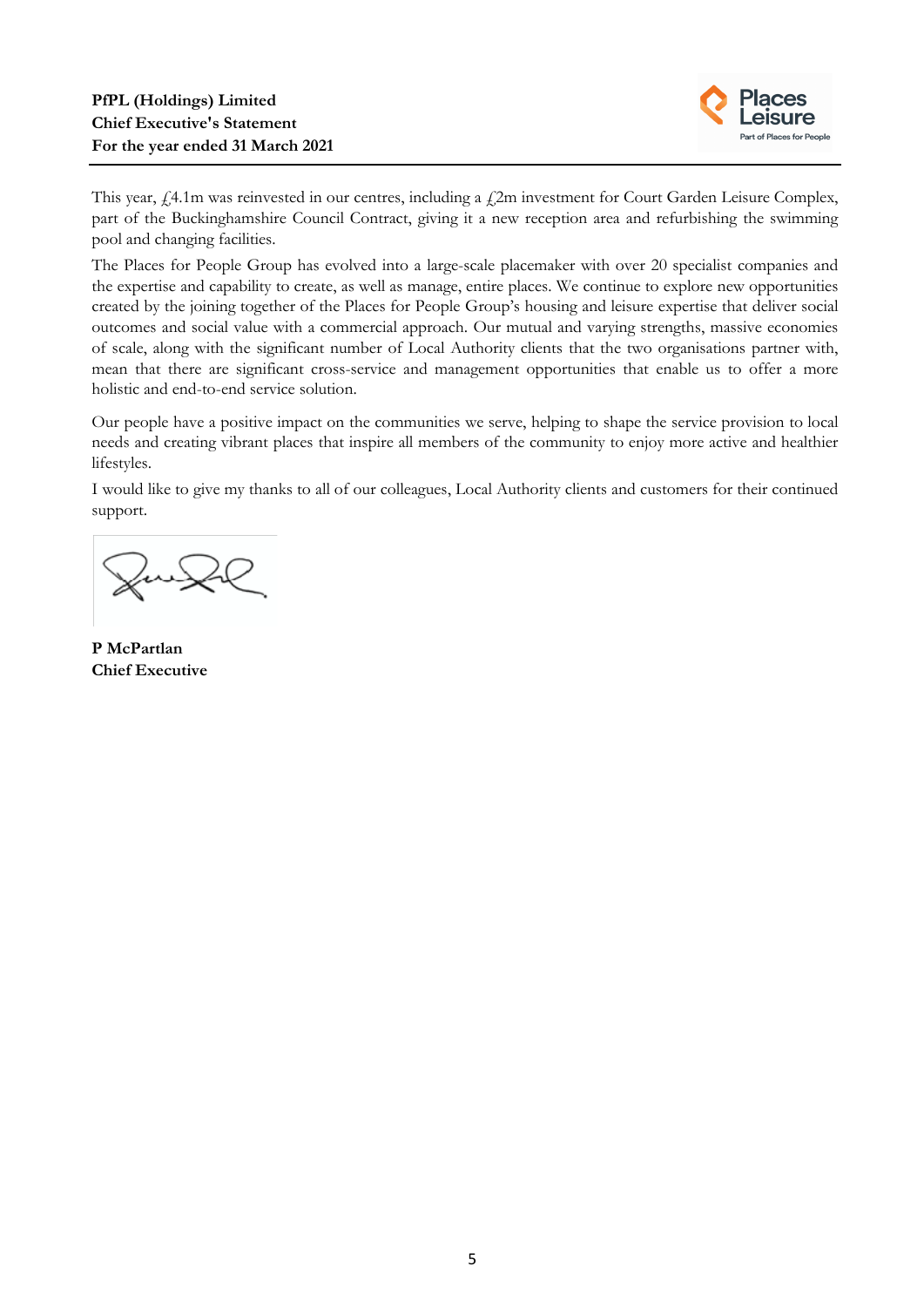

The Directors have pleasure in submitting their Strategic Report for the year ended 31 March 2021.

## **Business Review and Principal Activities**

PfPL (Holdings) (the "Company") is one of the leading leisure management companies in the UK. It is primarily engaged in the management of Local Authority-owned leisure facilities and currently operates management contracts gained through both negotiation and competitive tendering. This experience includes Private Finance Initiatives ("PFIs") and Public Private Partnerships ("PPPs") as well as 'Best Value' contracts. The Company also owns four Places Gyms, our independent community fitness proposition offering affordable memberships to local communities.

2020/21 was one of the most challenging periods we have faced due to the global coronavirus pandemic which saw three nationwide lockdowns and the continued political and economic uncertainty over Brexit. This had a significant impact resulting in the forced closure of all our leisure centres and gyms for nine months of the year. The Company has navigated these challenges with a focus on keeping our colleagues and customers safe, safeguarding jobs, and securing the best possible terms with Local Authority clients.

During a very challenging year due to the worldwide COVID-19 pandemic, our focus has been to sustainably support our existing leisure facilities to ensure that community-based leisure services can continue to be provided in partnership with our Local Authority colleagues. This will ensure that we remain committed to further our social mission of creating 'active places and healthy people'. We are delighted to report that the new Bulmershe Leisure Centre managed on behalf of Wokingham Borough Council opened in August 2020, and experienced over 10,000 visits for the gym, swimming, and group exercise classes in its first month alone which is impressive with restricted capacities in place due to the COVID-19 pandemic.

Despite the pandemic, we are also pleased to announce that the new £22m Places Leisure Camberley site opened on time and on budget. The venue was designed and built by the Company with its partners Roberts Limbricks and Pellikaan Construction as part of a Design, Build, Operate and Maintain contract with Surrey Heath Borough Council and opened on 1 July 2021.

Whilst winning new business is important, extending contracts is equally important. The Company was delighted to successfully extend our partnership with Wiltshire Council until October 2021, Dorset District Council until March 2022, and Rushmoor Borough Council until March 2024.

Improving existing leisure facilities is core to the success of the Company, and was again a main feature in 2020/21, with a total of  $\text{\AA}1m$  invested in enhancing facilities. This included a  $\text{\AA}2m$  investment in Court Garden Leisure Complex including refurbishment of the swimming pool, changing rooms and reception area. The Company is currently involved in 41 capital development schemes including a combination of PPPs and facility enhancements, with a total investment in excess of  $f$  27.8m.

Significant financial pressure continues to be placed upon the public sector and the pandemic has understandably curtailed new opportunities for Local Authority-outsourced services such as leisure. Additionally, ageing leisure stock is also providing some opportunities for the Company as clients explore major refurbishment or new build solutions.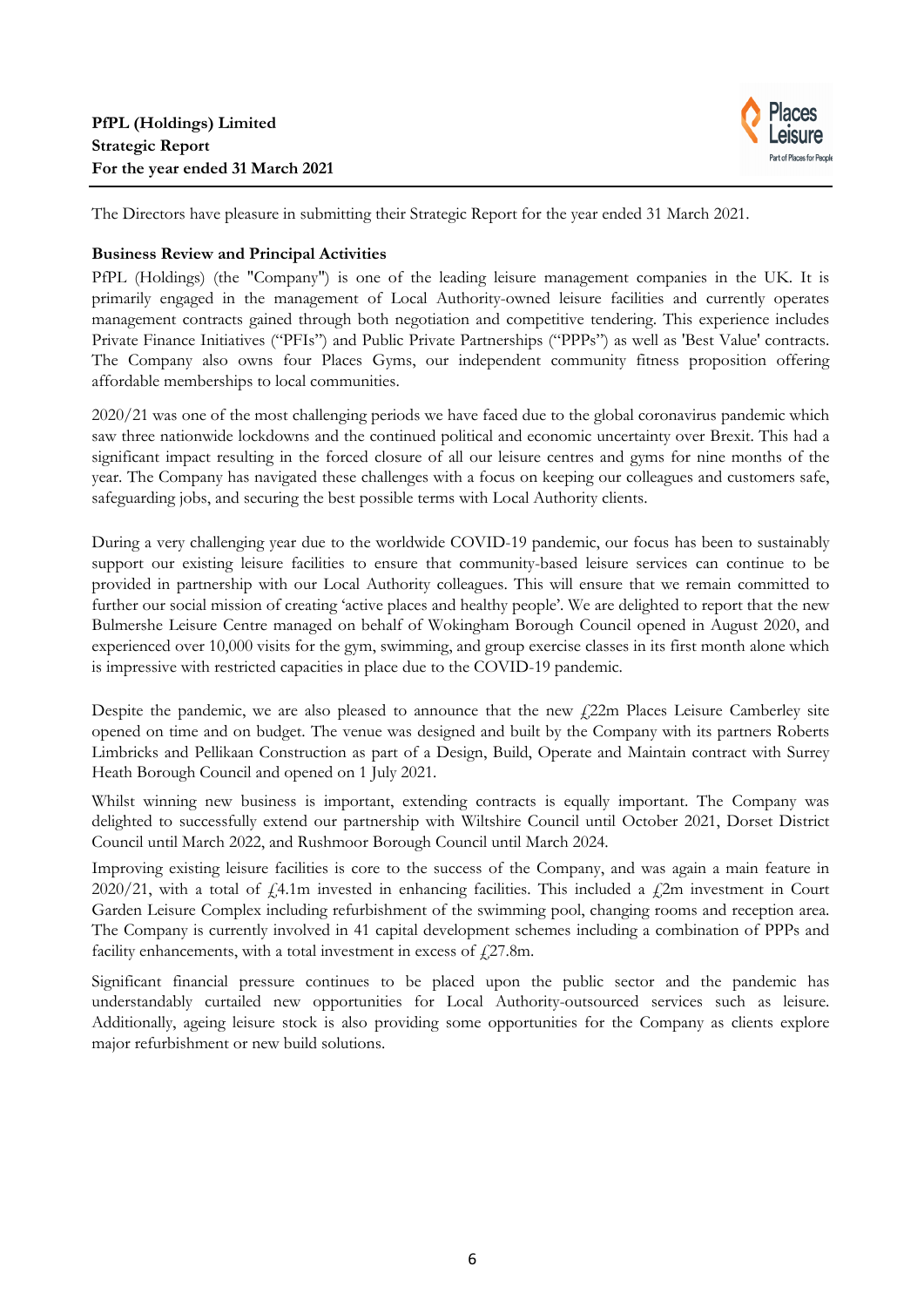

# **Our Local Authority Partners**

In 2020/21 we worked in partnership with the following Local Authorities to manage their leisure facilities:

Amber Valley Borough Council Norwich City Council Birmingham City Council Rotherham Metropolitan Borough Council Buckinghamshire Council Rushmoor Borough Council Dartford Borough Council Sandwell Metropolitan Borough Council Dorset Council Sheffield City Council Dover District Council Southampton City Council Eastleigh Borough Council Surrey Heath Borough Council East Suffolk Council Test Valley Borough Council Elmbridge Borough Council Tewkesbury Borough Council Epping Forest District Council Wandsworth Borough Council Gosport Borough Council Waverley Borough Council Hinckley and Bosworth Borough Council Wellingborough Borough Council Horsham District Council Wiltshire Council Kingston Council Winchester City Council Maldon District Council Wokingham Borough Council Mid Sussex District Council Wolverhampton City Council Mole Valley District Council Wycombe District Council Newport Pagnell Town Council Wyre Forest District Council North Somerset District Council

# **Carbon Emission Policy**

The Company is always looking to find new ways to reduce our energy consumption, such as promoting energy saving behaviour among our teams or introducing more efficient technology. To meet the demands of the ever-increasing environmental agenda, and to play our part in achieving the Government's 2050 carbon targets, the Company has set objectives to:

- Develop and establish the Company as a market leader in sustainable leisure management;
- Deliver and implement a positive carbon reduction programme;
- Develop and promote sustainable packages to our client base; and
- Deliver sustainable facilities through refurbishment or replacement of building services and building fabric.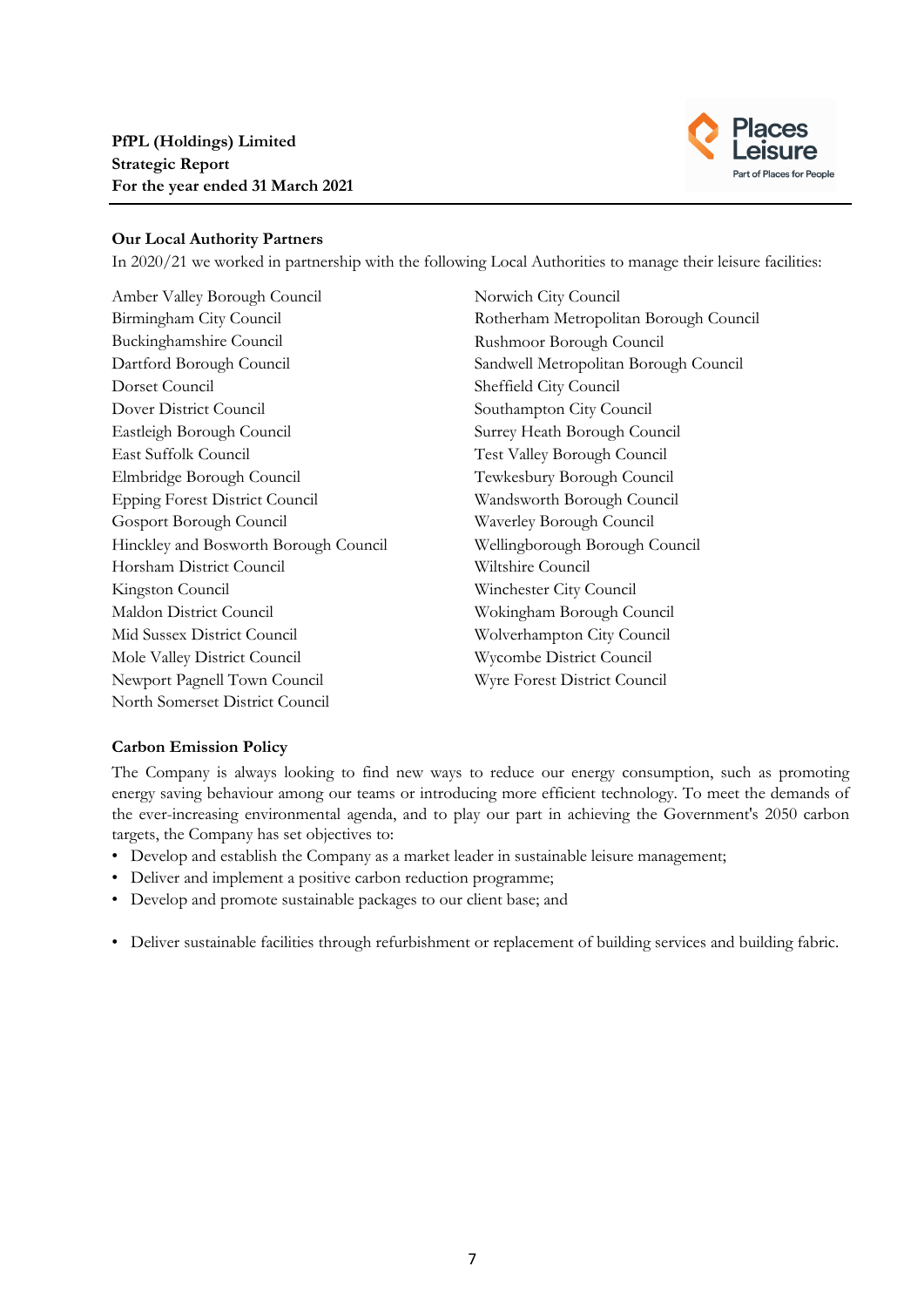

# **Results and Dividends**

The consolidated results show a loss on ordinary activities before taxation of  $\ell$ 2.3m for the year (profit of  $\text{\emph{4}}0.2\text{m}$  for year ended 31 March 2020) on a turnover of  $\text{\emph{4}}87.7\text{m}$  ( $\text{\emph{4}}153.4\text{m}$  for year ended 31 March 2020). The Company ended the year with net debt (cash, amounts owed to parent undertaking and finance leases) of  $£4.8m$  (net cash  $£206k$  for year ended 31 March 2020).

No dividends have been declared or paid by the Directors in respect of the year ended 31 March 2021. (2020:  $f$ nil).

# **Key Performance Indicators**

| <b>Key Performance Indicator</b> | 2021      | 2020     |
|----------------------------------|-----------|----------|
| Annualised Sales Growth (1)      | $-42.8\%$ | $-3.7\%$ |
| Operating Margin (2)             | $-2.4\%$  | $0.2\%$  |

1) Annualised Sales Growth – the annual increase in revenue as a percentage compared with the prior year for all sites.

The forced closure of all centres during the three nationwide lockdowns, and further closures and restrictions imposed by local lockdowns, had a devastating effect on the Company's revenue. Operating expenditure has been tightly controlled to mitigate the reduction in revenue, and various government support packages have been utilised. We also saw the permanent closure of two of our private gyms, Places Gym Telford and Places Gym Chesterfield, along with three Public Halls within our Elmbridge Borough Council and Mid Sussex District Council contract, as well as the Kingfisher Leisure Centre in our Kingston contract. Farnborough Leisure Centre also transferred back to the Local Authority at the end of March 2021. 

2) Operating Margin – the operating profit expressed as a percentage of turnover for the Company.  $\Box$ Operating Margin was -2.4% in 2021. As we emerge from the pandemic we will continue to focus on income generation in the coming years to grow the margin and profitability of the business. The Company aims to maximise profit available for reinvestment in the business as measured by Operating Margin.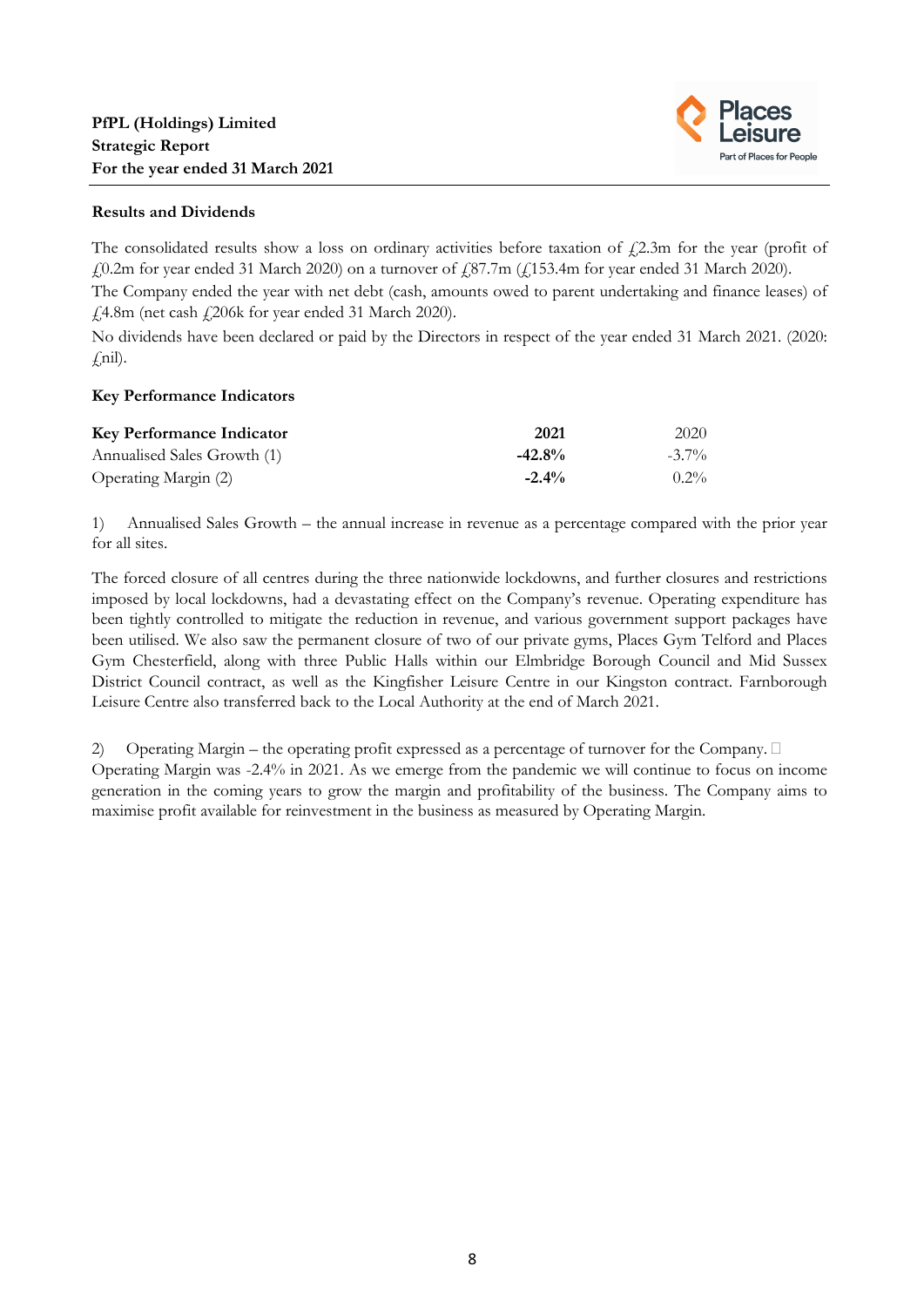

# **Principal Risks**

#### COVID-19 Risk

The coronavirus (COVID-19) pandemic — officially declared a global pandemic by the World Health Organisation on 11 March 2020 — has prompted much of the world to impose lockdown restrictions, which have severely restricted economic activity. There is an unprecedented level of uncertainty in world markets and a lack of a consensus on the path out of COVID-19.

The Company has identified four key risk areas.

Liquidity. A reduction in revenues could put pressure on the Company's ability to meet its obligations.

**Running Costs.** With the risk of new variants developing, the possibility of another nationwide or local lockdown must be considered, and the lessons learnt from the previous experiences put in to place to mitigate the running costs of our buildings. Utility costs are still fluctuating significantly due to COVID-19 and Brexit, and are some of the most expensive tariffs on record.

**Health and Safety.** Keeping our workforce and customers safe during the pandemic has been a key focus, as well as looking after the mental wellbeing of our colleagues as we navigate life out of the pandemic. If this is not achieved in the future, there could be considerable social and economic costs resulting from staff becoming ill with COVID-19 or suffering from mental health difficulties, risking staff shortages and the inability of the Company to deliver services as required.

**Business Continuity.** A lack of available and suitably protected workforce, contractors, or essential components could lead to an inability to deliver key services across the Company.

## **Mitigation**

A COVID-19 committee meets regularly to review the ongoing situation and its impacts on the business, our customers and our colleagues. This committee ensures we are reacting quickly to changes as they arise and provides regular, clear communications to our customers and colleagues.

Colleagues have access to information and support using our employee assistance programme, covering not only COVID-19 concerns but also providing mental health and wellbeing support throughout this period of uncertainty.

The risks identified and mitigating actions in place in respect of the COVID-19 pandemic are considered to apply in the event of any subsequent waves of COVID-19, or to any similar pandemics threatening health and economic activity in the future.

As part of our liquidity risk mitigation, the Company has undertaken challenging stress testing to provide confidence in our ability to withstand significant reductions in income. This testing has shown that we are able to meet all obligations as they fall due even in severe but plausible scenarios.

## Other Health and Safety Risks

The Company could suffer an incident impacting upon the health, safety and wellbeing of its customers, colleagues or contractors where harm is suffered by stakeholders and sanctions faced are severe.

## **Mitigation**

Health and safety disciplines are embedded within the Company and issues reported to management on a regular basis. The Company maintains and regularly reviews clear health and safety frameworks, policies and response plans. Health and safety monitoring incorporates a wide range of activities alongside staff training and regular independent business assurance reviews.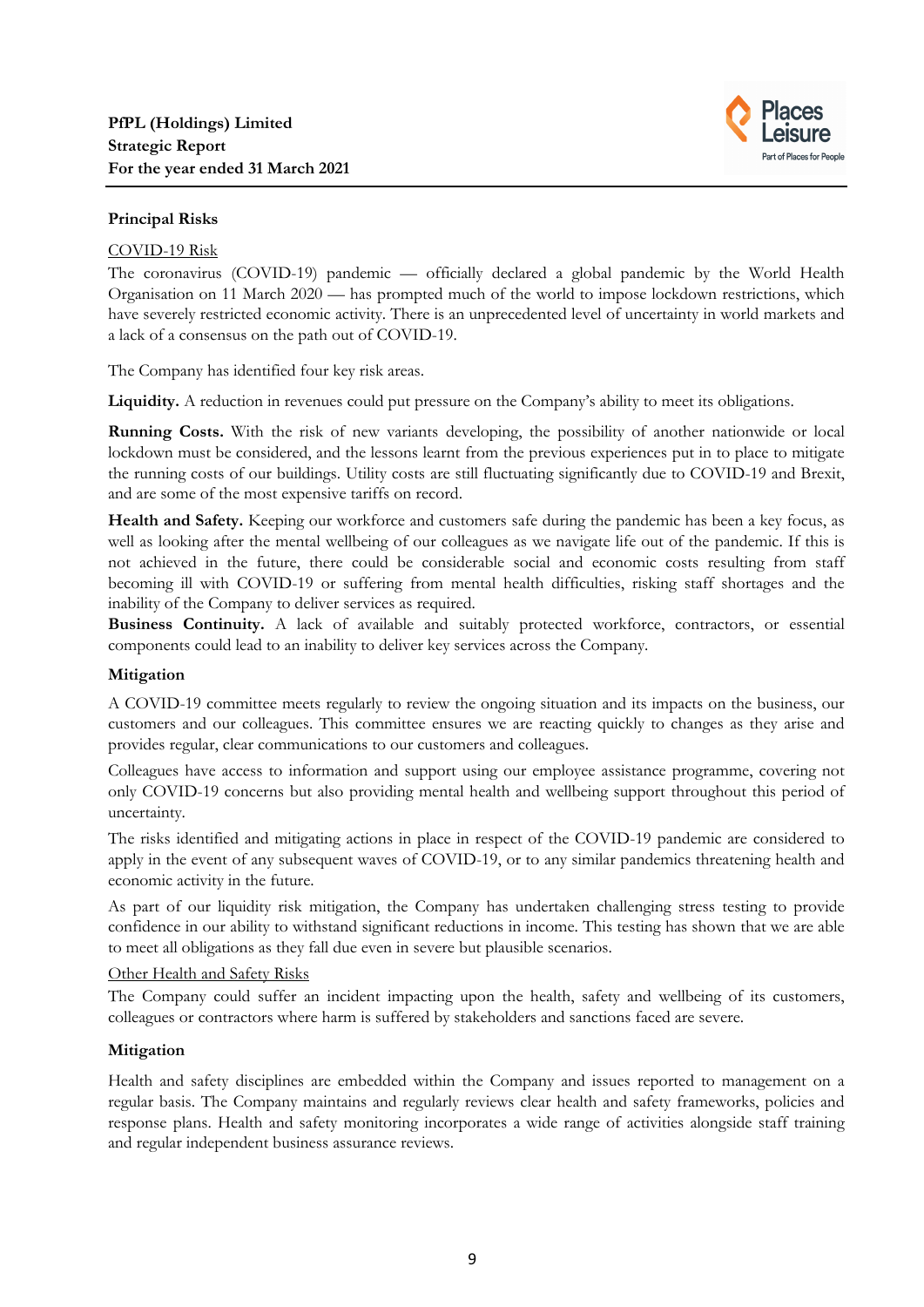

# **Principal Risks (continued)**

#### Climate Change Risks

The Company takes a long term view of its activities and responsibilities, and environmental considerations are an important factor. The sustainability landscape is constantly evolving and whilst we consider the impacts of climate change on our business, we recognise that ongoing analysis is required to help inform long-term decision making. The Company has identified climate change risks under two headings: transition risks - those relating to the transition to a lower carbon economy, specifically the costs in meeting decarbonisation targets; and physical risks - those relating to the physical impacts of climate change, specifically the incidence and cost of stranded assets as a result of climate change.

## **Mitigation**

We have processes in place for assessing and managing climate-related risks, which are integrated into our overall risk management framework. The Company has developed a robust Environmental Sustainability Strategy with challenging targets and appropriate KPIs to measure performance against this strategy. This has supported us in embedding climate-related risks and opportunities within business, strategy and financial planning processes.

#### Other Risks

The general performance of the economy and its impact on consumer spending poses risk to revenue generation.

Revenue received from users of the facilities we operate can also be put at risk from local competition from private sector health clubs and particularly the risk presented by the continued launch of significant numbers of new low-cost, budget gyms and the emergence of boutique fitness clubs.

Utility costs remain a potential future risk for this business as wholesale costs, fixed charges and carbon tax all increase, adding to the fully delivered unit price.

## **Mitigation**

The Company's Business Plan continues to assume tight cost control to protect against any unexpected future downturn.

Revenue risk is managed by applying specific and competitive budget pricing strategies where the competition is particularly intense. We have around 40% of our gyms operating to a budget formula.

We continue to seek ways to reduce utility consumption and have targeted further reductions this year working with our Local Authority partners to install energy and water saving initiatives. Around 50% of our contracts are now structured so that we do not carry the risk on energy price increases.

## **Approval**

The Strategic Report was approved by the Board on 1 September 2021 and signed on its behalf by:

 $\bigcup\bigcup$ 

**P McPartlan Director**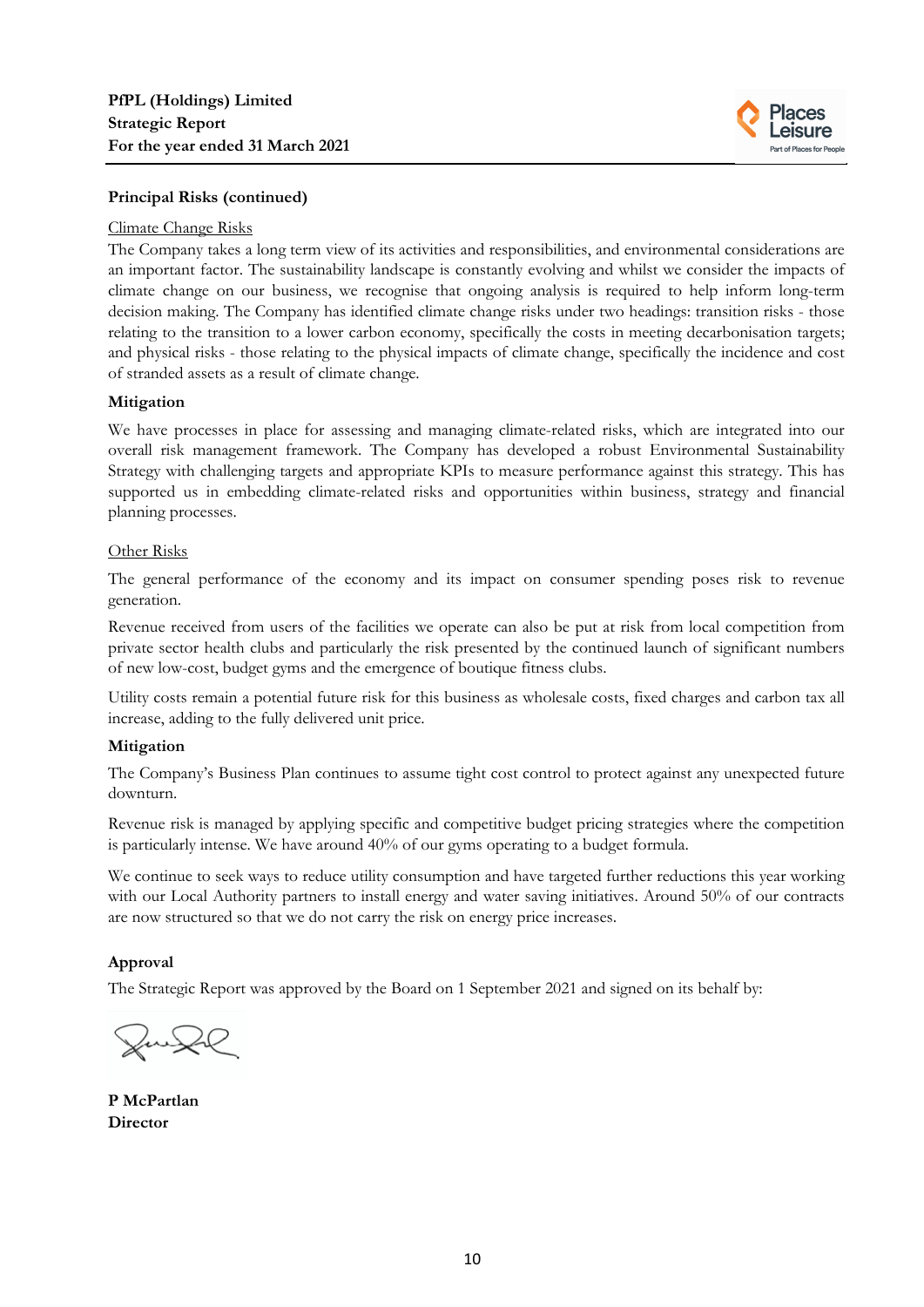

The Directors have pleasure in submitting their Directors' Report and audited financial statements for the year ended 31 March 2021.

#### **Financial Instruments**

The Company's principal financial instruments comprise sterling cash and bank deposits, obligations under finance leases, and trade debtors and creditors arising from operations.

The risks arising from the Company's financial instruments can be analysed as follows:

#### Credit Risk

Credit risk is minimal to the Company as major debtors mainly comprise of Local Authorities who pay management fees in line with contractual terms.

#### Liquidity Risk

Liquidity risk, including the impact of COVID-19 referred to in the Principal Risks section above, is managed closely by the Directors through a COVID-19 committee and a monthly review process. Capital investment projects are funded through cash and lease finance.

#### Cash Flow Interest Rate Risk

Price risk and foreign exchange risk is minimal to the Company.

#### Commodity Price Risk

The Company uses forward contracts to mitigate the risk of fluctuating gas and electricity prices. The wholesale value of gas and electricity is monitored daily and trigger points dictate our decision-making process. Additionally, we take advice from our Energy Broker's market intelligence department. We can purchase 95% of our electricity volume at any time (by months, quarters or seasons) but our policy is to only purchase up to 80% of our gas, with the remainder to stay on "Day Ahead" pricing to avoid the risk of over-purchasing and having to sell back to the market. Our current gas and half-hourly metered electricity contracts terminate in September 2022.

## **Environment**

The Company is acutely conscious of its interaction with the local and national environment. It is the Company's policy that in carrying out all its activities it will monitor and maintain a high awareness of its own environmental responsibilities. These are expressed in the Company's Environmental Policy, endorsed and monitored by the Company Board of Directors ("the Board"). During the financial year covered by this report, the Company has not incurred any fines or penalties for any breach of environmental regulations.

The Company reviews all opportunities to reduce energy and carbon consumption. We have embraced a range of technologies such as combined heat and power, photovoltaic panels, variable speed drives, biomass boilers, LED lighting and green walls and roofs to further reduce our carbon emissions and save natural resources.

We have again been certificated for ISO14001 environmental compliance in accordance with the transition to the new 2015 upgraded system. We comply with all the current Building Regulations Part L in relation to new build projects and major refurbishment works, and take mandatory and voluntary actions that recognise the importance of implementing sustainable building standards such as BREEAM and reducing utility consumption on all new major projects.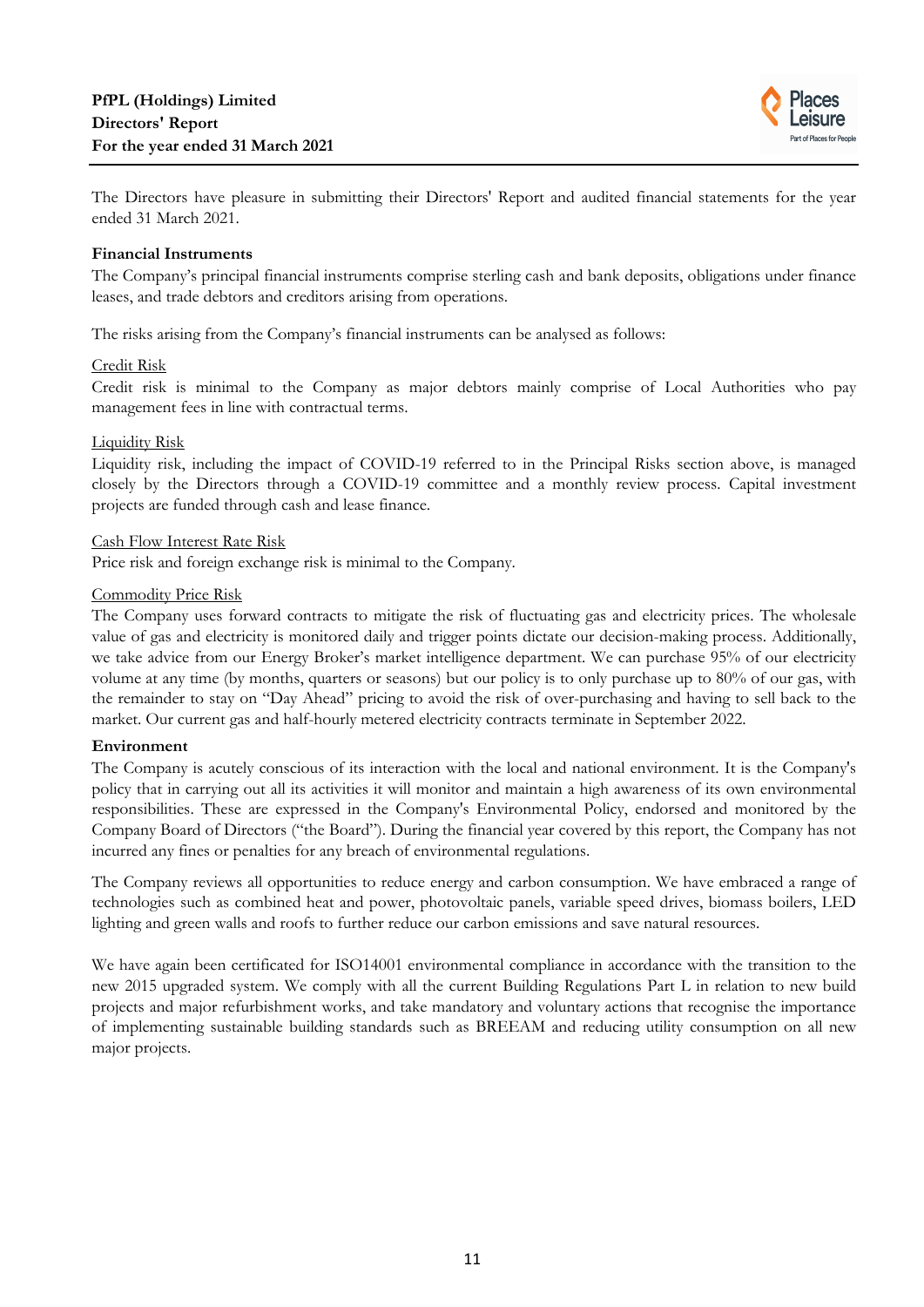

# **Employees**

We care passionately about making a difference to our communities and everyone within the Company plays an essential role in contributing to our mission of 'creating active places and healthy people'. We achieve this by aligning personal work objectives to our mission, by living our SPIRIT values and by providing learning and development opportunities that allow our people to flourish. We believe that if our people flourish, then so will our places.

SPIRIT stands for Support (always there to help customers and colleagues), Positive (a can-do attitude and encouraging others to achieve), Integrity (always delivering on promises and being open and honest), Respect (treating people fairly and with understanding), Innovative (open to new ideas and not afraid of the future) and Together (achieving more can be achieved by working well with others).

2020/21 was a significantly challenging year with the majority of the workforce furloughed under the Government's Coronavirus Job Retention Scheme for approximately nine months. The COVID-19 pandemic has created immense uncertainty for our workforce and we have received welcome support from both Places for People Group and our Local Authority partners.

The Company has continued communicating with employees whilst on furlough and has introduced an internal communications platform, Places Connect, which offers a new way to share company news, events, and announcements to all colleagues in one place. Business updates have been provided, including re-opening plans, and there has been a focus on employee wellbeing with several virtual wellbeing sessions being held throughout the year. In June 2020 the workforce was surveyed to gauge feelings of returning to work. At that time, 90% of the workforce were excited about returning to work but 45% did feel some anxiety about returning. Feedback on the measures our employees wanted to see when they returned was used to inform reopening decisions.

When leisure facilities re-opened for a short period in the summer and autumn of 2020 the entire workforce was trained on new COVID-secure practices, enabling employees to return to work with confidence that the Company was doing everything possible to keep them, and our customers, safe.

It was an important year to keep in touch with our customers, to gauge their mood on each re-opening and to gather feedback on how we were performing. Our re-opening 1.0 (summer -2020) and re-opening 3.0 (spring 2021) surveys were two of the biggest leisure insight projects, each with over 20,000 responses. Customers told us what a challenging year it was: the re-opening 1.0 was dominated by the reassurances customers needed to see us put in place in order to return, and re-opening 3.0 showed a heightened desire to return to activity. Despite visiting the centre prior to the first nationwide lockdown, 71% of adults' activity decreased slightly or significantly during the winter lockdown, and more jarring was the fact that there was an 80% decrease for juniors.

Throughout the year, Places Locker Virtual Studio has been available, free of charge for the entire workforce, to encourage participation in physical activity at a time when the pandemic forced our leisure facilities to close.

During the year, we completed a transformational change programme, moving from a compartmentalised structure of our front-of-house and sales positions to a flexible, multiskilled, customer-centric structure that will drive outstanding customer experience. The newly-formed Placemaking teams will sell all products, focus on member acquisition and deliver outstanding service. The launch of the People First Customer Service programme was interrupted by the COVID-19 pandemic but now that the Placemaking structure has been implemented, the Company plans to launch People First in 2021/22.

The Big Colleague Survey was planned to take place in October 2020 but was postponed due to COVID-19 until June 2021.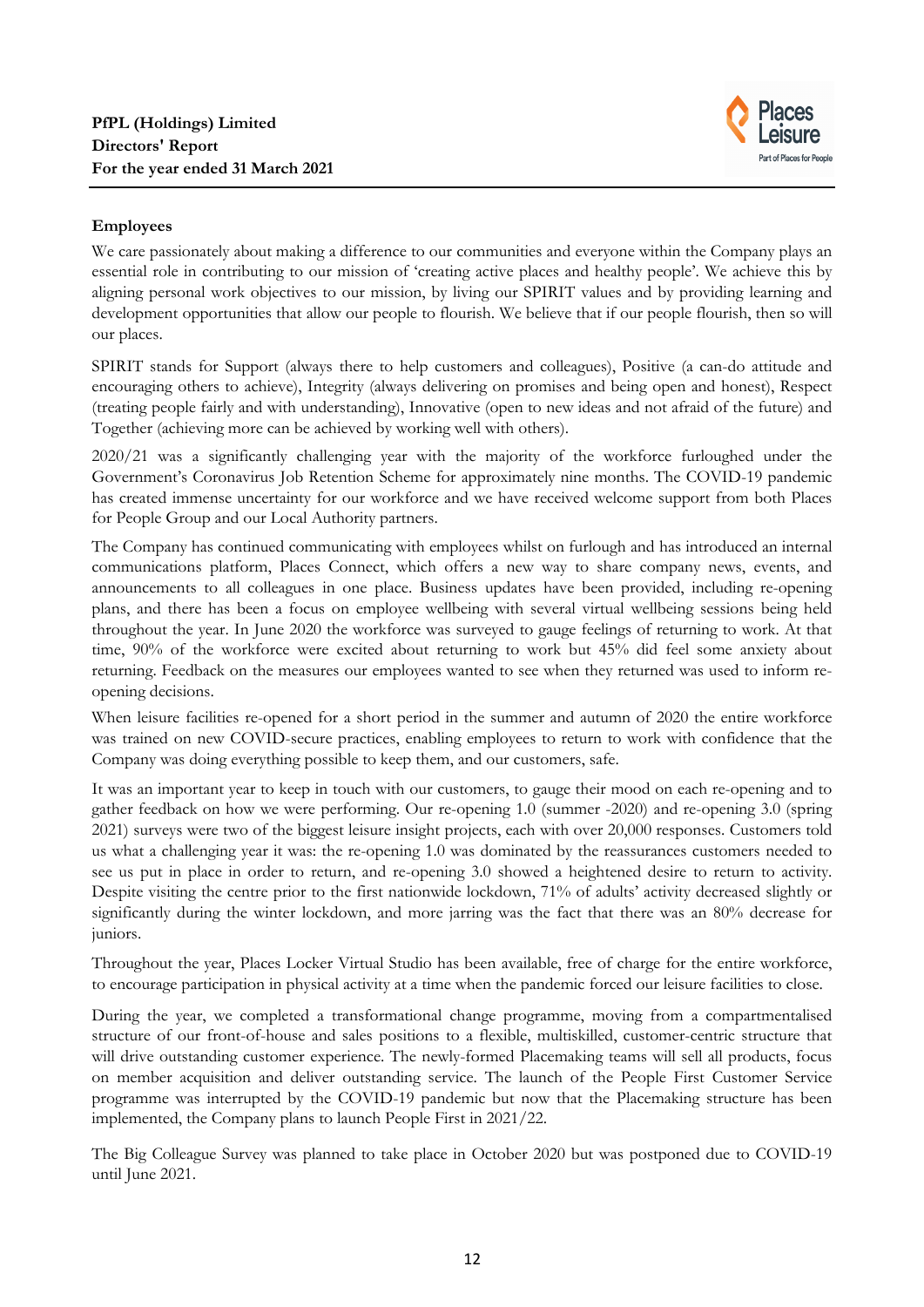

## **Wellbeing**

We provide access to a suite of services and facilities designed to support our employees' wellbeing, whether physical, mental or financial, including an employee assistance programme, which includes a confidential support helpline and access to medical advice or services.

We have delivered a number of online wellbeing sessions for colleagues during the year to promote selfcare, fitness and good mental health. We also have a mental health awareness e-learning course available to all colleagues.

Our Wellbeing Strategy aims to create a supportive, inclusive workplace where employees feel they can talk to their manager, colleagues or the people team to prevent new mental health problems and support people struggling with their mental health, major life changes or juggling caring responsibilities without fear of stigma. The Mental Health First Aid (MHFA) programme, launched this year, is the most recent investment for the Company and reflects our desire to further support our employees.

Our MHFA training delivered by Mental Health First Aid England, is designed to teach people how to spot the signs and symptoms of mental health and provide help on a first aid basis as well as guiding someone to appropriate support. By introducing MHFAs, we aim to raise mental health awareness and help teams talk more freely about mental health, reducing stigma and create a more open culture.

#### **Learning and Development**

As our centres have been closed for most of the year due to the nationwide lockdowns, our focus has been on supporting our teams while they have been furloughed and preparing them for returning to work as our centres re-opened.

Our COVID Return to Work e-learning module was developed to help teams understand the changes made at their centres in accordance with COVID-19 safety measures, provided information on the newly introduced Placemaker role as well as guidance and resources on personal wellbeing. All colleagues returning to work are required to complete the Phishing Awareness e-learning course to ensure our cyber security remains high.

We have been working with the Organisational Development Digital team to migrate to Places for People Group's learning platform 'Places Academy' and this project is due to be completed and launched in 2021/22. The move to Places for People Group's platform will provide a wider suite of digital learning and resources to help upskill our workforce.

We aim to maximise the use of the Apprenticeship Levy and provide valuable and job-relevant skills through our apprenticeship programme. During National Apprenticeship Week in February 2021, we took part in a social media campaign to promote our apprenticeship programme with our partner, Lifetime Training. The re-launch of our programme internally in the first part of 2021/22 aims to reengage our staff who have taken a break in learning during the lockdowns and introduce some new apprenticeship standards including an entry level 2 multi-skilled qualification, 'Leisure Team Member'. As well as providing more flexible resourcing of teams in our centres, this qualification is invaluable in helping to attract college leavers and those just starting a career in leisure.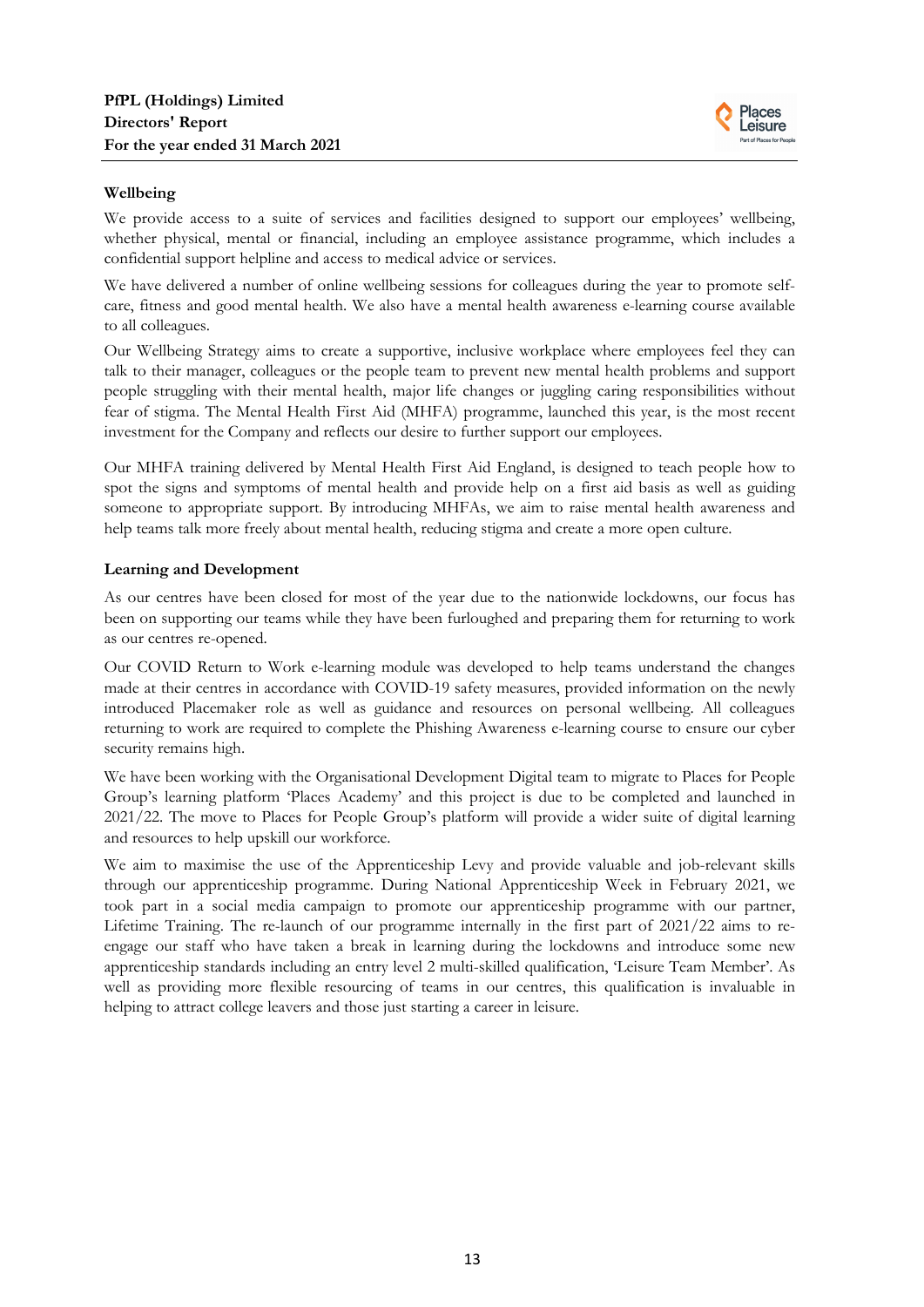

# **Learning and Development (continued)**

We offer L5 Leadership and Management apprenticeships and have introduced some L7 MBA apprenticeships this year. More leadership training is planned later in 2021/22.

With our commitment to supporting our colleagues' health and wellbeing as they returned to work, we trained fifteen Mental Health First Aiders with Mental Health First Aid England during March 2021. The launch of our MHFA programme took place in May 2021 during National Mental Health Awareness Week. We plan to introduce a MHFA Instructor programme in 2021/22 so more MHFAs can be trained to support colleagues across our centres.

## **Disabled Persons**

It is the Company's policy to give full and fair consideration to applications for suitable employment by disabled persons having regard to their individual aptitudes and abilities.

# **Modern Slavery Act**

The Company is required to publish an annual statement for the purposes of the Modern Slavery Act 2015. The Company is completely opposed to modern slavery practices and it is committed to ensuring that those practices are neither taking place in any part of the business nor, as far as the Company can exert influence, in its supply chain.

The Company has adopted the Places for People Group statement which is published on our website.

# **Streamlined Energy and Carbon Report**

The Company's Streamlined Energy and Carbon Report has been included within the parent company's consolidated SECR Return and can be found within the Places for People Group Annual Report.

# **Corporate Governance**

The Group Board recognises the importance of maintaining high standards of corporate governance. Group subsidiaries have governance arrangements appropriate to their size and field of activity. Whilst the Company operates a distinct business, its relationships with other parts of the Group and the services it provides are integral to maintaining the cohesive nature of the Group's overall offering. All of those governance arrangements feed into the Group's governance structure.

The arrangements for delegating authority in respect of Places Leisure exist within the context of a framework of delegated authority that consists of:

- (a) Matters reserved to the Group Board;
- (b) General authority delegated to the Group Executive;

(c) Matters affecting the Company, Places for People Leisure Limited, Places for People Leisure Management Limited and other legal entities within the business specifically reserved to the Group Executive; and

(d) Authority delegated to operating management.

The framework of delegated authority operates as follows:

(a) Matters that are reserved for the Group Board may only be authorised by the Group Board. Authorisation by the Group Board can be obtained at a scheduled meeting of the Group Board or, in urgent circumstances, between such meetings. In order to draw a need for authorisation to the attention of the Group Board, it should be referred to the Group Company Secretary.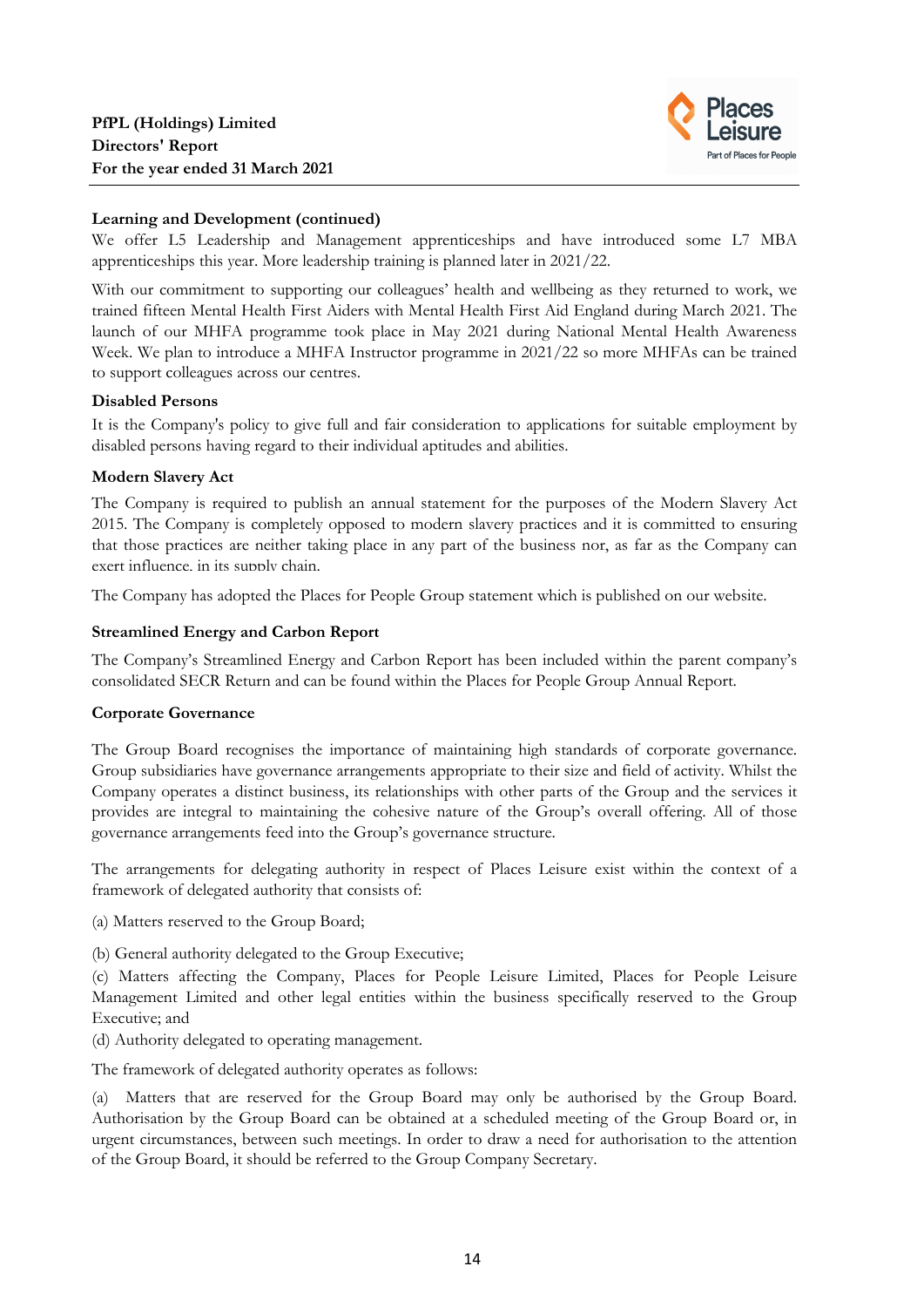

# **Corporate Governance (continued)**

(b) The Group Board has authorised the Group Executive to take action in connection with any matter that is not expressly reserved for the Group Board up to specified limits. The Group Executive may subdelegate that authority, within agreed parameters, to management of any operating entity within the Places Leisure business.

(c) The senior management of the Company has its own schedule of delegations to empower relevant line management at different levels. The purpose of the schedule of delegations is to promote easy but consistent action in each of the Group's operating companies and divisions.

The Group has an Audit & Risk Committee, a Remuneration & Nominations Committee, a Development Committee and a Treasury Committee. The remit of those committees extends to the Company's business. The committees draw members from and report to the Group Board and the Group Chief Executive is also a director of PfPL (Holdings) Limited, ensuring that information from the Group and its committees reaches the Board of the Company.

For the year ended 31 March 2021, the Group adopted the UK Corporate Governance Code (version 2018). Details of how the principles of the UK Corporate Governance Code have been applied throughout the overall Group, bearing in mind the interdependency of each of its operating subsidiaries, can be found in its consolidated financial statements published at www.placesforpeople.co.uk.

In accordance with The Companies (Miscellaneous Reporting) Regulations 2018 the Company has not applied its own corporate governance code for the year ended 31 March 2021 as the Directors consider that the governance arrangements described above demonstrate that a robust governance framework already exists.

# **Statement by the Directors in performance of their statutory duties in accordance with s172(1)Companies Act 2006**

The Company is a leading provider of fitness and wellbeing. Understanding the specific needs of the communities within which we work allows us to truly make a difference and help people reach their potential.

This is a long-term business with immediate service delivery requirements. The Board approves, and refreshes annually, a three-year business plan reflecting its strategic ambitions.

There are no external shareholders – the ultimate parent company is limited by guarantee – and so the Board considers a range of other stakeholders when assessing what direction to take in the short and long term.

The key stakeholders are individual customers, the communities in which we operate, our colleagues, corporate clients, our suppliers, regulators and local government, including our Local Authority partners. We seek to maintain strong relationships with these stakeholders and to understand what matters to each of them. The Board sets the direction of the Company with the benefit of insight gained though those relationships.

Reference to stakeholder engagement can be found in the Chief Executive's Statement and the following sections of the Strategic Report and the Directors' Reports: Business Review and Principal Activities, Our Local Authority Partners, Principal Risks, Employees, and Corporate Governance.

The Board promotes the Group's SPIRIT values which sets the tone for the culture of the Group. This informs us how we do what we do. More information on our SPIRIT values can be found on page 12.

The Board supports the emphasis given by the Company to generating social impact through the places we serve. This is captured in the work of individuals, contributions to communities and decisions taken for the long-term benefit of the environment.

The Board identifies and stress-tests strategic risks. More details on strategic risks can be found in the Principal Risks section in the Strategic Report.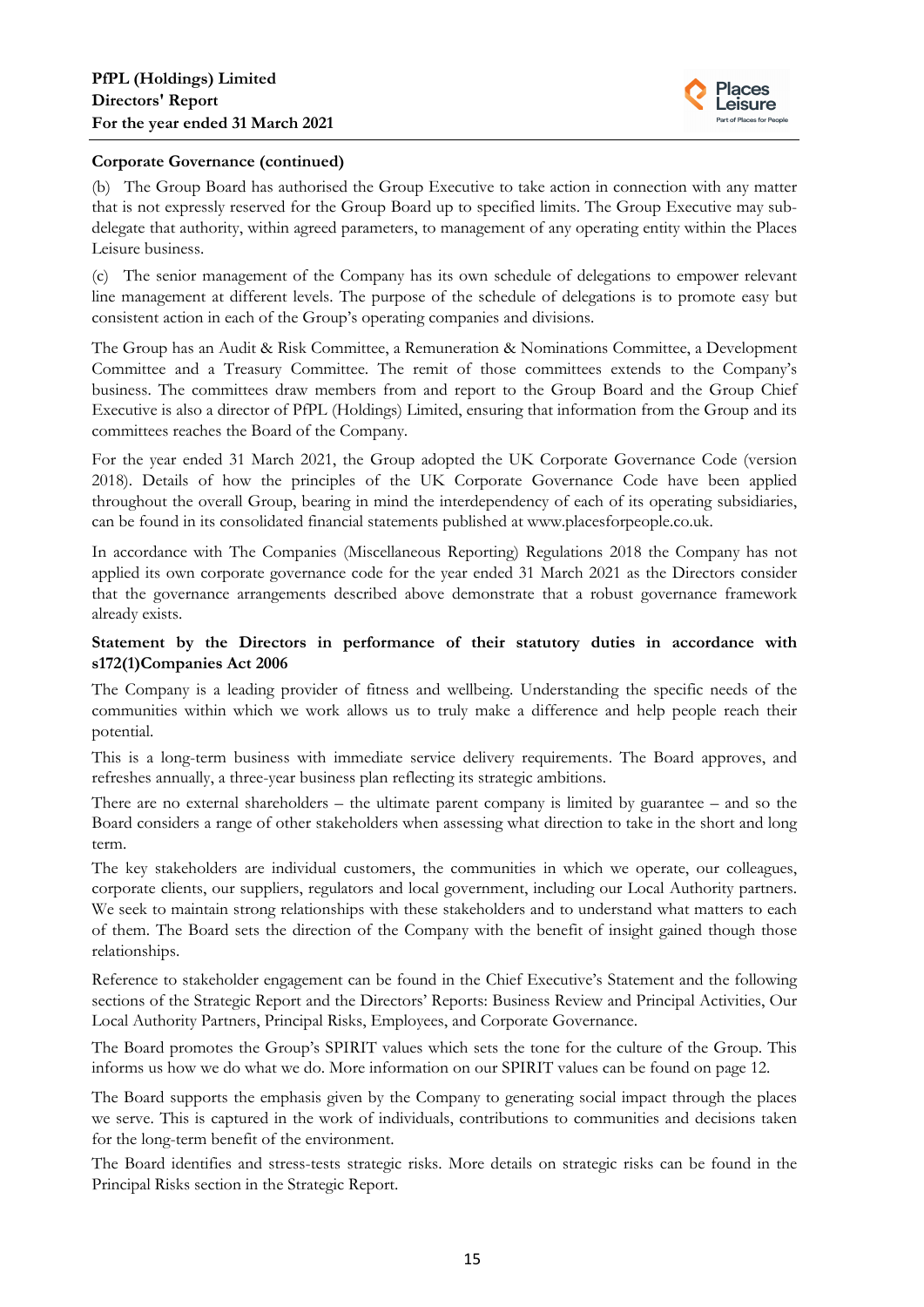

# **Health and Safety**

A commitment to the health and safety of employees and customers has been established over the years and is co-ordinated by a Board Director.

# **Political Contributions**

Neither the Company nor any of its subsidiaries made any political donations (2020: nil) or incurred any political expenditure during the year.

# **Going Concern**

PfPL (Holdings) Limited and its subsidiary undertakings ("the Leisure Group") produce a consolidated strategic business plan each year for the next three year cycle. This process includes review and challenge by the Board, alongside consideration of principal risks and uncertainties. When the business plan is approved it is then used as the basis for monitoring business performance. The Leisure Group robustly assesses both its risks and mitigating actions through the use of a comprehensive risk mapping process. Principal risks and uncertainties are set out in the Strategic Report.

The going concern assessment considers whether it is appropriate to prepare the financial statements on a going concern basis. The global COVID-19 pandemic has introduced significant levels of uncertainty into most businesses. The going concern has been assessed in light of the risks raised by the pandemic.

The Directors have reviewed the projected cash flows arising from the consolidated strategic business plan for a period of at least 12 months from the date of approval of these financial statements, and have undertaken stress testing on a number of scenarios including a future nationwide lockdown and subsequent restrictions on our operations. As a result of these assumptions, the Leisure Group has secured an extension to the loan facility with its parent company to ensure that it can operate with adequate liquidity. The  $f<sub>i</sub>15m$  loan facility has no covenants attached and as at the date of approval of these financial statements there has been no drawdown on these funds.

The results of this testing showed that even in the most severe but plausible scenario the Leisure Group continued to have sufficient liquidity for a minimum of 12 months from the date of approval of these accounts.

Consequently, the Directors are confident that the Leisure Group will have sufficient funds to continue to meet its liabilities as they fall due for at least 12 months from the date of approval of the financial statements and therefore have prepared the financial statements on a going concern basis.

## **Directors**

The Directors who served the Company during the year are set out on page 2.

# **Auditor**

Pursuant to Section 487 of the Companies Act 2006, the auditor will be deemed to be reappointed and KPMG LLP will therefore continue in office.

# **Disclosure of Information to Auditor**

Insofar as each of the Directors are aware:

- there is no relevant audit information of which the Company's auditor is unaware; and
- the Directors have taken all steps that they ought to have taken to make themselves aware of any relevant audit information and to establish that the auditor is aware of that information.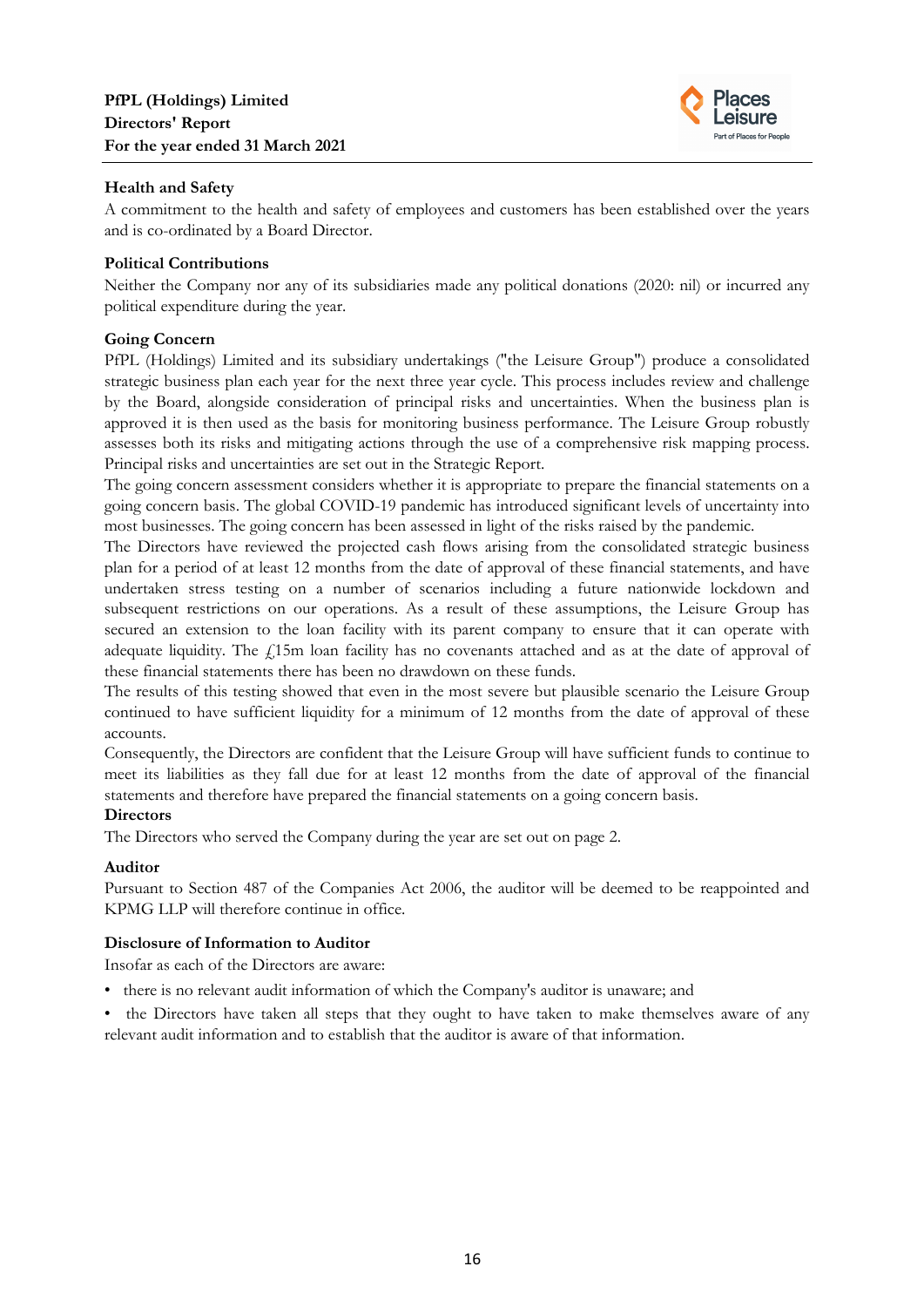

# **Statement of Directors' Responsibilities in respect of the Strategic Report, the Directors' Report and the financial statements**

The Directors are responsible for preparing the Strategic Report, the Directors' Report and the Group and parent company financial statements in accordance with applicable law and regulations.

Company law requires the Directors to prepare financial statements for each financial year. Under that law they have elected to prepare the Leisure Group and parent company financial statements in accordance with UK accounting standards and applicable law (UK Generally Accepted Accounting Practice), including FRS 102 The Financial Reporting Standard applicable in the UK and Republic of Ireland.

Under company law the Directors must not approve the financial statements unless they are satisfied that they give a true and fair view of the state of affairs of the Leisure Group and parent company and of the Leisure Group's profit or loss for that period. In preparing each of the Group and parent company financial statements, the Directors are required to:

- select suitable accounting policies and then apply them consistently;
- make judgements and estimates that are reasonable and prudent;
- state whether applicable UK Accounting Standards have been followed, subject to any material departures disclosed and explained in the financial statements;
- assess the Leisure Group and the parent's ability to continue as a going concern, disclosing, as applicable, matters related to going concern; and
- use the going concern basis of accounting unless they either intend to liquidate the Leisure Group or the parent company or to cease operations, or have no realistic alternative but to do so.

The Directors are responsible for keeping adequate accounting records that are sufficient to show and explain the parent company's transactions and disclose with reasonable accuracy at any time the financial position of the parent company and enable them to ensure that its financial statements comply with the Companies Act 2006. They are responsible for such internal control as they determine is necessary to enable the preparation of financial statements that are free from material misstatement, whether due to fraud or error, and have general responsibility for taking such steps as are reasonably open to them to safeguard the assets of the Leisure Group and to prevent and detect fraud and other irregularities.

## **Summary**

The Board would like to thank the staff for their enthusiasm and determination to improve customer service and control costs in another year of considerable change.

The Directors' thanks also go to the Local Authorities who have worked so closely and so effectively with us during this challenging period.

# **Approval**

The report of the Directors was approved by the Board on 1 September 2021 and signed on its behalf by:

Junge

**P McPartlan Director** 80 Cheapside, London, EC2V 6EE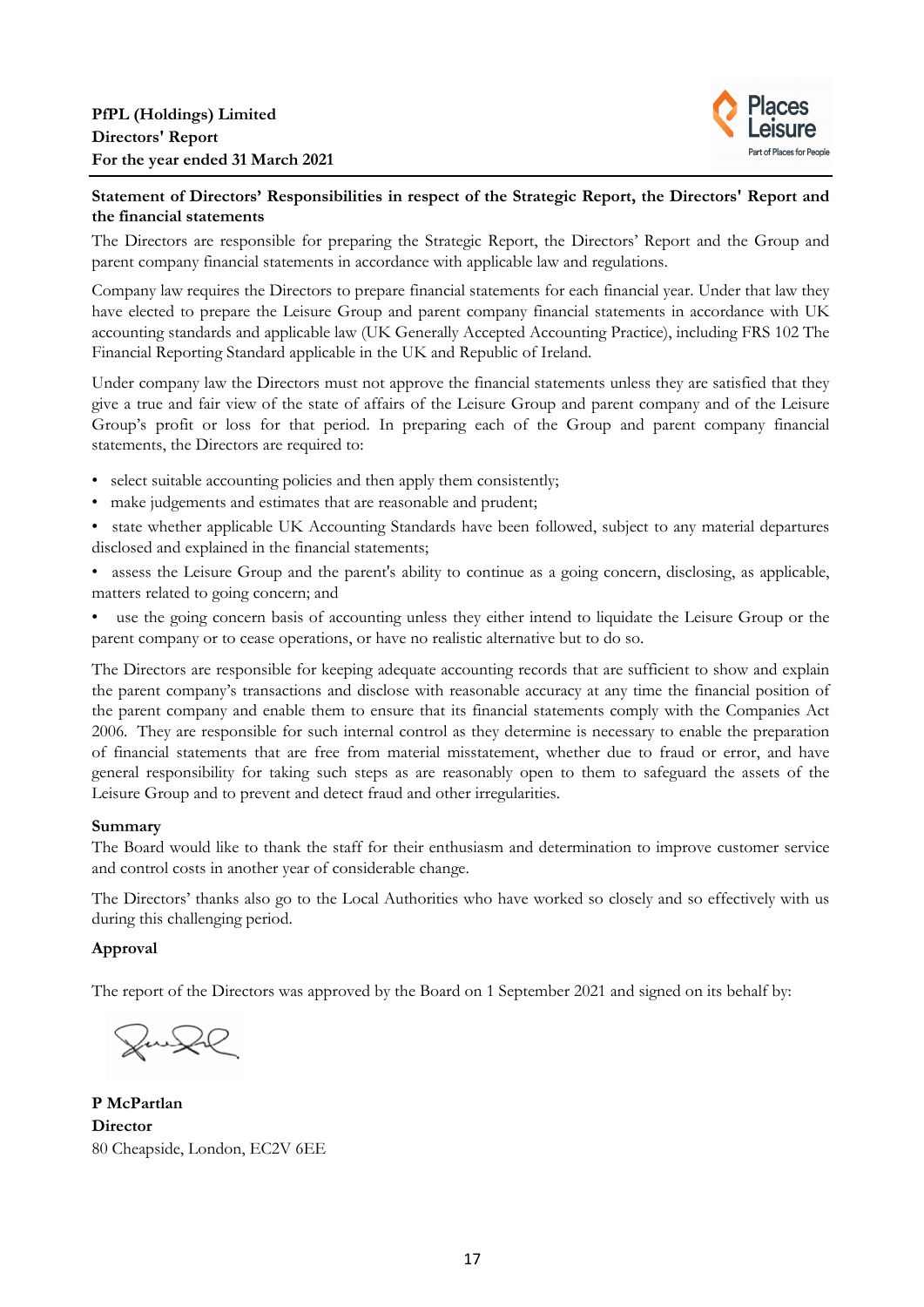# **Opinion**

We have audited the financial statements of PfPL (Holdings) Limited ("the company") for the year ended 31 March 2021 which comprise the Consolidated Statement of Comprehensive Income, Consolidated Statement of Financial Position, Consolidated Statement of Changes in Equity, Company Statement of Financial Position, Consolidated Statement of Cash Flows and related notes, including the accounting policies in note 2.

In our opinion the financial statements:

• give a true and fair view of the state of the group's and of the parent company's affairs as at 31 March 2021 and of the group's loss for the year then ended;

• have been properly prepared in accordance with UK accounting standards, including FRS 102 *The Financial Reporting Standard applicable in the UK and Republic of Ireland* ; and

• have been prepared in accordance with the requirements of the Companies Act 2006.

#### **Basis for opinion**

We conducted our audit in accordance with International Standards on Auditing (UK) ("ISAs (UK)") and applicable law. Our responsibilities are described below. We have fulfilled our ethical responsibilities under, and are independent of the group in accordance with, UK ethical requirements including the FRC Ethical Standard. We believe that the audit evidence we have obtained is a sufficient and appropriate basis for our opinion.

## **Going concern**

The directors have prepared the financial statements on the going concern basis as they do not intend to liquidate the group or the company or to cease their operations, and as they have concluded that the group and the company's financial position means that this is realistic. They have also concluded that there are no material uncertainties that could have cast significant doubt over their ability to continue as a going concern for at least a year from the date of approval of the financial statements ("the going concern period").

In our evaluation of the directors' conclusions, we considered the inherent risks to the group's business model and analysed how those risks might affect the group and company's financial resources or ability to continue operations over the going concern period.

Our conclusions based on this work:

• we consider that the directors' use of the going concern basis of accounting in the preparation of the financial statements is appropriate; and

• we have not identified, and concur with the directors' assessment that there is not, a material uncertainty related to events or conditions that, individually or collectively, may cast significant doubt on the group or the company's ability to continue as a going concern for the going concern period.

However, as we cannot predict all future events or conditions and as subsequent events may result in outcomes that are inconsistent with judgements that were reasonable at the time they were made, the absence of reference to a material uncertainty in this auditor's report is not a guarantee that the group or the company will continue in operation.

#### **Fraud and breaches of laws and regulations – ability to detect**

*Identifying and responding to risks of material misstatement due to fraud*

To identify risks of material misstatement due to fraud ("fraud risks") we assessed events or conditions that could indicate an incentive or pressure to commit fraud or provide an opportunity to commit fraud. Our risk assessment procedures included:

• Enquiring of directors as to the Group's high-level policies and procedures to prevent and detect fraud, including the Group's channel for "whistleblowing", as well as whether they have knowledge of any actual, suspected or alleged fraud.

• Reading Board minutes.

• Using analytical procedures to identify any unusual or unexpected relationships.

We communicated identified fraud risks throughout the audit team and remained alert to any indications of fraud throughout the audit.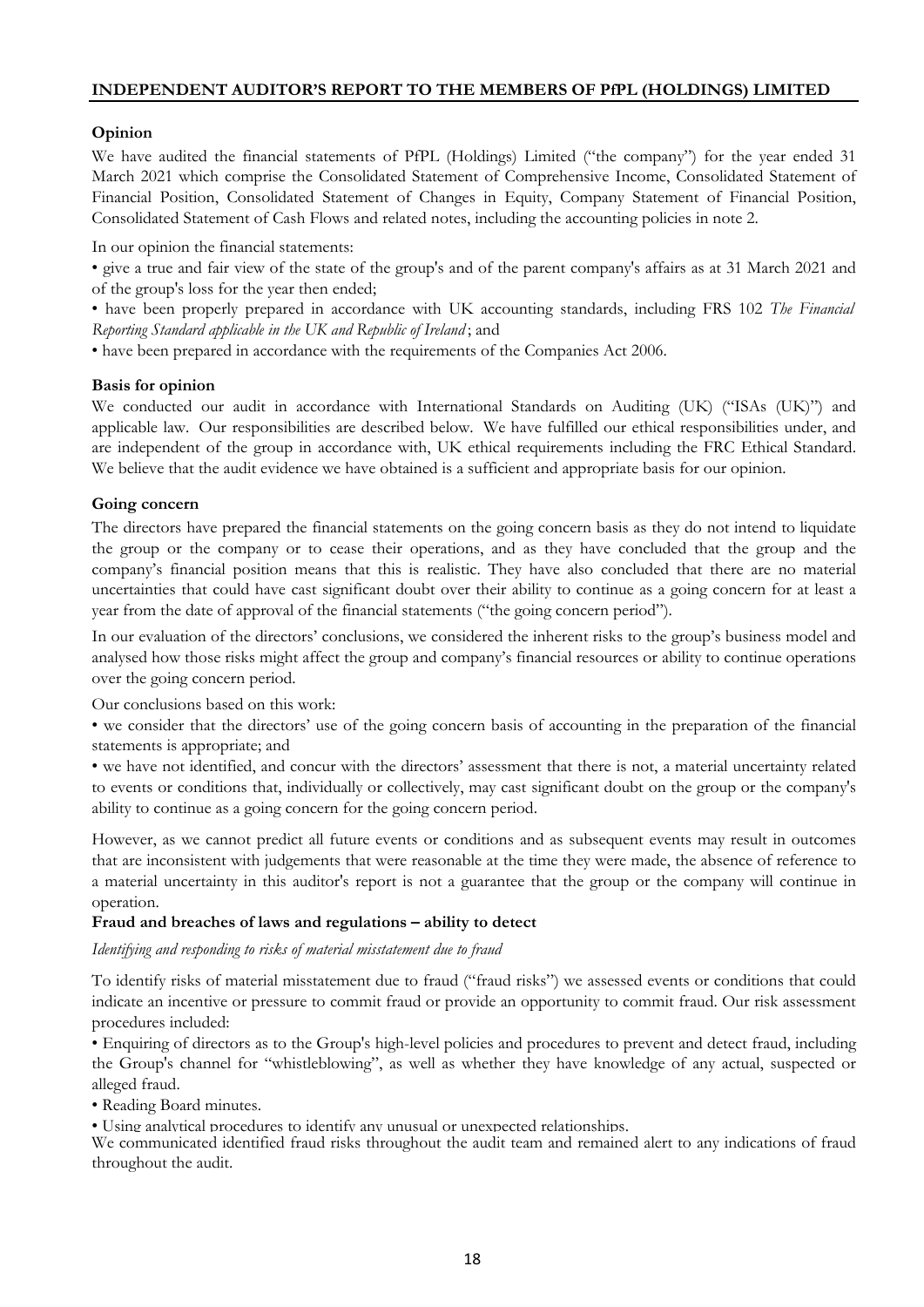As required by auditing standards, and taking into account our overall knowledge of the control environment, we perform procedures to address the risk of management override of controls, in particular the risk that Group management may be in a position to make inappropriate accounting entries. On this audit we do not believe there is a fraud risk related to revenue recognition because revenue in the year is predominantly related to local authority or central government income where there is neither an incentive nor opportunity to fraudulently recognize revenue.

We did not identify any additional fraud risks.

#### We performed procedures including:

• Identifying journal entries to test based on risk criteria and comparing the identified entries to supporting documentation. These included those posted to unusual account combinations.

# *Identifying and responding to risks of material misstatement due to non-compliance with laws and regulations*

We identified areas of laws and regulations that could reasonably be expected to have a material effect on the financial statements from our general commercial and sector experience and through discussion with the directors and other management (as required by auditing standards), and discussed with the directors and other management the policies and procedures regarding compliance with laws and regulations.

We communicated identified laws and regulations throughout our team and remained alert to any indications of non-compliance throughout the audit.

The potential effect of these laws and regulations on the financial statements varies considerably.

Firstly, the Group is subject to laws and regulations that directly affect the financial statements including financial reporting legislation (including related companies legislation), distributable profits legislation and taxation legislation and we assessed the extent of compliance with these laws and regulations as part of our procedures on the related financial statement items.

Secondly, the Group is subject to many other laws and regulations where the consequences of non-compliance could have a material effect on amounts or disclosures in the financial statements, for instance through the imposition of fines or litigation. We identified the following areas as those most likely to have such an effect: health and safety, employment law and GDPR laws recognising the nature of the Group's activities. Auditing standards limit the required audit procedures to identify non-compliance with these laws and regulations to enquiry of the directors and other management and inspection of regulatory and legal correspondence, if any. Therefore if a breach of operational regulations is not disclosed to us or evident from relevant correspondence, an audit will not detect that breach.

#### *Context of the ability of the audit to detect fraud or breaches of law or regulation*

Owing to the inherent limitations of an audit, there is an unavoidable risk that we may not have detected some material misstatements in the financial statements, even though we have properly planned and performed our audit in accordance with auditing standards. For example, the further removed non-compliance with laws and regulations is from the events and transactions reflected in the financial statements, the less likely the inherently limited procedures required by auditing standards would identify it.

In addition, as with any audit, there remained a higher risk of non-detection of fraud, as these may involve collusion, forgery, intentional omissions, misrepresentations, or the override of internal controls. Our audit procedures are designed to detect material misstatement. We are not responsible for preventing non-compliance or fraud and cannot be expected to detect non-compliance with all laws and regulations.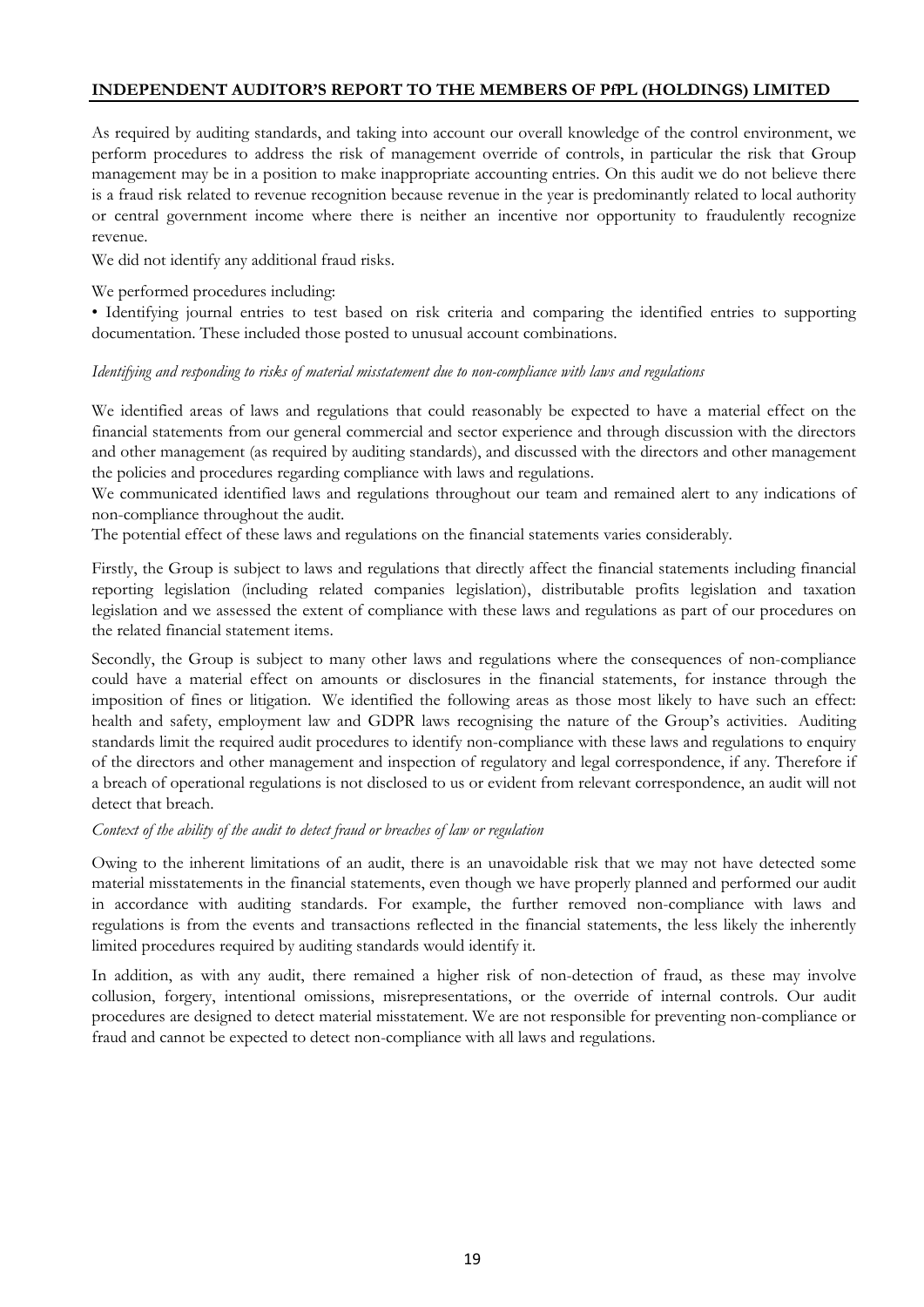### **Strategic report and directors' report**

The directors are responsible for the strategic report and the directors' report. Our opinion on the financial statements does not cover those reports and we do not express an audit opinion thereon.

Our responsibility is to read the strategic report and the directors' report and, in doing so, consider whether, based on our financial statements audit work, the information therein is materially misstated or inconsistent with the financial statements or our audit knowledge. Based solely on that work:

• we have not identified material misstatements in the strategic report and the directors' report;

• in our opinion the information given in those reports for the financial year is consistent with the financial statements; and

• in our opinion those reports have been prepared in accordance with the Companies Act 2006.

#### **Matters on which we are required to report by exception**

Under the Companies Act 2006 we are required to report to you if, in our opinion:

• adequate accounting records have not been kept by the parent company, or returns adequate for our audit have not been received from branches not visited by us; or

- the parent company financial statements are not in agreement with the accounting records and returns; or
- certain disclosures of directors' remuneration specified by law are not made; or
- we have not received all the information and explanations we require for our audit.

We have nothing to report in these respects.

#### **Directors' responsibilities**

As explained more fully in their statement set out on page 17, the directors are responsible for: the preparation of the financial statements and for being satisfied that they give a true and fair view; such internal control as they determine is necessary to enable the preparation of financial statements that are free from material misstatement, whether due to fraud or error; assessing the group and parent company's ability to continue as a going concern, disclosing, as applicable, matters related to going concern; and using the going concern basis of accounting unless they either intend to liquidate the group or the parent company or to cease operations, or have no realistic alternative but to do so.

## **Auditor's responsibilities**

Our objectives are to obtain reasonable assurance about whether the financial statements as a whole are free from material misstatement, whether due to fraud or error, and to issue our opinion in an auditor's report. Reasonable assurance is a high level of assurance, but does not guarantee that an audit conducted in accordance with ISAs (UK) will always detect a material misstatement when it exists. Misstatements can arise from fraud or error and are considered material if, individually or in aggregate, they could reasonably be expected to influence the economic decisions of users taken on the basis of the financial statements.

A fuller description of our responsibilities is provided on the FRC's website at www.frc.org.uk/auditorsresponsibilities.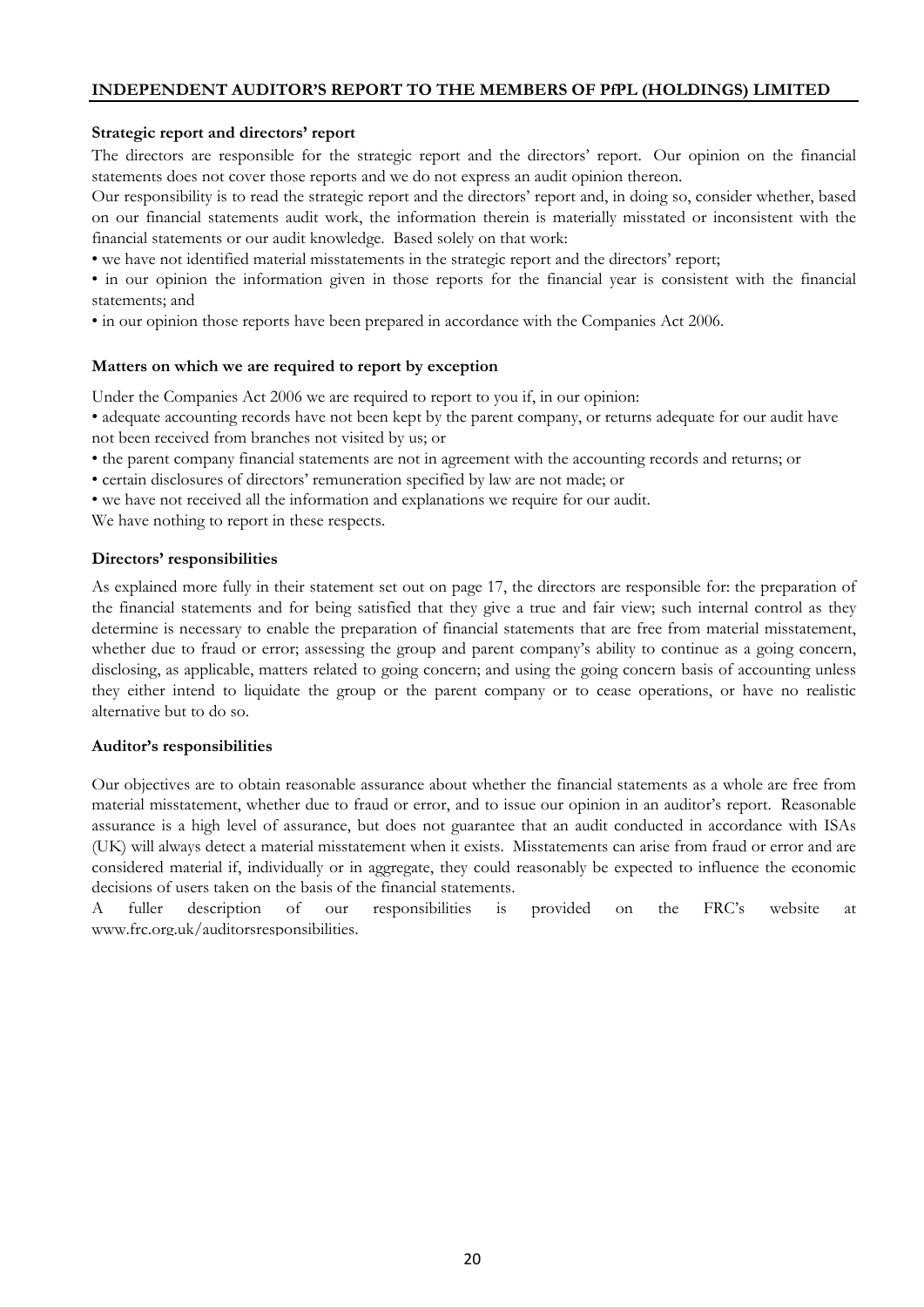#### **The purpose of our audit work and to whom we owe our responsibilities**

This report is made solely to the company's members, as a body, in accordance with Chapter 3 of Part 16 of the Companies Act 2006. Our audit work has been undertaken so that we might state to the company's members those matters we are required to state to them in an auditor's report and for no other purpose. To the fullest extent permitted by law, we do not accept or assume responsibility to anyone other than the company and the company's members, as a body, for our audit work, for this report, or for the opinions we have formed.

C.J.Confiths

Caroline Griffiths (Senior Statutory Auditor) for and on behalf of KPMG LLP, Statutory Auditor

**Chartered Accountants**  Gateway House Tollgate Chandlers Ford SO53 3TG Date: 7 September 2021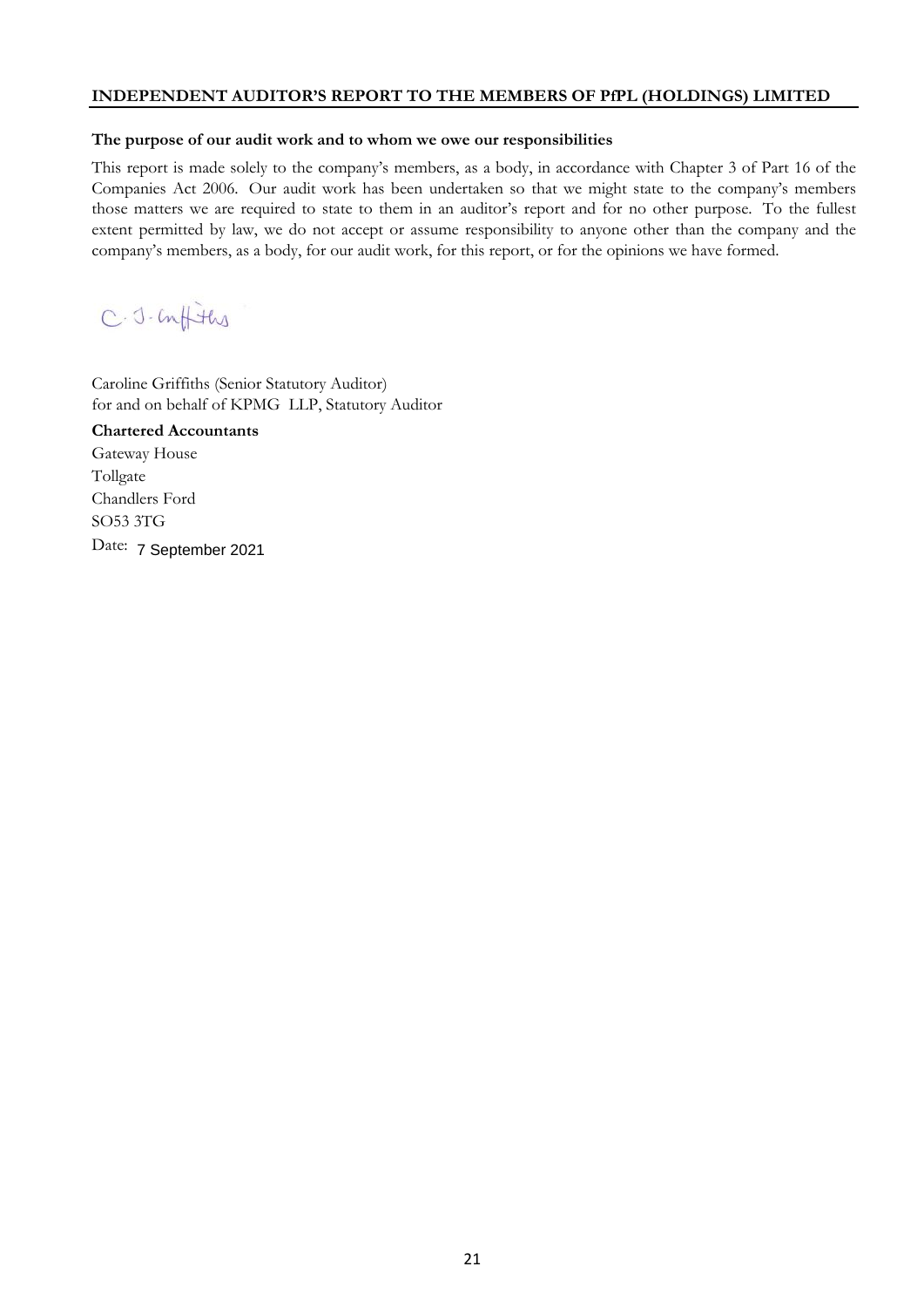

|                                                      | <b>Note</b>             | 2021<br>$\pounds 000$ | 2020<br>£000 |
|------------------------------------------------------|-------------------------|-----------------------|--------------|
| <b>Turnover</b>                                      | $\overline{\mathbf{4}}$ | 87,733                | 153,401      |
| Cost of sales                                        |                         | (77, 590)             | (126, 186)   |
| Gross profit                                         |                         | 10,143                | 27,215       |
| Administrative expenses                              |                         | (12, 256)             | (26, 942)    |
| Operating (loss)/profit                              | 5                       | (2, 113)              | 273          |
| Interest receivable and similar income               | 7                       |                       | 20           |
| Interest payable and similar charges                 | 8                       | (207)                 | (84)         |
| (Loss)/profit on ordinary activities before taxation |                         | (2,320)               | 209          |
| Tax on (loss)/profit on ordinary activities          | 9                       | (97)                  | (532)        |
| Loss on ordinary activities after taxation           |                         | (2, 417)              | (323)        |
| Other comprehensive income/(loss) for the year       |                         | 482                   | (371)        |
| Total comprehensive (loss)/income for the year       |                         | (1, 935)              | (694)        |

All amounts relate to continuing operations.

The accompanying notes form part of these financial statements.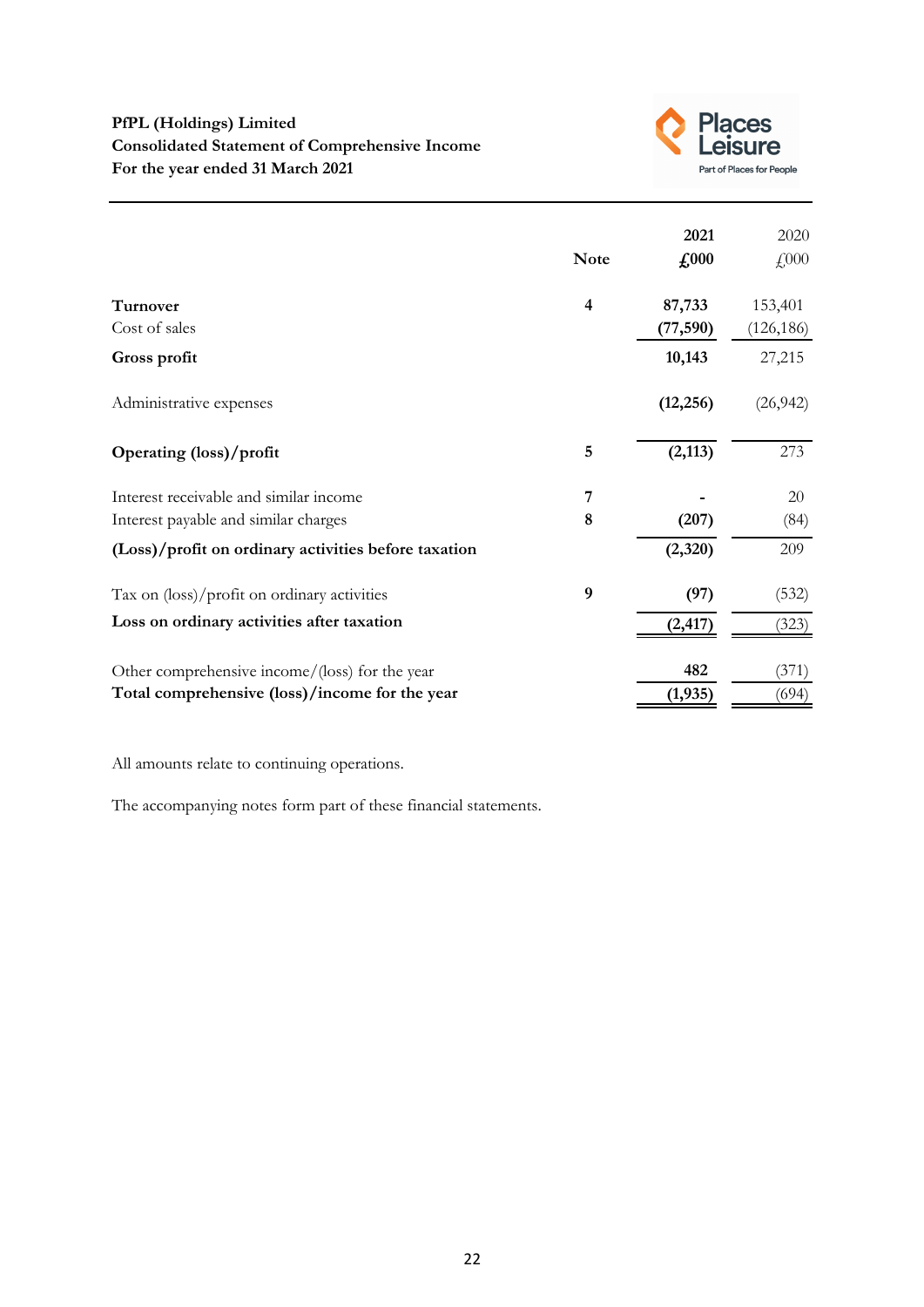# **PfPL (Holdings) Limited Consolidated Statement of Financial Position As at 31 March 2021**



|                                                                | <b>Note</b> | 2021<br>£,000 | 2020<br>£000 |
|----------------------------------------------------------------|-------------|---------------|--------------|
| <b>Fixed assets</b>                                            |             |               |              |
| Intangible assets                                              | 11          | 1,258         | 1,441        |
| Tangible assets                                                | 12          | 23,885        | 28,675       |
|                                                                |             | 25,143        | 30,116       |
| <b>Current assets</b>                                          |             |               |              |
| Stocks                                                         | 14          | 685           | 916          |
| Debtors                                                        | 15          | 16,089        | 10,166       |
| Cash at bank and in hand                                       |             | 1,041         | 3,035        |
|                                                                |             | 17,815        | 14,117       |
| Creditors: amounts falling due within one year                 | 16          | (8, 382)      | (9,679)      |
| Net current assets                                             |             | 9,433         | 4,438        |
| Total assets less current liabilities                          |             | 34,576        | 34,554       |
| <b>Creditors:</b> amounts falling due after more than one year | 17          | (5, 436)      | (2,201)      |
| Provisions for liabilities and charges                         | 19          | (1, 125)      | (1, 442)     |
| Accruals and deferred income                                   | 20          | (13, 187)     | (13, 428)    |
| Net assets excluding pension asset/(liability)                 |             | 14,828        | 17,483       |
| Defined benefit pension asset/(liability)                      | 26          | 97            | (623)        |
| Net assets                                                     |             | 14,925        | 16,860       |
| <b>Capital and reserves</b>                                    |             |               |              |
| Called up share capital                                        | 21          | 250           | 250          |
| Share premium account                                          |             | 247           | 247          |
| Profit and loss account                                        |             | 14,428        | 16,363       |
| Shareholders' funds                                            |             | 14,925        | 16,860       |

The accompanying notes form part of these financial statements.

The financial statements were approved and authorised for issue by the board and were signed on its behalf on 1 September 2021.

**P McPartlan Director**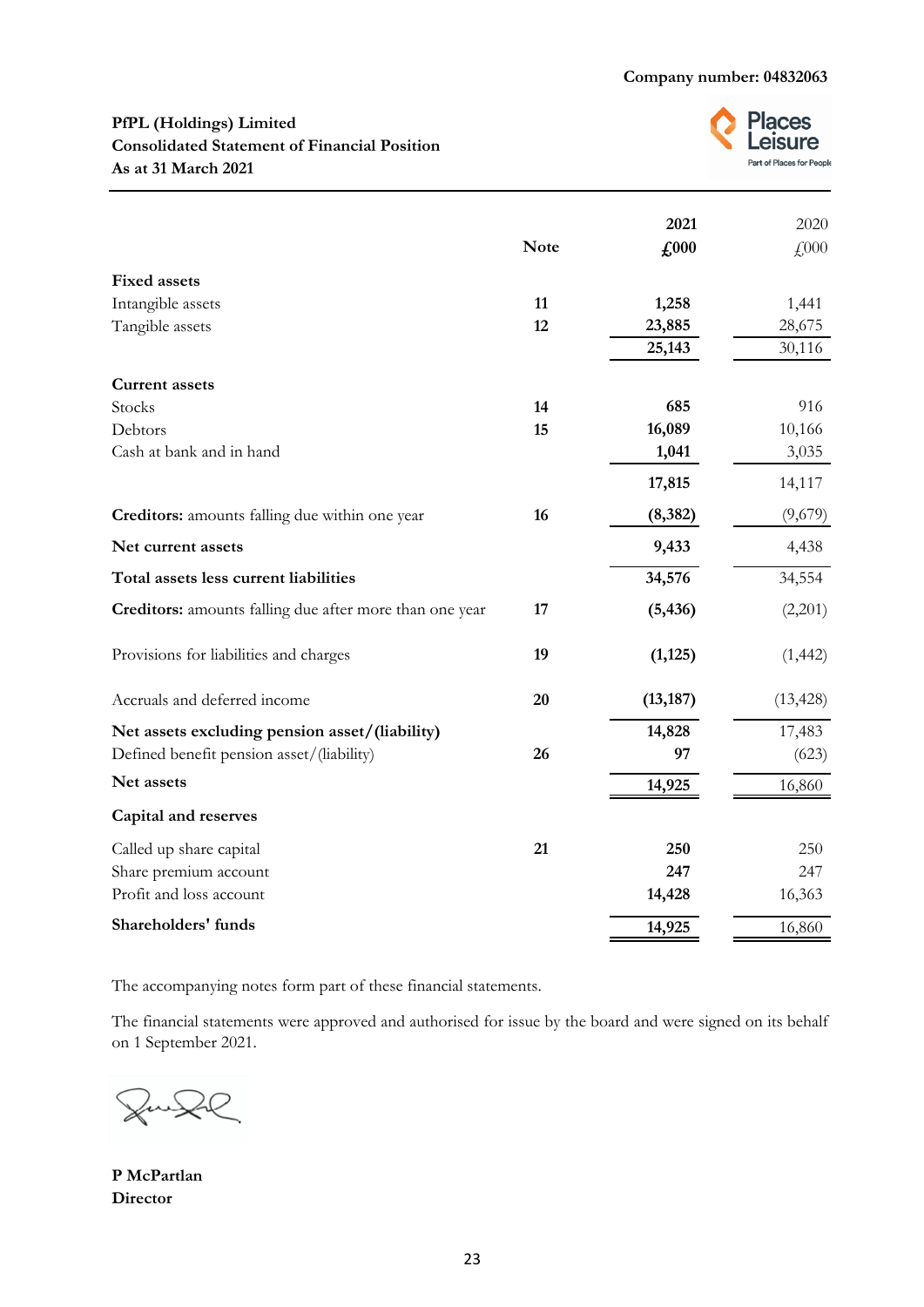

|                                                                                                                   | Called up<br><b>Share</b><br>Capital<br>$\pounds$ 000 | <b>Share</b><br>Premium<br>Account<br>$\pounds$ 000 | Profit and<br>Loss<br>Account<br>$\pounds$ 000 | Total<br>$\pounds 000$ |
|-------------------------------------------------------------------------------------------------------------------|-------------------------------------------------------|-----------------------------------------------------|------------------------------------------------|------------------------|
| At 1 April 2019                                                                                                   | 250                                                   | 247                                                 | 17,057                                         | 17,554                 |
| Loss for the year                                                                                                 |                                                       |                                                     | (323)                                          | (323)                  |
| Other comprehensive income<br>- Actuarial loss on pension scheme<br>- Deferred tax attributable to actuarial loss |                                                       |                                                     | (435)<br>64                                    | (435)<br>64            |
| At 31 March 2020                                                                                                  | 250                                                   | 247                                                 | 16,363                                         | 16,860                 |
| Loss for the year                                                                                                 |                                                       |                                                     | (2, 417)                                       | (2, 417)               |
| Other comprehensive income<br>- Actuarial gain on pension scheme<br>- Deferred tax attributable to actuarial gain |                                                       |                                                     | 601<br>(119)                                   | 601<br>(119)           |
| At 31 March 2021                                                                                                  | 250                                                   | 247                                                 | 14,428                                         | 14,925                 |

The accompanying notes form part of these financial statements.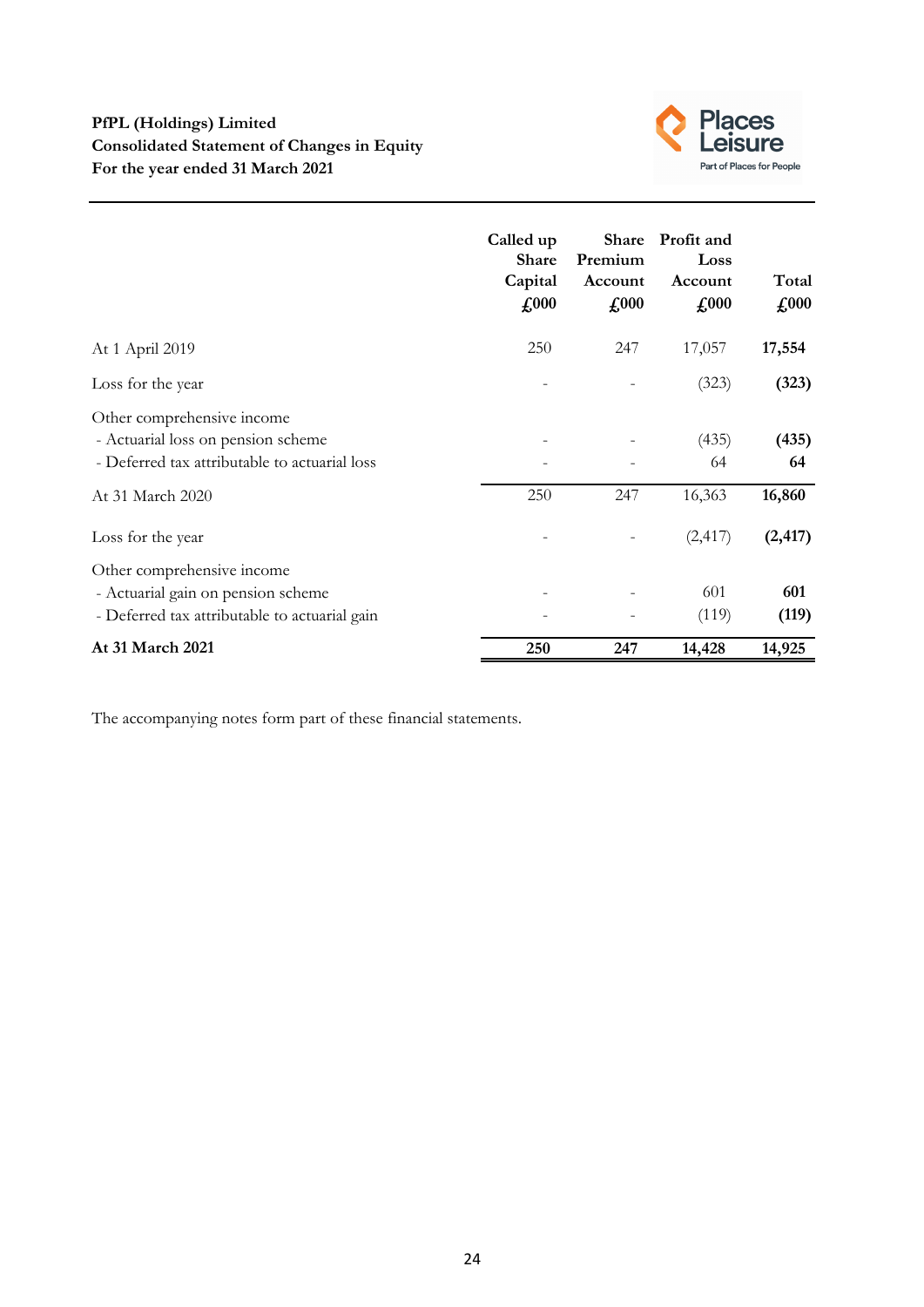# **PfPL (Holdings) Limited Company Statement of Financial Position As at 31 March 2021**



|                                                         | <b>Note</b> | 2021<br>$\pounds$ 000 | 2020<br>£000 |
|---------------------------------------------------------|-------------|-----------------------|--------------|
| <b>Fixed assets</b>                                     |             |                       |              |
| Investments                                             | 13          | 14,216                | 14,216       |
| <b>Current assets</b>                                   |             |                       |              |
| Debtors                                                 | 15          | 295                   | 12           |
| Cash at bank                                            |             | $\bf 8$               | 1            |
|                                                         |             | 302                   | 13           |
| Creditors: amounts falling due within one year          | 16          | (16)                  | (16,305)     |
| Net current assets/(liabilities)                        |             | 286                   | (16,292)     |
| Total assets less current assets/(liabilities)          |             | 14,502                | (2,076)      |
| Creditors: amounts falling due after more than one year | 17          | (17,270)              |              |
| Accruals and deferred income                            | 20          | (28)                  |              |
| Defined benefit pension asset/(liability)               | 26          | 97                    | (623)        |
| Net liabilities                                         |             | (2,700)               | (2,699)      |
| <b>Capital and reserves</b>                             |             |                       |              |
| Called up share capital                                 | 21          | 250                   | 250          |
| Share premium account                                   |             | 247                   | 247          |
| Profit and loss account                                 |             | (3, 197)              | (3,196)      |
| Shareholders' funds                                     | 22          | (2,700)               | (2,699)      |

The accompanying notes form part of these financial statements.

The financial statements were approved and authorised for issue by the board and were signed on its behalf on 1 September 2021.

Zu 2R

**P McPartlan Director**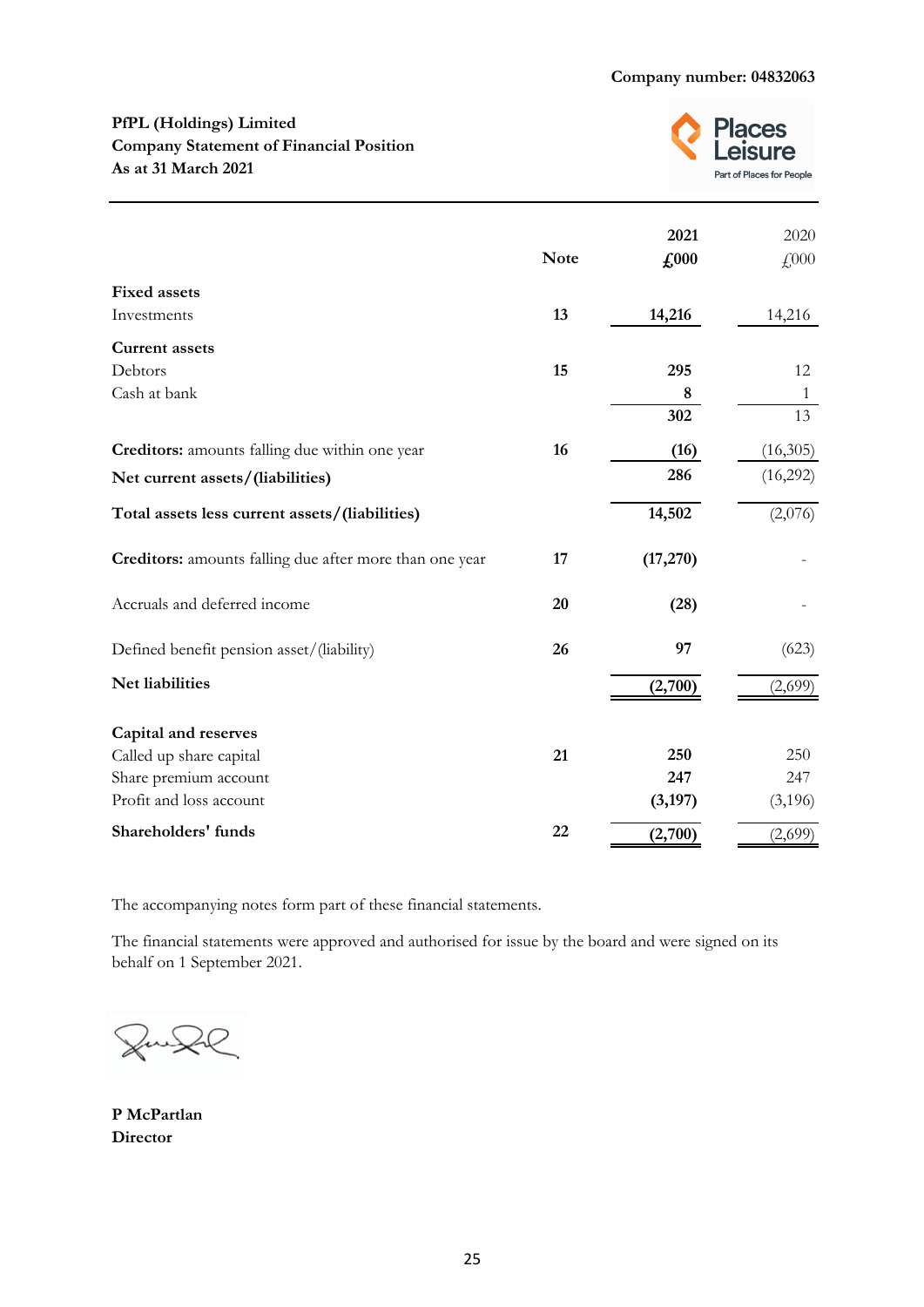

|                                                      | 2021                        | 2020     |
|------------------------------------------------------|-----------------------------|----------|
|                                                      | $\textbf{\textsterling}000$ | £000     |
| Cash flows from operating activities                 |                             |          |
| Loss for the financial year                          | (2, 417)                    | (323)    |
| Taxation on loss                                     | 97                          | 532      |
| Net interest expense                                 | 207                         | 64       |
| Operating (loss)/profit                              | (2,113)                     | 273      |
| Adjustments for:                                     |                             |          |
| Depreciation of tangible fixed assets                | 6,447                       | 6,922    |
| Impairment of tangible assets                        |                             | 1,411    |
| Loss on disposal of tangible fixed assets            | 60                          | 127      |
| Amortisation of intangible fixed assets              | 183                         | 407      |
| Taxation paid                                        |                             | (921)    |
| Decrease in stock                                    | 231                         | 72       |
| (Increase)/decrease in debtors                       | (6,381)                     | 1,381    |
| Decrease in creditors                                | (1,014)                     | (1,327)  |
| Decrease in accruals and deferred income             | (244)                       | (5,005)  |
| (Decrease)/increase in provisions                    | (316)                       | 763      |
| Decrease in net pension liabilities                  | (129)                       | (105)    |
| Net cash flow (used in)/from operating activities    | (3,276)                     | 3,997    |
|                                                      |                             |          |
| Cash flows from investing activities                 |                             |          |
| Purchase of tangible fixed assets                    | (1, 553)                    | (7,996)  |
| Proceeds from disposals of tangible fixed assets     | 248                         | 3        |
| Interest received                                    |                             | 20       |
| Net cash flow used in investing activities           | (1,305)                     | (7, 973) |
|                                                      |                             |          |
| Cash flows from financing activities                 |                             |          |
| Interest paid                                        | (140)                       | (13)     |
| Interest element of obligations under finance leases | (56)                        | (67)     |
| Capital element of obligations under finance leases  | (793)                       | (1,071)  |
| Loan received from parent company                    | 3,501                       | 719      |
| Receipt of other loan                                | 75                          |          |
| Net cash flow from/(used in) financing activities    | 2,588                       | (432)    |
| Net decrease in cash in the year                     | (1,994)                     | (4,408)  |

The accompanying notes form part of these financial statements.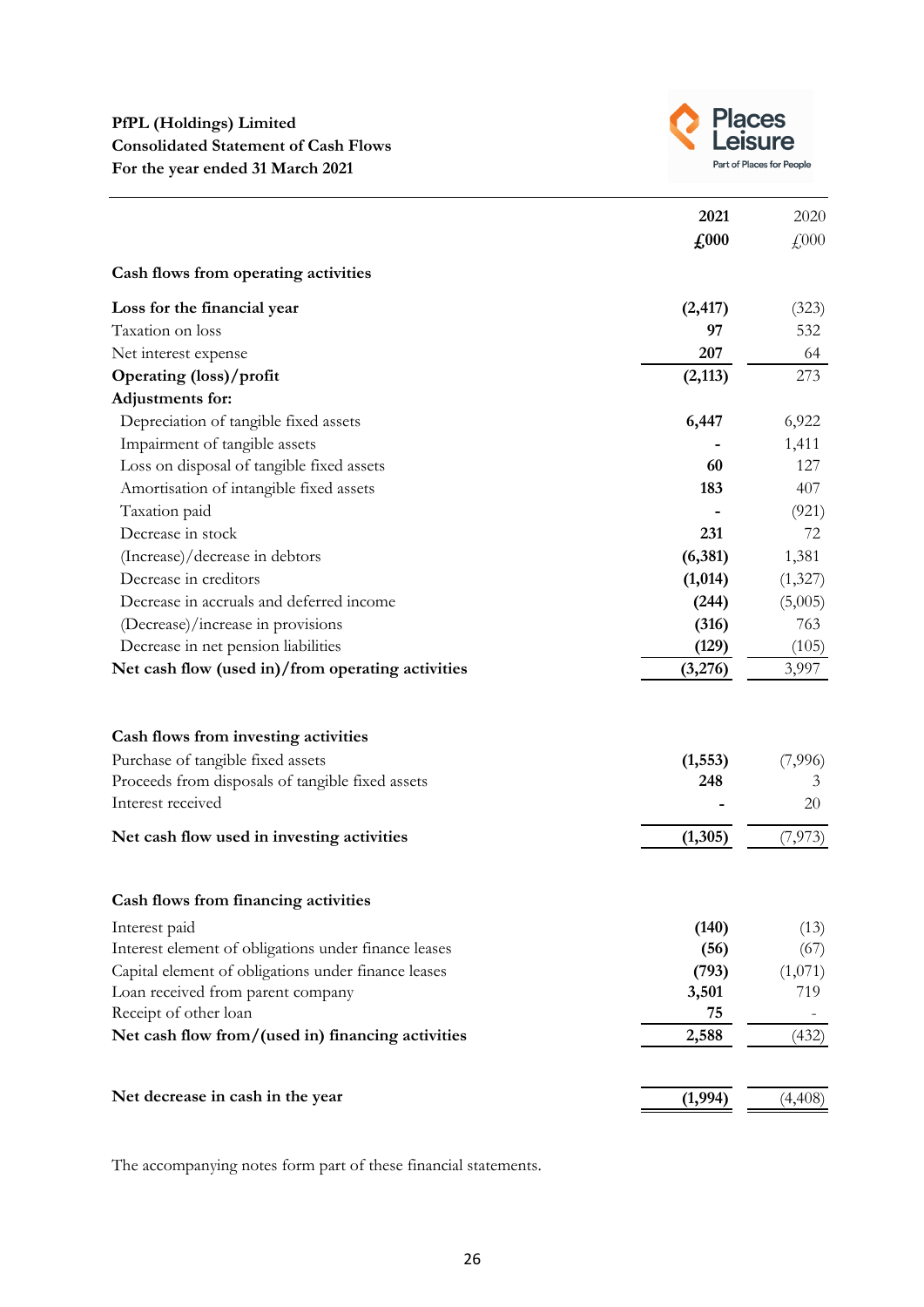

# **Analysis of changes in net debt**

|                    | <b>Borrowings</b> | <b>Obligations</b><br>due after under finance<br>one year lease liabilites | Subtotal      | Cash flows Net debt        |               |
|--------------------|-------------------|----------------------------------------------------------------------------|---------------|----------------------------|---------------|
|                    | $\pounds 000$     | $\textbf{\textsterling}000$                                                | $\pounds 000$ | $\textcolor{red}{f_{000}}$ | $\pounds 000$ |
| At 1 April 2020    | (1,664)           | (1, 165)                                                                   | (2,829)       | 3,035                      | 206           |
| Cash flows         | (3,501)           | 793                                                                        | (2,708)       | (1,994)                    | (4,702)       |
| New finance leases |                   | (355)                                                                      | (355)         |                            | (355)         |
| At 31 March 2021   | (5, 165)          | 727)                                                                       | (5, 892)      | 1,041                      | (4, 851)      |

The accompanying notes form part of these financial statements.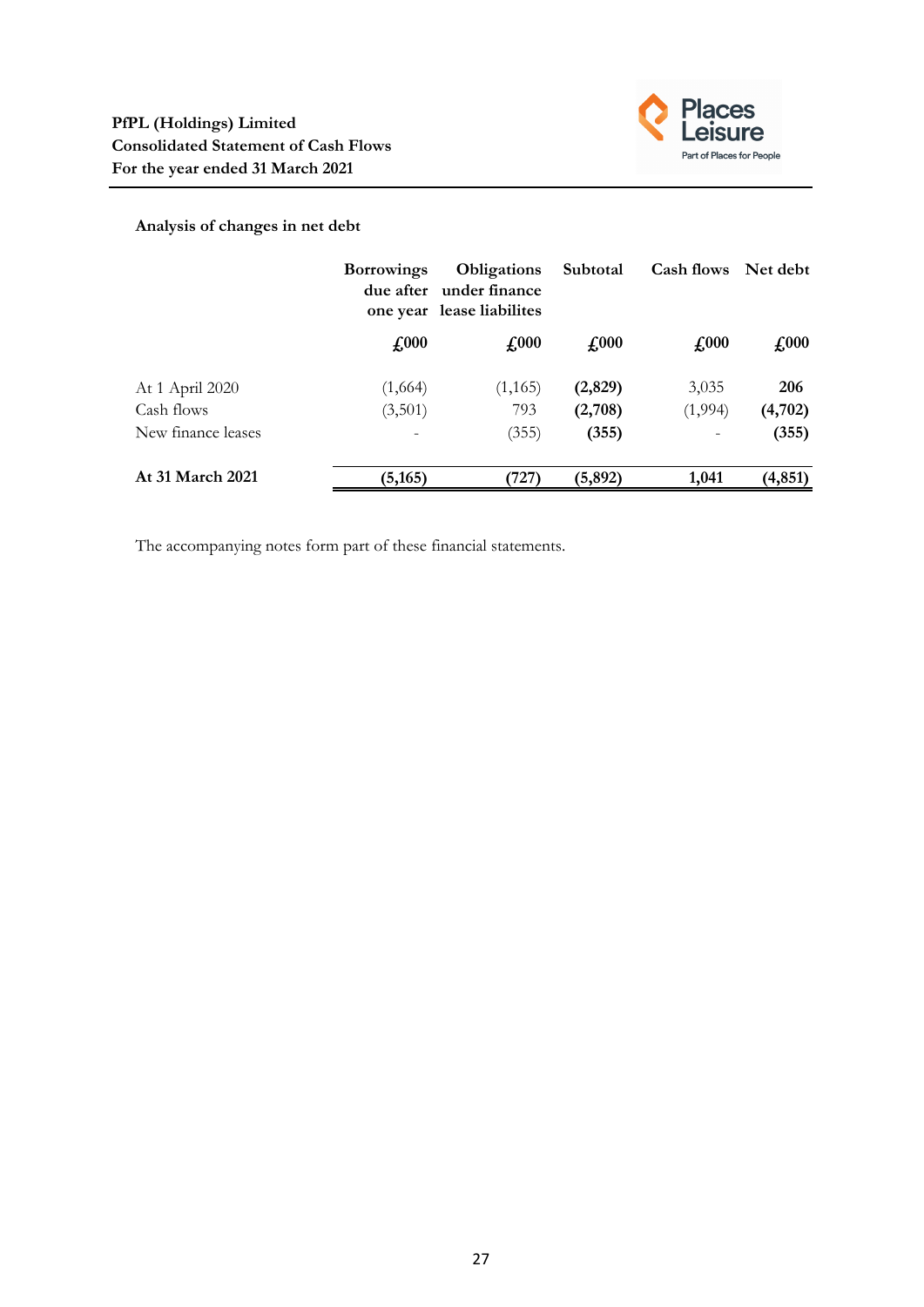

# **1 General information**

PfPL (Holdings) Limited (the "Company") is a private company registered in England and Wales. The registered number is 04832063 and the registered address is 80 Cheapside, London, EC2V 6EE.

# **2 Accounting policies**

# **2.1 Basis of preparation and consolidation**

These financial statements consolidate the financial statements of PfPL (Holdings) Limited and all of its subsidiary undertakings for the year ended 31 March 2021 ("the Group").

The consolidated and individual company financial statements were prepared in accordance with Financial Reporting Standard 102, The Financial Reporting Standard applicable in the United Kingdom and Republic of Ireland ("FRS 102"), and the Companies Act 2006. The financial statements have been prepared under the historical cost convention. The presentation currency of these financial statements is sterling. All amounts in the financial statements have been rounded to the nearest  $f<sub>1</sub>1,000$ .

The Company's ultimate parent undertaking, Places for People Group Limited includes the Company in its consolidated financial statements. The consolidated financial statements of Places for People Group Limited are available to the public and may be obtained from 80 Cheapside, London, EC2V 6EE.

The accounting policies set out below have, unless otherwise stated, been applied consistently to all periods presented in these financial statements.

The Company has taken advantage of the exemption allowed under section 408 of the Companies Act 2006 not to present its own Statement of Comprehensive Income.

The preparation of financial statements in conformity with FRS 102 requires the use of certain critical accounting estimates. It also requires management to exercise its judgement in the process of applying the Company's accounting policies. The areas involving a higher degree of judgement or complexity, or areas where assumptions and estimates significant to the financial statements, are disclosed in note 3.

# **2.2 Exemptions for qualifying entities under FRS 102**

The Company is considered to be a qualifying entity [1.8] and has applied the exemptions available under FRS 102 [1.12] in respect of the following disclosures:

• Requirement to prepare a Statement of Cash Flows [section 7, 3.17(d)];

• Certain disclosure requirements in section 11 Basic Financial Instruments and section 12 Other Financial Instrument Issues in respect of financial instruments;

• Certain disclosure requirements in respect of share based payments [section 36]; and,

• Key management personnel compensation [33.7];

The Company has taken advantage of these exemptions on the basis that it is a qualifying entity and its ultimate parent undertaking, Places for People Group Limited, includes these disclosures in its consolidated financial statements.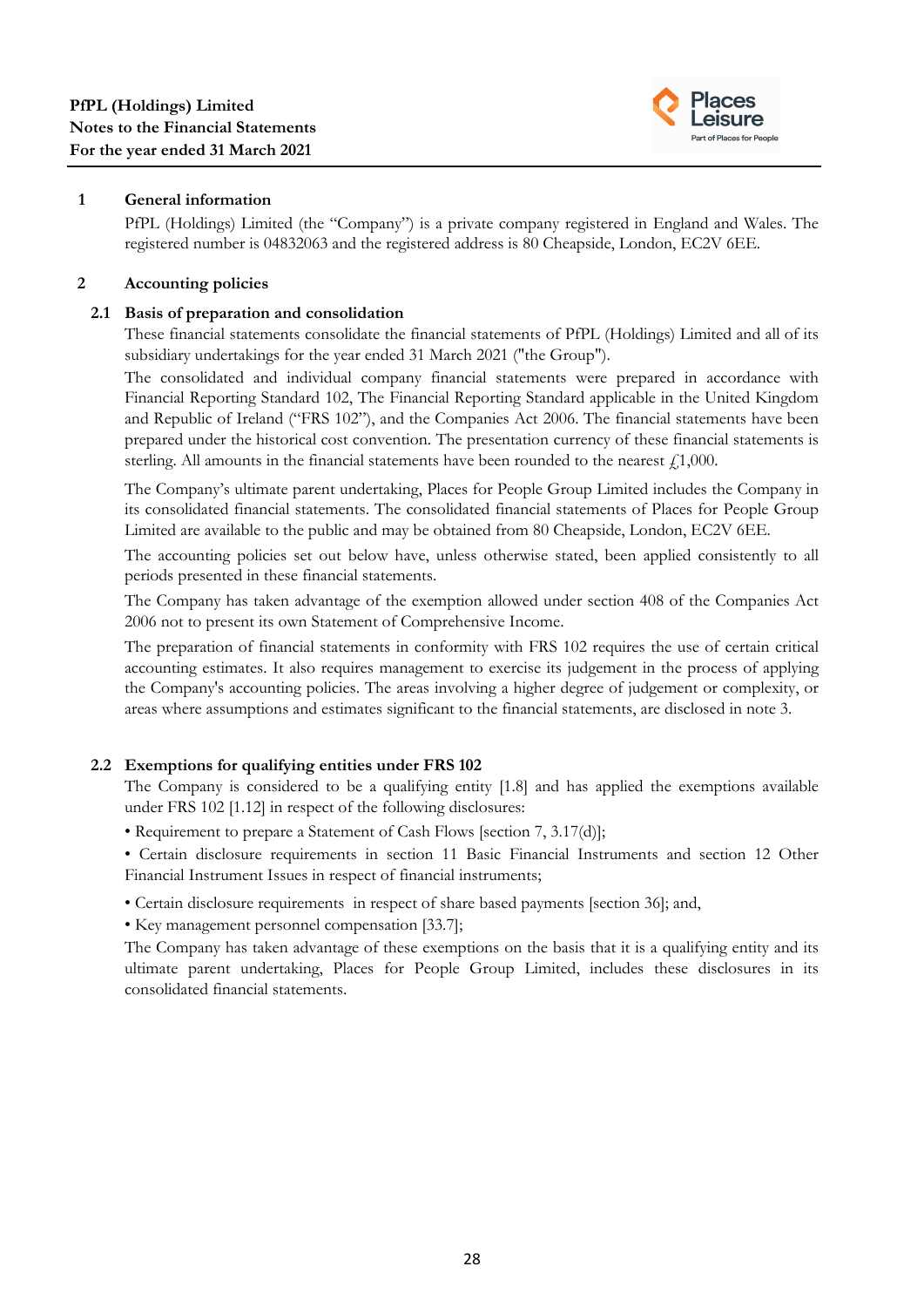

#### **2.3 Going concern**

The Group produces a consolidated strategic business plan each year for the next three year cycle. This process includes review and challenge by the Board, alongside consideration of principal risks and uncertainties. When the business plan is approved it is then used as the basis for monitoring business performance. The Group robustly assesses both its risks and mitigating actions through the use of a comprehensive risk mapping process. Principal risks and uncertainties are set out in the Strategic Report.

The going concern assessment considers whether it is appropriate to prepare the financial statements on a going concern basis. The global COVID-19 pandemic has introduced significant levels of uncertainty into most businesses. The going concern has been assessed in light of the risks raised by the pandemic.

The Directors have reviewed the projected cash flows arising from the consolidated strategic business plan for a period of at least 12 months from the date of approval of these financial statements, and have undertaken stress testing on a number of scenarios including a future nationwide lockdown and subsequent restrictions on our operations. As a result of these assumptions, the Group has secured an extension to the loan facility with its parent company to ensure that it can operate with adequate liquidity. The  $\ell$ 15m loan facility has no covenants attached and as at the date of approval of these financial statements there has been no drawdown on these funds.

The results of this testing showed that even in the most severe but plausible scenario the Group and Company continued to have sufficient liquidity for a minimum of 12 months from the date of approval of these accounts.

Consequently, the Directors are confident that the Company and the Group will have sufficient funds to continue to meet its liabilities as they fall due for at least 12 months from the date of approval of the financial statements and therefore have prepared the financial statements on a going concern basis.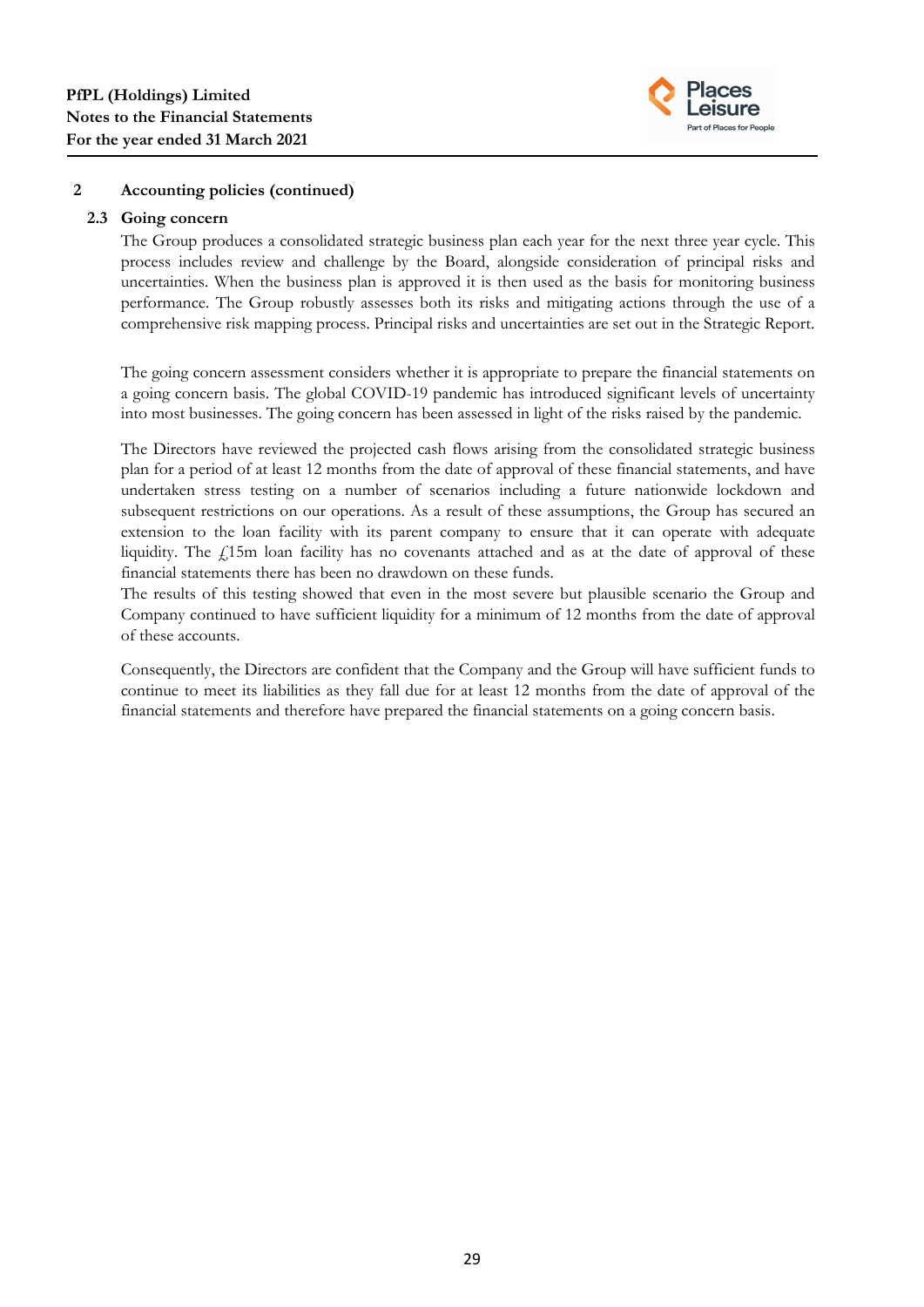

### **2.4 Turnover**

Turnover represents the invoiced value, net of value added tax, of goods sold and services provided to customers in the period.

Turnover is mainly comprised of activities income, shop, bar & catering income, management fee income received from Local Authorities, Coronavirus Job Retention Scheme income, Local Restrictions Support Grant income and Restart Grant income. Management fee income includes financial support provided by the Local Authorities during the year.

Activities income incorporates courses and membership subscriptions. Activities income is recognised in the month to which it relates. Where income for membership subscriptions and courses are received in advance, income is deferred over the period of service provided, with the exception of income from dry courses and three month promotional income which is recognised on receipt.

Shop, bar and catering income is recognised on the sale of goods.

Management fee income from Local Authorities is recognised over the period to which the service relates, in line with the requirements of each Local Authority contract.

Coronavirus Job Retention Scheme income, Local Restriction Support Grant income and Restart Grant income are recognised as grant income based on the accruals model.

The Company recognises revenue associated with certain transactions, such as loss of income claims, by reference to the stage of completion of the transaction at the end of the reporting period. Income is recognised when it is probable that the economic benefits associated with the transaction will flow to the entity and the costs incurred for the transaction and the costs to complete the transaction can be measured reliably.

## **2.5 Finance and operating leases**

## **i. Finance leases**

Where the Company enters into a lease which entails taking substantially all the risks and rewards of ownership of an asset, the lease is treated as a finance lease. Finance leases are capitalised as tangible fixed assets and depreciated over the shorter of the lease term or the estimated useful life. Assets are assessed for impairment at each reporting date.

The capital element of lease obligations is recorded as a liability on inception of the arrangement. Lease payments are apportioned between capital repayment and finance charge, using the effective rate method, to produce a constant charge on the balance of the capital repayments outstanding.

## **ii. Operating leases**

Where the Company enters into a lease which do not entail transferring substantially all the risks and rewards of ownership of an asset, the lease is treated as an operating lease. Payments under operating leases are charged to the Statement of Comprehensive Income on a straight line basis over the lease term.

## **2.6 Interest payable and similar charges**

Interest payable and similar charges is recognised as interest accrues using the effective interest rate.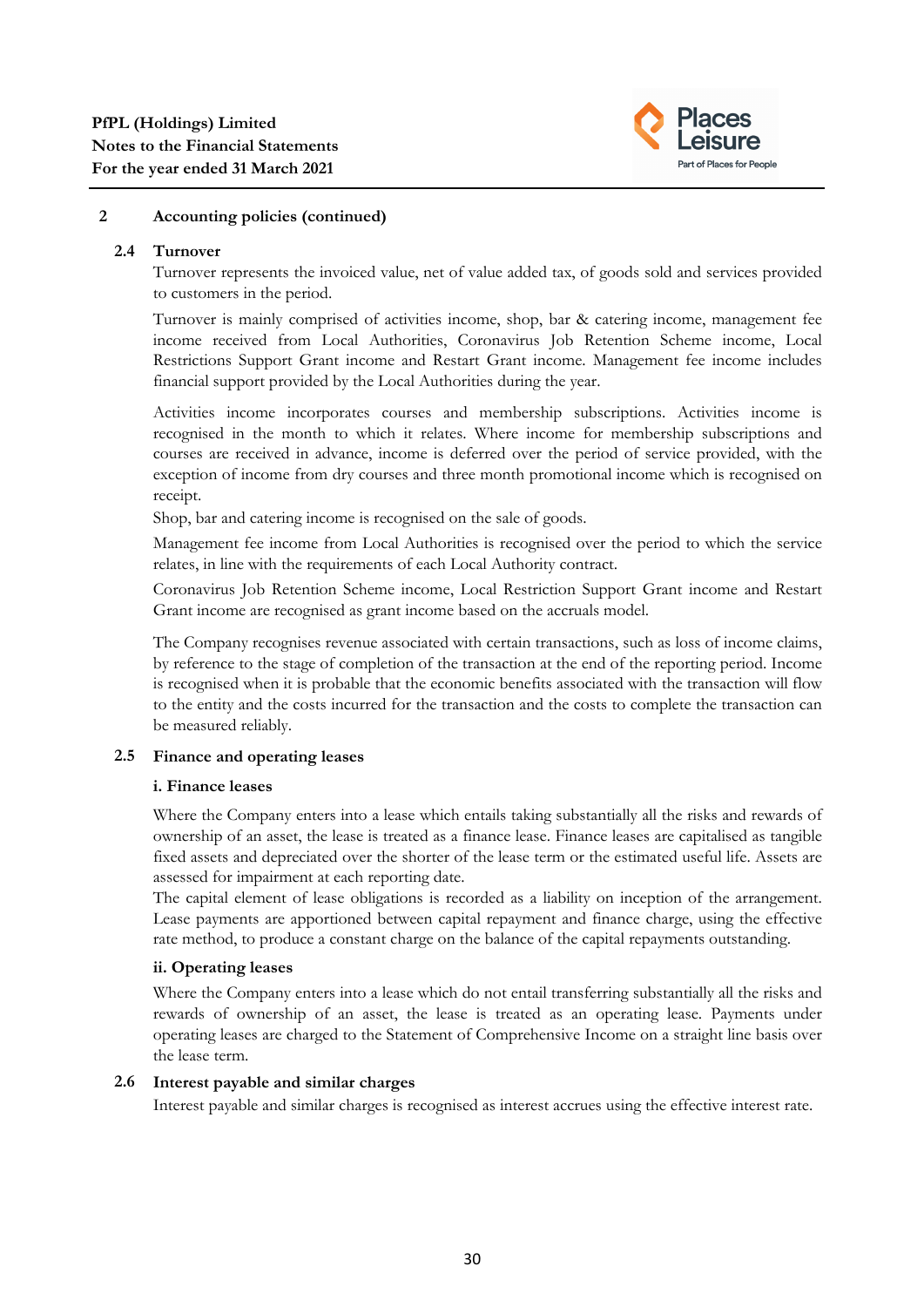

#### **2.7 Taxation**

The charge for taxation is based on the profit for the year and takes into account taxation deferred because of timing differences between the treatment of certain items for taxation and accounting purposes.

Deferred tax is recognised, without discounting, in respect of all timing differences between the treatment of certain items for taxation and accounting purposes which have arisen but not reversed by the Statement of Financial Position date, except as otherwise required by FRS 102.

#### **2.8 Intangible fixed assets**

#### **Goodwill**

Goodwill represents the difference between the amounts paid on the cost of a business combination and the acquirer's interest in the fair value of the share of the identifiable assets and liabilities of the acquiree. Subsequent to initial recognition, goodwill is measured at cost less accumulated amortisation and accumulated impairment losses. Goodwill is amortised on a straight line basis to the Statement of Comprehensive Income over its useful economic life.

#### **2.9 Tangible fixed assets**

Tangible fixed assets are stated at cost less depreciation. Depreciation is provided at rates calculated to write off the cost of fixed assets, less their estimated residual value, over their expected useful lives on the following bases:

| Building development | - the remaining duration of the management contract or the lease of property |
|----------------------|------------------------------------------------------------------------------|
| Office and major     | - 3-10 years or the remaining duration of the management contract            |
| equipment            |                                                                              |

#### **2.10 Investments**

Investments held as fixed assets are stated at cost less provision for impairment.

#### **2.11 Stocks**

Stock is stated at the lower of cost and estimated selling price less costs to complete and sell. Costs include all costs incurred in bringing each product to its present location and condition, and is measured using the weighted average cost method. At the end of each reporting period, inventories are assessed for impairment. If an item of inventory is impaired, the identified inventory is reduced to its selling price less costs to complete and sell and an impairment charge is recognised in the Statement of Comprehensive Income. Where a reversal of the impairment is recognised, the impairment charged is reversed up to the original impairment loss, and is recognised as a credit in the Statement of Comprehensive Income.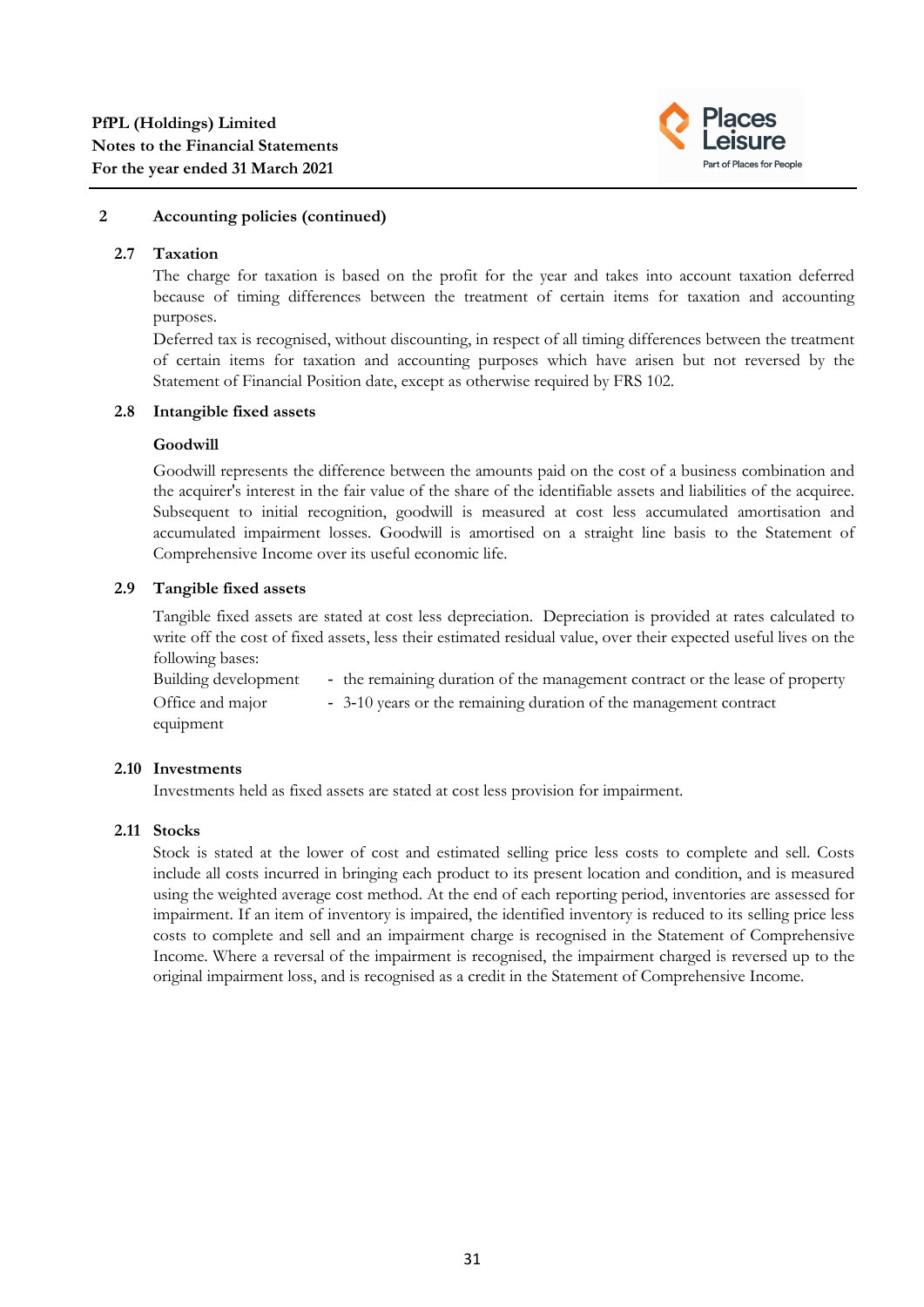

#### **2.12 Impairment**

At each balance sheet date, non-financial assets not carried at fair value are assessed to determine whether there is an indication that the asset (or asset's cash generating unit) may be impaired. The Company defines cash generating units as leisure centres except where it is not sufficiently large enough in size and it is more appropriate to consider individual assets. This approach supports effective appraisal of contracts as it aligns with the management and operation of the business.

If there is an indication of impairment, the recoverable amount of the asset is compared to the carrying amount of the asset. The recoverable amount is the higher of the fair value less costs to sell and value in use. The value in use is normally assessed using discounted cash flow techniques for all future cash flows to generate the net present value.

If the recoverable amount is estimated to be lower than the carrying amount, the carrying is reduced to its recoverable amount. An impairment loss is recognised in the Statement of Comprehensive Income.

#### **2.13 Financial instruments**

The Company has elected to apply the provisions of sections 11 and 12 of FRS 102. Financial assets and liabilities are offset and the net amounts presented in the financial statements when there is a legally enforceable right to set off the recognised amounts and there is an intention to settle on a net basis or to realise the asset and settle the liability simultaneously.

#### **i. Short term debtors and creditors**

Debtors and creditors with no stated rate and receivable or payable within one year are recorded at

#### the transaction price. Any losses arising from impairment are recognised in the Statement of **ii. Cash at bank**

Cash at bank include all cash at bank and in hand balances, net of outstanding bank overdrafts.

#### **iii. Long-term creditors**

Any arrangements such as loans owed to group undertakings, which constitute a financing transaction, are initially recognised at transaction price, where the transaction is measured at the present value of the future receipts discounted at a market rate of interest. Such financial liabilities are subsequently carried at amortised cost using the effective interest method.

#### **iv. Derivatives**

The fair value of forward contracts for gas and electricity contracts is recognised at the end of each accounting period, with movements taken through the Statement of Comprehensive Income.

#### **2.14 Provisions**

A provision is recognised where there is a present obligation, whether legal or constructive, as a result of a past event for which it is probable that a transfer of economic benefits will be required to settle the obligation and that the economic benefit can be measured reliably.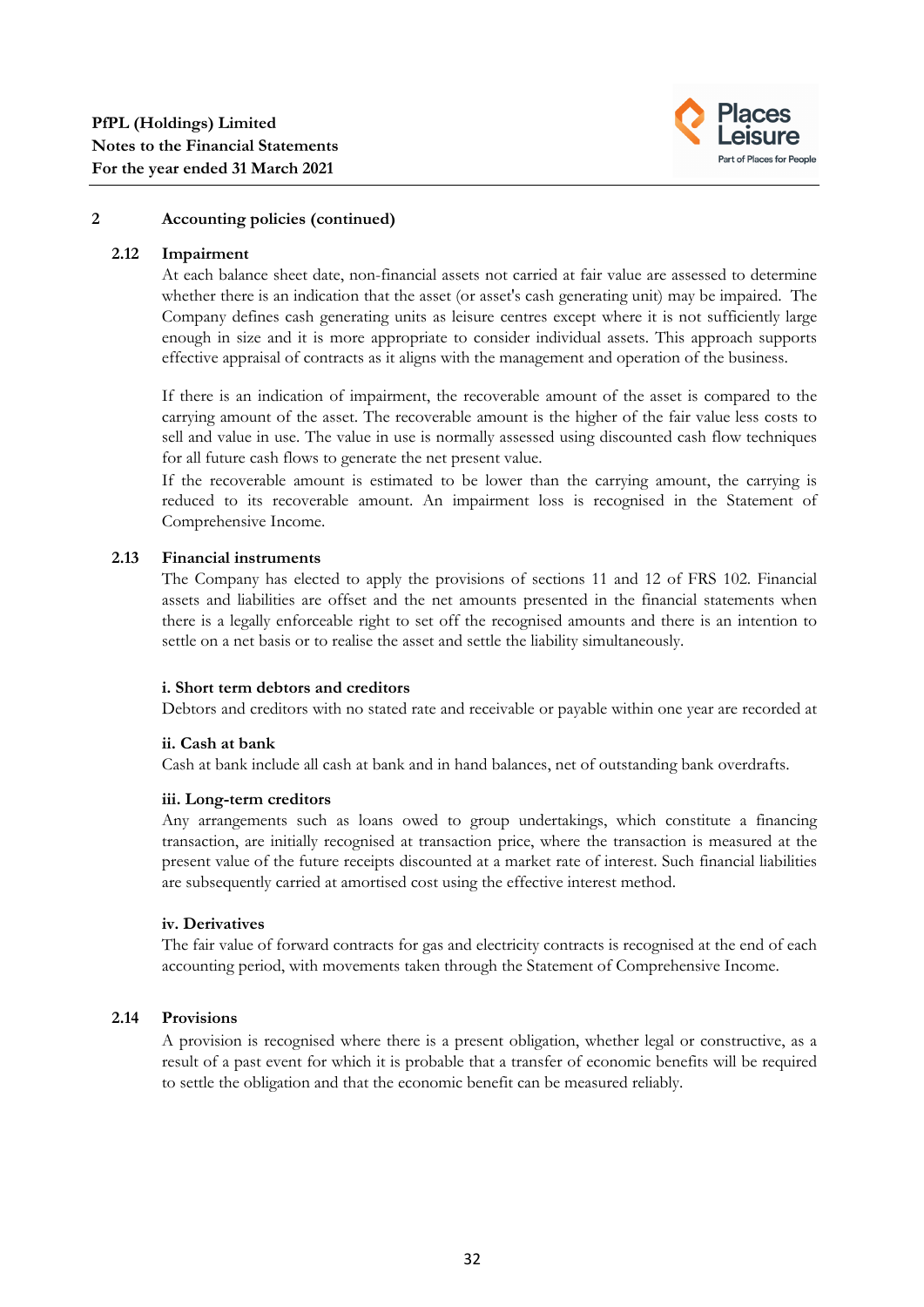

#### **2.15 Pensions**

#### **i. Defined contribution pension plan**

The Group operates a defined contribution plan for its employees. A defined contribution plan is a pension plan under which the Company pays fixed contributions into a separate entity. Once the contributions have been paid, the Company has no further obligations. The contributions are recognised as an expense in the Statement of Comprehensive Income when they fall due. Amounts not paid are shown in accruals as a liability in the Statement of Financial Position. The assets of the plan are held separately from the Group in independently administered funds.

#### **ii. Defined benefit pension plan**

The Company operates a defined benefit pension scheme, called the Places for People Leisure Pension Scheme, for certain employees.

The pension costs in respect of the scheme that are charged to Operating Profit are the current service costs and gains and losses on settlements and curtailments. They are included as part of staff costs. Past service costs are recognised immediately in the Statement of Comprehensive Income if the benefits have vested. If the benefits have not vested, the costs are recognised over the period until vesting occurs. The interest cost and the expected return on assets are shown as a net amount of other finance costs or credits adjacent to interest. Actuarial gains and losses are recognised immediately in Other Comprehensive Income.

The Places For People Leisure Pension Scheme is funded, with the assets of the scheme held separately from those of the Group, in separate trustee administered funds. Pension scheme assets are measured at fair value and liabilities are measured on an actuarial basis using the projected unit method and discounted at a rate equivalent to the current rate of return on a high quality corporate bond of equivalent currency term to the scheme liabilities. The actuarial valuations are obtained at least triennially and are updated at each Statement of Financial Position date. The resulting defined benefit asset or liability, is presented separately after other net assets on the face of the Statement of Financial Position.

Where, at the reporting date, the present value of the defined benefit obligation is less than the fair value of the plan assets, the plan has a surplus. The Company recognises a surplus only to the extent that it is permitted under the Scheme Rules.

The Company also has admitted body status and contributes on behalf of its employees to local government pension schemes. The contributions are paid in accordance with the advice of the actuary but the group has no further liability to fund the scheme beyond its contributions paid in the year. Contributions are therefore charged to the Statement of Comprehensive Income in the year in which they are incurred.

#### **2.16 Grants**

Capital grants from Local Authorities are included within creditors in the Statement of Financial Position and credited to the Statement of Comprehensive Income over the expected useful lives of the assets to which they relate. No capital grants were received during the year.

Lottery funding and grants from sporting bodies are included within deferred income in the Statement of Financial Position and credited to the period in which the related costs are incurred in the Statement of Comprehensive Income.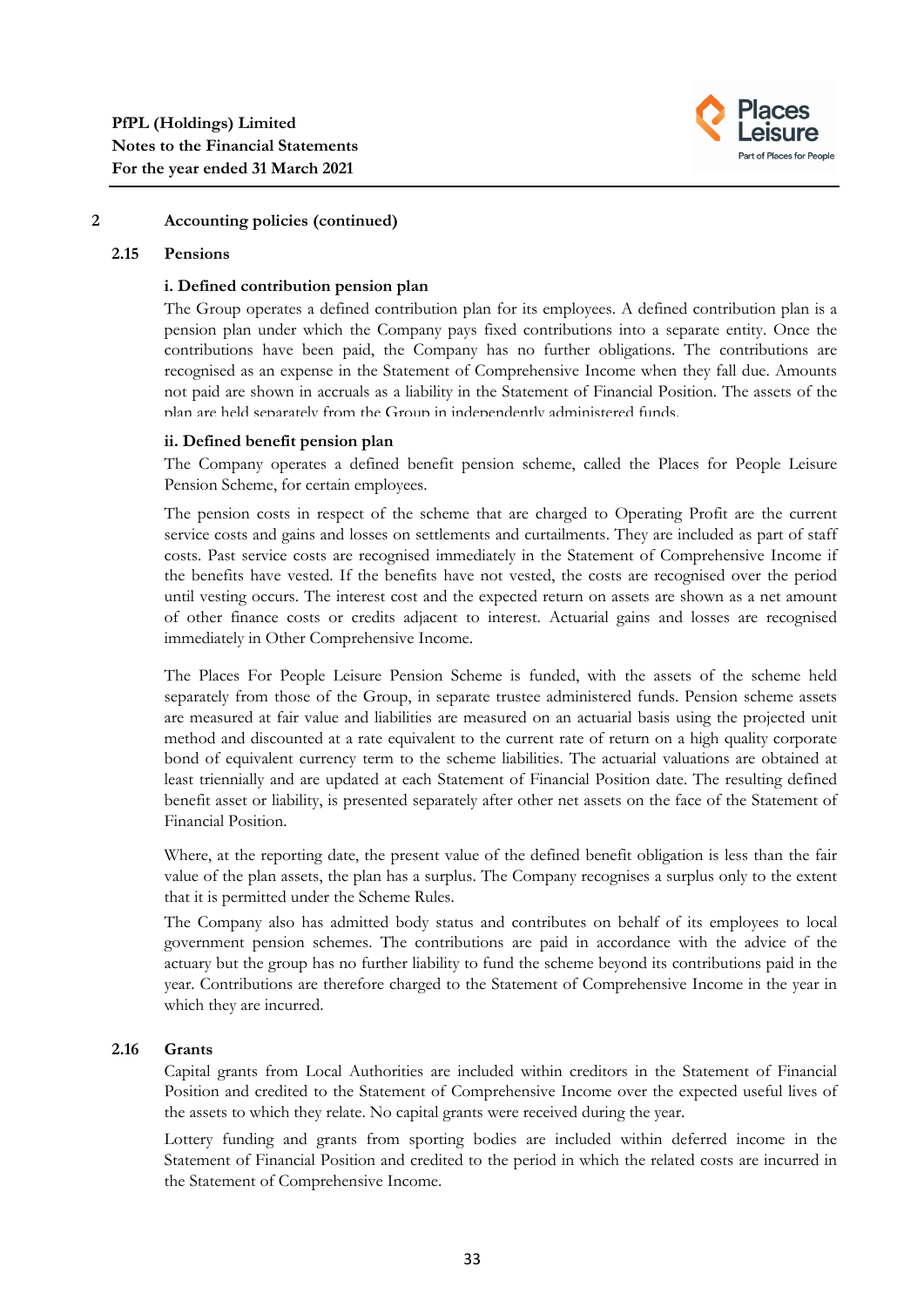

#### **3 Critical accounting judgements and estimates**

In the application of the Company's accouting policies, which are described in Note 2, management are required to make judgements, estimates and assumptions about the carrying amounts of assets and liabilities that are not readily apparent from other sources. Management base these on historical experience and on various factors, including expectations of future events that are believed to be reasonable under the circumstances. The areas involving a higher degree of judgement or complexity, or areas where assumptions and estimates are significant to the financial statements include:

#### **i. Trade debtors**

The Company regularly assesses the recoverability of its trade debtors. The Company monitors the collection of debtors and reviews the recoverability of debts taking into account factors such as breach of contract. Where collection is thought not to be realistic, the amount impaired is provided for in the Statement of Comprehensive Income.

## **ii. Defined benefit pension plan**

The Company operates a defined benefit pension scheme. Note 26 sets out the details of the scheme and assumptions made to assess the net scheme benefit as at the reporting date. The Company engage qualified actuaries to advise on appropriate discount rates for the scheme.

#### **iii. Onerous contracts**

The Company operates long term contracts with Local Authorities. The performance of the contracts is monitored to assess if unavoidable costs of meeting the obligations under the contract exceed the economic benefit expected to be received under it. Where this is the case, the timing of its cash flows and the discount rate used to establish the net present value of the obligations under the contract requires management's judgement and is recognised as a provision. See the Provision note for further details.

#### **iv. Going concern**

In order to assess whether it is appropriate for the Company to be reported as a going concern, the management apply judgement, having undertaken appropriate enquiries and having considered the business activities and the Company's principal risks and uncertainties as set out on pages 4 and 5. In arriving at this judgement there are a large number of assumptions and estimates involved in calculating future cash flow projections. This includes management's expectations of customer demand, Local Authority support and timing and quantum of future capital expenditure. Sensitivity testing, involving challenging scenarios including reasonable worst case scenarios in respect of COVID-19, has been undertaken in respect of the assumptions used within the going concern assessment. As a result of these considerations the financial statements have been prepared on a going concern basis.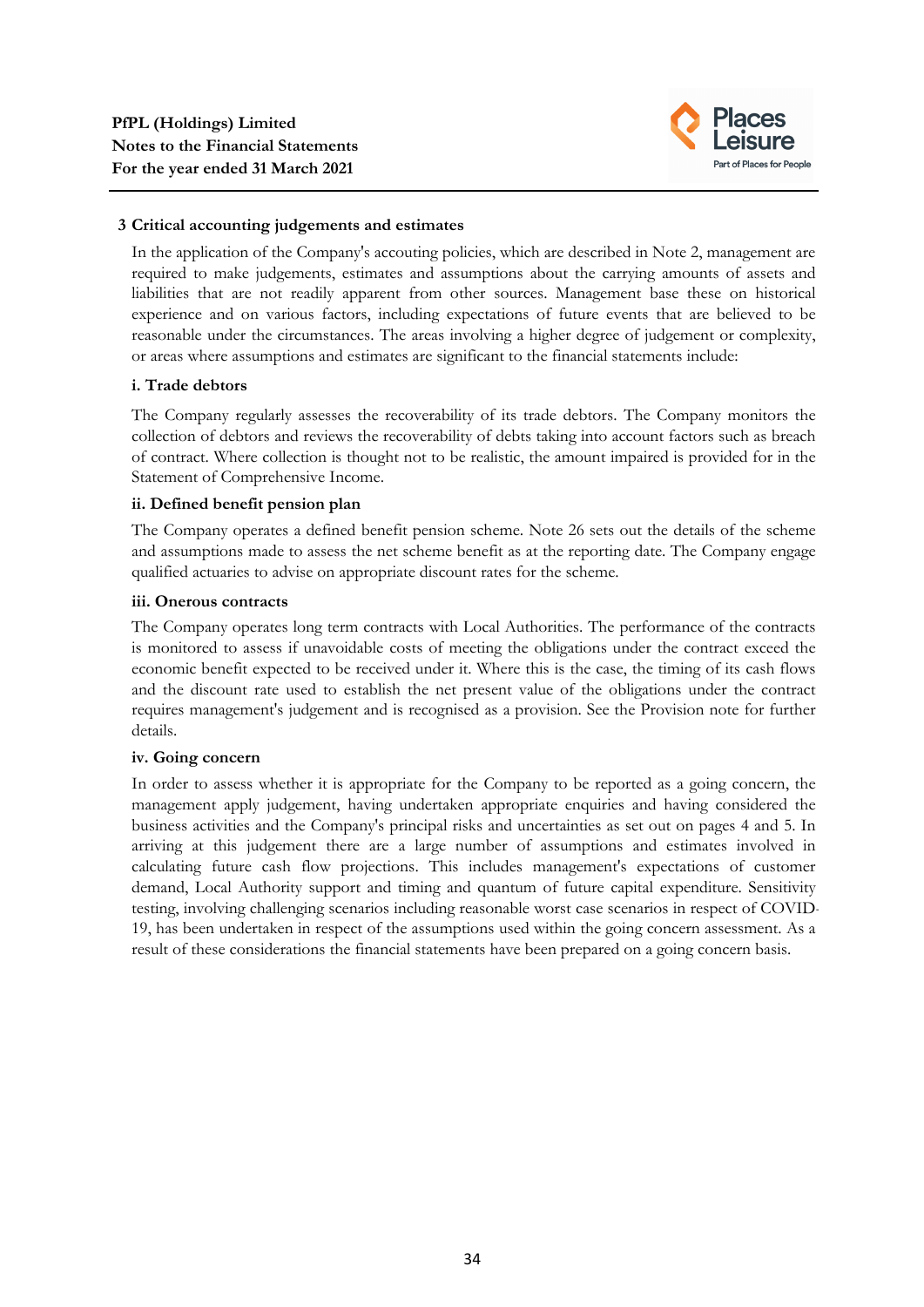

# **4 Turnover**

All turnover arose within the United Kingdom.

Turnover can be broken down as follows:

|                                                                  | 2021          | 2020    |
|------------------------------------------------------------------|---------------|---------|
|                                                                  | $\pounds 000$ | £000    |
| Activities income                                                | 18,522        | 134,082 |
| Shop, bar and catering income                                    | 318           | 10,045  |
| Management fee income                                            | 35,321        | 3,900   |
| Coronavirus Job Retention Scheme income                          | 30,066        | 1,101   |
| Local Restrictions Support Grant income and Restart Grant income | 1,691         |         |
| Other income                                                     | 1,815         | 4,273   |
|                                                                  | 87,733        | 153,401 |
| 5 Operating (loss)/profit                                        |               |         |
| Operating (loss)/profit is stated after charging:                |               |         |
|                                                                  | 2021          | 2020    |
|                                                                  | $\pounds$ 000 | £000    |
| Depreciation of tangible fixed assets:                           |               |         |
| - owned by the Group                                             | 5,683         | 6,384   |
| - held under finance leases                                      | 764           | 538     |
| Impairment of tangible fixed assets                              |               | 1,412   |
| Amortisation of intangible fixed assets:                         | 183           | 232     |
| Impairment of intangible fixed assets                            |               | 175     |
| Operating lease rentals:                                         |               |         |
| - plant and machinery                                            | 702           | 717     |
| - other operating leases                                         | 473           | 804     |
| Loss on disposal of fixed assets                                 | 60            | 131     |
| Auditor's remuneration                                           |               |         |
| - Audit of the financial statements                              | 16            | 12      |
| - Audit of the subsidiary undertakings                           | 52            | 53      |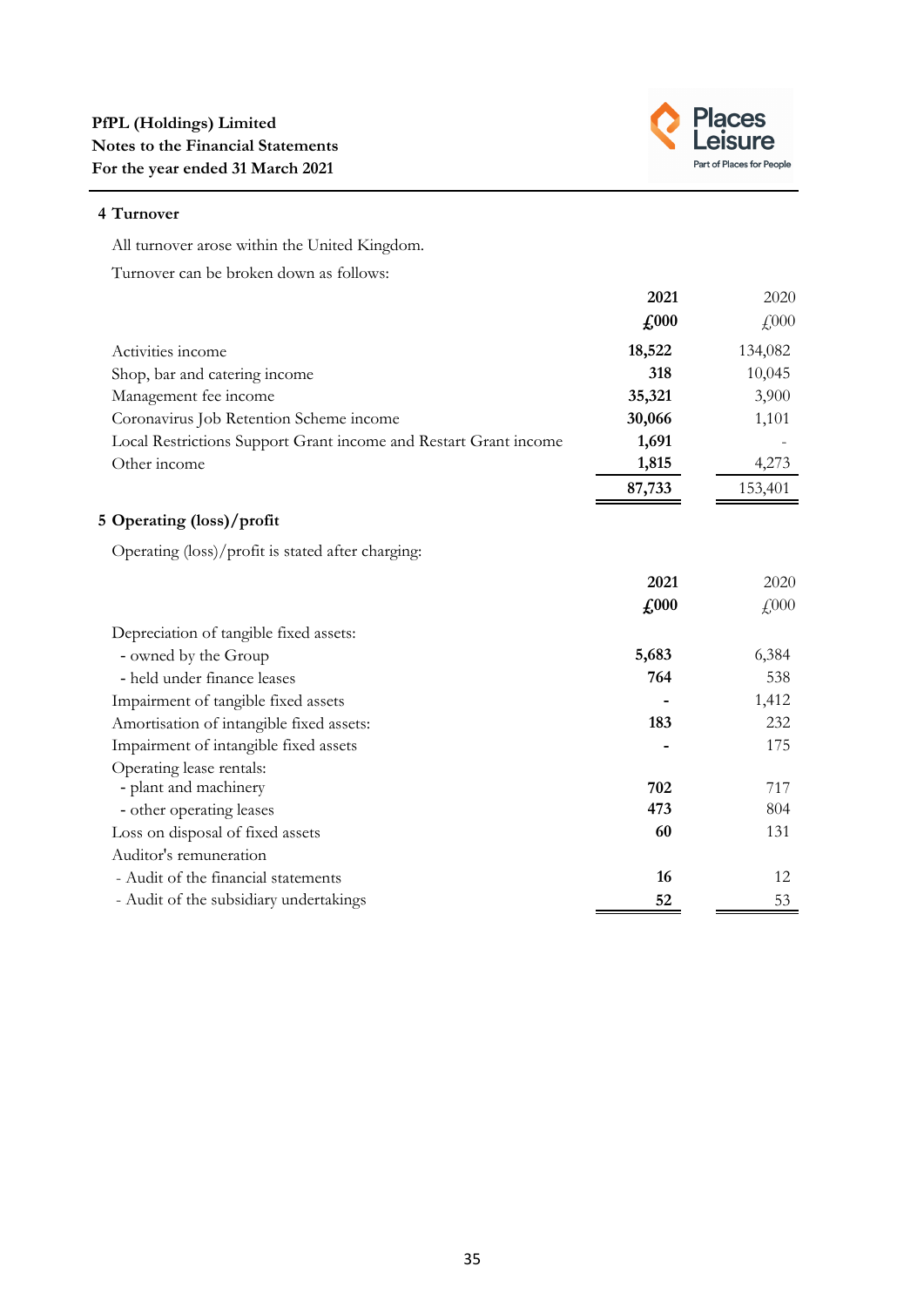

# **6 Employees and directors**

#### **Employees**

Staff costs were as follows:

|                       | 2021                        | 2020                      |
|-----------------------|-----------------------------|---------------------------|
|                       | $\textbf{\textsterling}000$ | $\text{\textsterling}000$ |
| Wages and salaries    | 51,262                      | 70,743                    |
| Social security costs | 2,756                       | 3,783                     |
| Other pension costs   | 1,339                       | 1,512                     |
|                       | 55,357                      | 76,038                    |

The average monthly number of employees, including the Directors, during the year was as follows:

|                                          | 2021  | 2020  |
|------------------------------------------|-------|-------|
|                                          | No.   | No.   |
| Management and administration            | 1,080 | 1,346 |
| Supervisors, instructors and other staff | 1,124 | 1,050 |
|                                          | 2,204 | 2,396 |
| <b>Directors</b>                         |       |       |
|                                          | 2021  | 2020  |
|                                          | £000  | £000  |
| Emoluments                               | 585   | 1,004 |
| Pension contributions                    | 40    | 88    |
|                                          | 625   | 1,092 |

Retirement benefits were accruing for 4 directors in respect of defined contribution pension schemes (2020 ‑ 3). The highest paid director received emoluments of  $f$ 151,527 (2020 -  $f$ 383,200) and pension contributions of £9,300 (2020 - £nil). There was no accrued pension provision for the highest paid director at 31 March 2021  $(2020 - f^{\text{nil}})$ .

There was  $\frac{179}{700}$  payable for compensation for loss of office (2020 -  $\frac{1}{2}$ nil).

# **7 Interest receivable and similar income**

|                                                            | 2021                        | 2020         |
|------------------------------------------------------------|-----------------------------|--------------|
|                                                            | $\textbf{\textsterling}000$ | $\sqrt{000}$ |
| Interest receivable on loans from group undertakings       |                             | 20           |
| 8 Interest payable and similar charges                     |                             |              |
|                                                            | 2021                        | 2020         |
|                                                            | $\pounds 000$               | $\sqrt{000}$ |
| Interest payable on finance leases                         | 56                          | 67           |
| Interest payable on loans from group undertakings          | 140                         | 13           |
| Unwinding of discount on defined benefit pension liability | 11                          | 4            |
|                                                            | 207                         | 84           |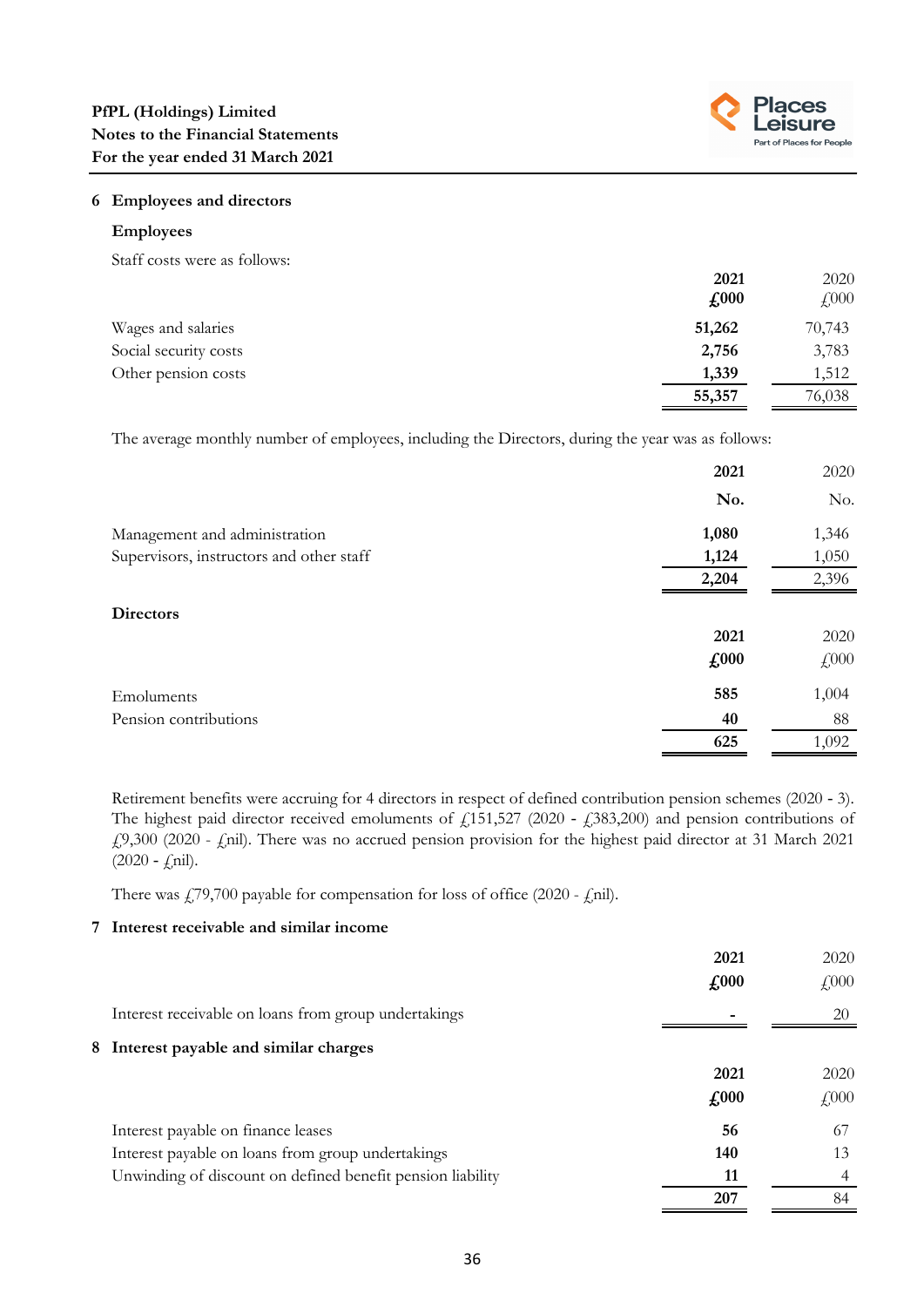

# **9 Taxation**

| a) Analysis of tax charge in the period                        |               |                           |
|----------------------------------------------------------------|---------------|---------------------------|
|                                                                | 2021          | 2020                      |
|                                                                | $\pounds 000$ | $\text{\textsterling}000$ |
| Current tax                                                    |               |                           |
| UK corporation tax charge on (loss)/profit for the year        | 75            | 934                       |
| Adjustments in respect of prior periods                        | (261)         | (82)                      |
| Group relief (receivable)/payable                              | (47)          | (9)                       |
| Total current tax (credit)/charge                              | (233)         | 843                       |
| Deferred tax                                                   |               |                           |
| Origination and reversal of timing differences                 | (79)          | (376)                     |
| Effect of tax rate change on opening balance                   |               | (84)                      |
| Adjustments in respect of prior periods                        | 409           | 86                        |
| Total deferred tax charge/(credit)                             | 330           | (374)                     |
| Tax charge on (loss)/profit on ordinary activities (note c)    | 97            | 469                       |
| b) Tax expense/(income) included in other comprehensive income |               |                           |
|                                                                | 2021          | 2020                      |
|                                                                | $\pounds 000$ | $\text{\textsterling}000$ |
| Deferred tax                                                   |               |                           |
| Origination and reversal of timing differences (note 10)       | 119           | (64)                      |

# **c) Factors affecting tax charge for the period**

The tax assessed for the year is different from the standard rate of corporation tax in the UK of 19% (2020 ‑ 19%). The differences are explained below:

|                                                                                                                             | 2021                       | 2020                      |
|-----------------------------------------------------------------------------------------------------------------------------|----------------------------|---------------------------|
|                                                                                                                             | $\textcolor{red}{f_{000}}$ | $\text{\textsterling}000$ |
| (Loss)/profit on ordinary activities before tax                                                                             | (2,320)                    | 209                       |
| (Loss)/profit on ordinary activities multiplied by standard rate of<br>corporation tax in the UK of $19\%$ (2020 - $19\%$ ) | (441)                      | 40                        |
| Effects of:                                                                                                                 |                            |                           |
| Expenses not deductible for tax purposes                                                                                    | 5                          | 14                        |
| Fixed asset differences                                                                                                     | 266                        | 558                       |
| Difference in tax rate                                                                                                      |                            | (83)                      |
| Amounts charged directly to other comprehensive income                                                                      | 119                        | (64)                      |
| Adjustments in respect of prior periods - current tax                                                                       | (261)                      | (82)                      |
| Adjustments in respect of prior periods - deferred tax                                                                      | 409                        | 86                        |
| Tax charge on (loss)/profit on ordinary activities (note a)                                                                 | 97                         | 469                       |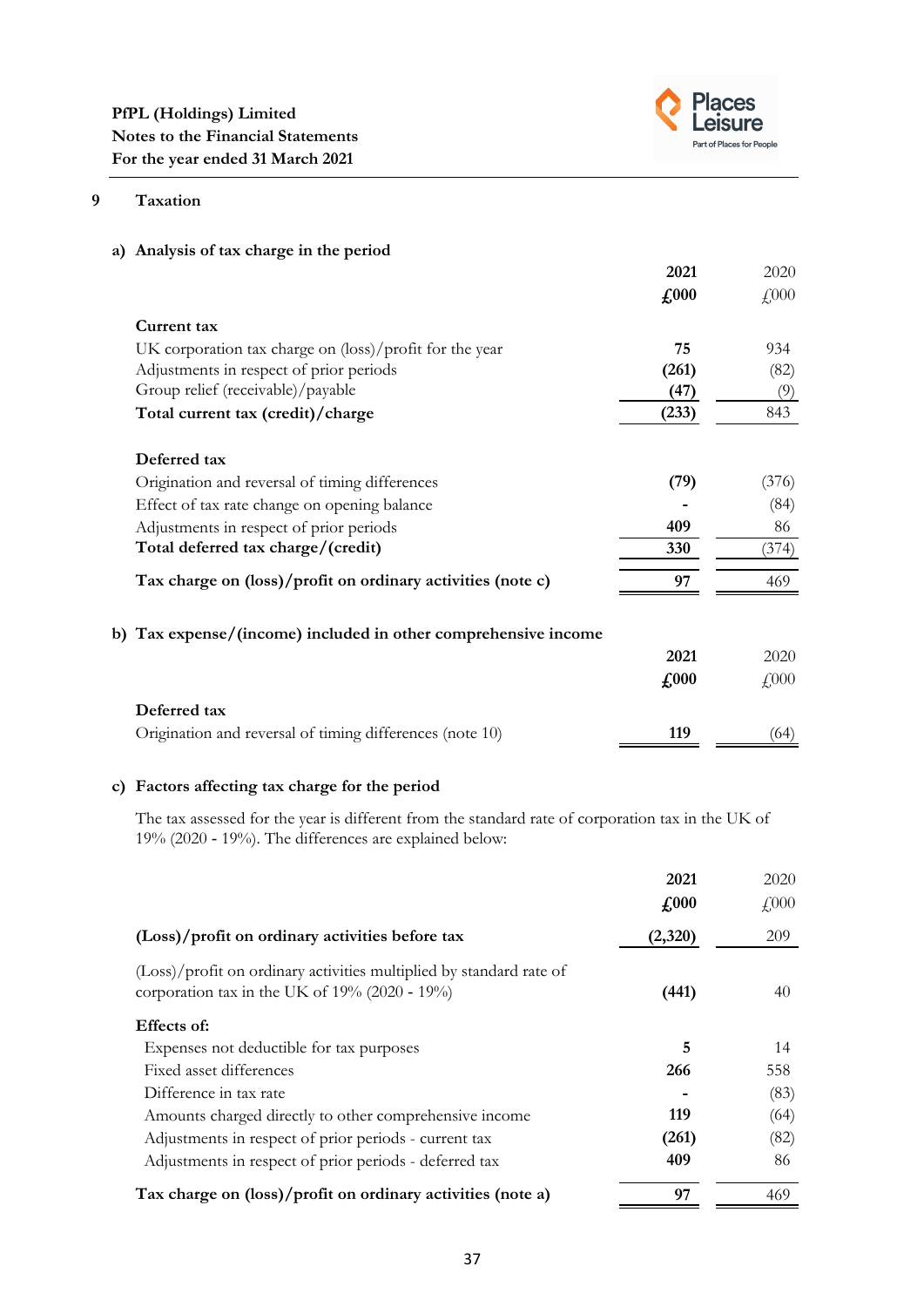

**723** 1,182

# **9 Taxation (continued)**

## **d) Factors that may affect future charges**

The main rate of corporation tax is currently 19%, however this is due to increase to 25% from 1 April 2023. As this change in corporation tax rate had not been substantively enacted at the balance sheet date, deferred tax has been calculated using the current corporation tax rate of 19%. This change will reduce the future current and deferred tax charge accordingly.

#### **10 Deferred taxation**

|                                                            |               | Group                     |
|------------------------------------------------------------|---------------|---------------------------|
|                                                            | 2021          | 2020                      |
|                                                            | $\sqrt{0.00}$ | $\text{\textsterling}000$ |
| At beginning of year                                       | 1,182         | 808                       |
| (Charged)/credited to profit or loss                       | (340)         | 374                       |
| (Charged)/credited to other comprehensive income           | (119)         |                           |
| At end of year                                             | 723           | 1,182                     |
| The deferred taxation asset balance is made up as follows: |               |                           |
|                                                            | 2021          | 2020                      |
|                                                            | $\pounds 000$ | $\text{\textsterling}000$ |
| Accelerated capital allowances                             | 486           | 742                       |
| Short term timing differences                              | 55            | 440                       |
| Losses and other deductions                                | 182           |                           |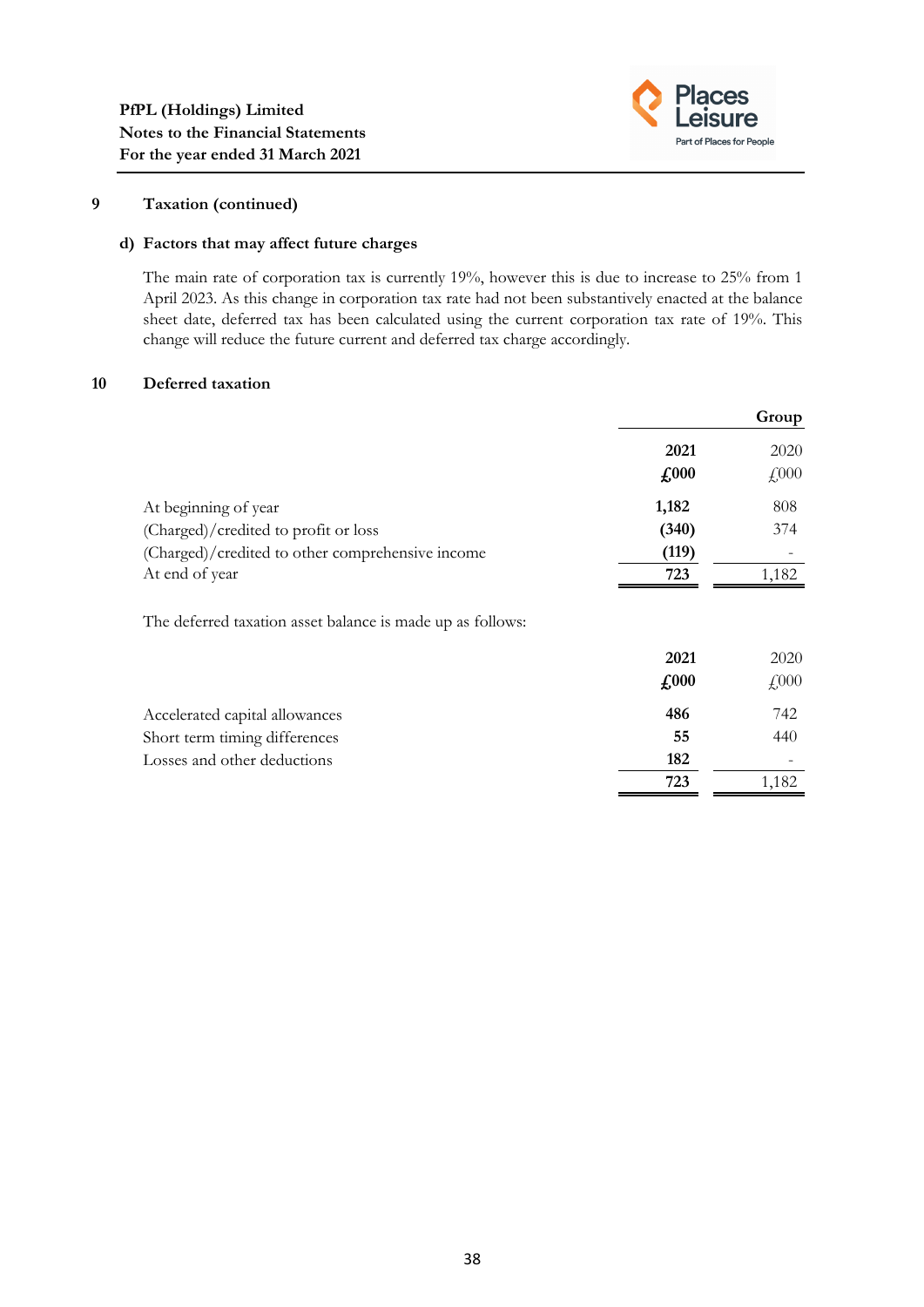

| 11 Intangible fixed assets |               |
|----------------------------|---------------|
|                            | Goodwill      |
|                            | $\pounds$ 000 |
| At 1 April 2020            | 2,150         |
| Disposals                  | (325)         |
| At 31 March 2021           | 1,825         |
| Amortisation               |               |
| At 1 April 2020            | 534           |
| Disposals                  | (150)         |
| Charge for the year        | 183           |
| At 31 March 2021           | 567           |
| Impairment                 |               |
| At 1 April 2020            | 175           |
| Disposals                  | (175)         |
| Charge for the year        |               |
| At 31 March 2021           |               |
| Net book value             |               |
| At 31 March 2021           | 1,258         |
| At 31 March 2020           | 1,441         |
|                            |               |

# **12 Tangible fixed assets**

|                        | <b>Building</b><br>developments<br>$\pounds 000$ | Office and<br>major<br>equipment<br>$\pounds 000$ | Work in<br>progress<br>$\pounds 000$ | Total<br>$\pounds 000$ |
|------------------------|--------------------------------------------------|---------------------------------------------------|--------------------------------------|------------------------|
| Cost                   |                                                  |                                                   |                                      |                        |
| At 1 April 2020        | 33,843                                           | 42,906                                            | 17                                   | 76,766                 |
| Additions              | 469                                              | 1,439                                             |                                      | 1,908                  |
| Transfers              |                                                  | 17                                                | (17)                                 |                        |
| Disposals              | (1, 494)                                         | (1,242)                                           |                                      | (2,736)                |
| Reclassification       | (4)                                              | 4                                                 |                                      |                        |
| At 31 March 2021       | 32,814                                           | 43,124                                            |                                      | 75,938                 |
| Depreciation           |                                                  |                                                   |                                      |                        |
| At 1 April 2020        | 16,029                                           | 30,064                                            |                                      | 46,093                 |
| Charge for the year    | 2,624                                            | 3,823                                             |                                      | 6,447                  |
| Eliminated on disposal | (817)                                            | (1,029)                                           |                                      | (1, 846)               |
| At 31 March 2021       | 17,836                                           | 32,858                                            |                                      | 50,694                 |
| Impairment             |                                                  |                                                   |                                      |                        |
| At 1 April 2020        | 1,669                                            | 329                                               |                                      | 1,998                  |
| Eliminated on disposal | (486)                                            | (153)                                             |                                      | (639)                  |
| At 31 March 2021       | 1,183                                            | 176                                               |                                      | 1,359                  |
| Net book value         |                                                  |                                                   |                                      |                        |
| At 31 March 2021       | 13,795                                           | 10,090                                            |                                      | 23,885                 |
| At 31 March 2020       | 16,145                                           | 12,513                                            | 17                                   | 28,675                 |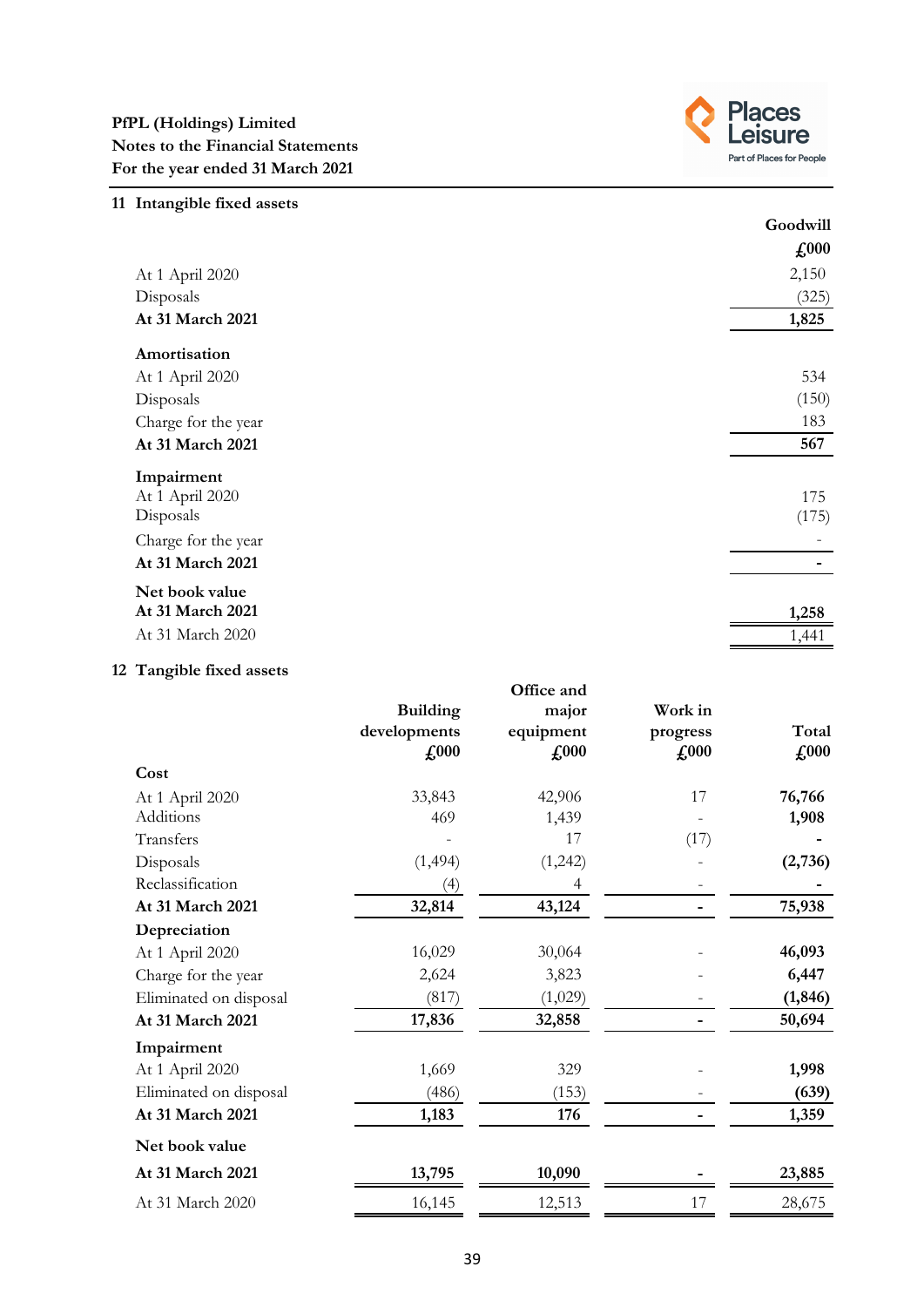

# **12 Tangible fixed assets (continued)**

Included in the net book value of  $\frac{23,885,000}{2}$  is  $\frac{1}{2,863,443}$  (2020:  $\frac{1}{2,2092,000}$ ) in respect of assets purchased under finance lease. Depreciation charged on assets held under finance lease in the year was  $\frac{1764,000}{2020}$ : £538,000).

All building developments are in respect of short leasehold properties.

#### **13 Fixed asset investments**

|                                   | Shares in<br>subsidiary |
|-----------------------------------|-------------------------|
|                                   | undertakings            |
| Company                           | $\pounds 000$           |
| At 1 April 2020 and 31 March 2021 | 14,216                  |

The structure of the Group at 31 March 2021 is shown below. Each parent holds 100% of the share capital of the subsidiary undertaking. All the companies are registered in England and Wales, whose principal activities are described in the Strategic Report.

| Parent name                                                            | Subsidiary name                              | Registered<br>number |
|------------------------------------------------------------------------|----------------------------------------------|----------------------|
| PfPL (Holdings) Limited                                                | Places for People Leisure Management Limited | 2585598              |
| Places for People Leisure Management Limited PfPL Developments Limited |                                              | 4330972              |
| Places for People Leisure Management Limited Sam Jones (Clubs) Limited |                                              | 3406979              |
| PfPL Developments Limited                                              | PfPL Projects (Gosport) Limited              | 7782225              |
| PfPL Developments Limited                                              | PfPL Projects (Sandwell) Limited             | 8181534              |
| PfPL Developments Limited                                              | PfPL Projects (Hinckley) Limited             | 9042076              |
| PfPL Developments Limited                                              | PfPL Projects (Sparkhill) Limited            | 9042068              |
| PfPL Developments Limited                                              | PfPL Projects (Wyre Forest) Limited          | 9301347              |
| PfPL Developments Limited                                              | PfPL Projects (Epping) Limited               | 10599175             |
| PfPL Developments Limited                                              | PfPL Projects (Surrey Heath) Limited         | 11898999             |

PfPL (Holdings) Limited is also the ultimate controlling party of the following companies which are limited by guarantee. All the companies are registered in England and Wales.

Braintree District Leisure Community Association Limited Places for People Leisure Community Association Limited Leisure and Community Partnership Limited Places for People Leisure Limited

The registered address of all above companies is 80 Cheapside, London EC2V 6EE.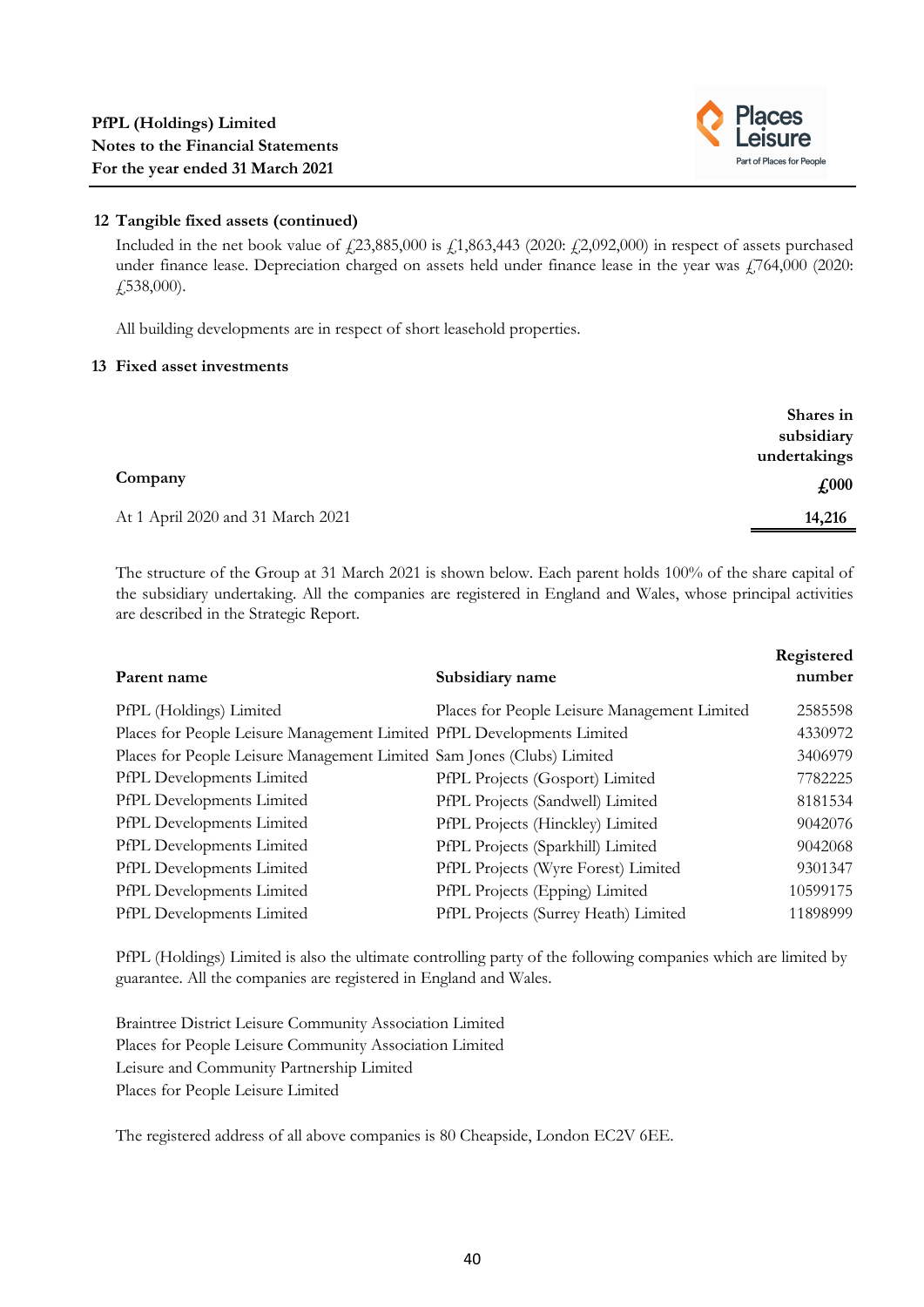

#### **14 Stock**

|                  |      | Group |
|------------------|------|-------|
|                  | 2021 | 2020  |
|                  | £000 | £000  |
| Goods for resale | 685  | 916   |

There is no significant difference between the replacement cost of stock and the carrying amounts.

#### **15 Debtors**

|                                     |                       | Group                |                       | Company                     |
|-------------------------------------|-----------------------|----------------------|-----------------------|-----------------------------|
|                                     | 2021<br>$\pounds 000$ | 2020<br>$\angle 000$ | 2021<br>$\pounds 000$ | 2020<br>$\textsterling 000$ |
| Trade debtors                       | 6,083                 | 3,173                |                       | $\overline{4}$              |
| Other debtors                       | 155                   | 155                  |                       |                             |
| Amounts due from group undertakings |                       |                      | 295                   | 5                           |
| Prepayments and accrued income      | 9,128                 | 5,656                |                       | 3                           |
| Deferred tax asset (note 10)        | 723                   | 1,182                |                       |                             |
|                                     | 16,089                | 10,166               | 295                   | 12                          |

Other debtors for the group includes performance bonds and guarantees of £155,000 (2020: £155,000) in connection with work performed by the group with maturity dates ranging from September 2019 to June 2023 (2020: September 2019 to June 2023). Bonds with a maturity date greater than one year total £100,000 (2020: £100,000).

## **16 Creditors: amounts falling due within one year**

|                                                       |                                     | Group                |                       | Company              |
|-------------------------------------------------------|-------------------------------------|----------------------|-----------------------|----------------------|
|                                                       | 2021<br>$\textbf{\textsterling}000$ | 2020<br>$\sqrt{000}$ | 2021<br>$\pounds 000$ | 2020<br>$\sqrt{000}$ |
| Obligations under finance leases                      | 531                                 | 628                  |                       |                      |
| Trade creditors<br>Amounts owed to group undertakings | 2,801<br>525                        | 5,434                |                       | 16,312               |
| Corporation tax<br>Deferred tax liability             | 1,239                               | 1,425                | 16                    | ( / )                |
| Social security and other taxes                       | 3,286                               | 1,570                |                       |                      |
| Derivatives                                           | 8,382                               | 622<br>9,679         | 16                    | 16,305               |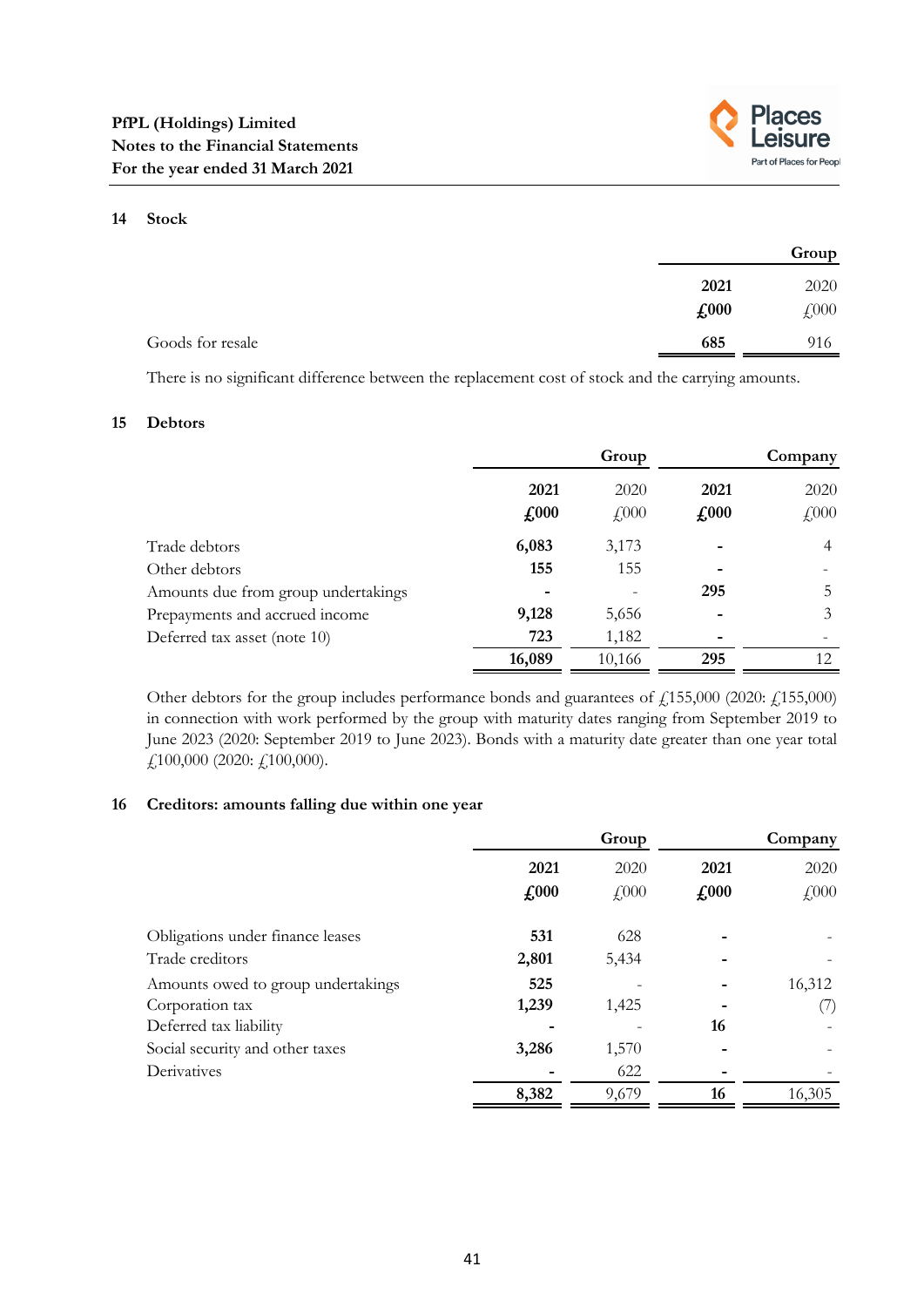

**Group**

#### **17 Creditors: amounts falling due after more than one year**

|                                      | Group                       |                    | Company       |      |
|--------------------------------------|-----------------------------|--------------------|---------------|------|
|                                      | 2021                        | 2020               | 2021          | 2020 |
|                                      | $\textbf{\textsterling}000$ | $f$ <sub>000</sub> | $\pounds 000$ | £000 |
| Amounts owed to parent undertaking   | 5,165                       | 1,664              |               |      |
| Amounts owed to group undertakings   | $\overline{\phantom{a}}$    |                    | 17,270        |      |
| Other                                | 75                          |                    |               |      |
| Net obligations under finance leases | 196                         | 537                |               |      |
|                                      | 5,436                       | 2,201              | 17,270        |      |

#### **Amounts owed to parent undertaking**

The £5,165,000 loan from the parent undertaking is repayable after more than one year and attracts interest at 3% above Bank of England base rate.

|                                             |       | Group        |
|---------------------------------------------|-------|--------------|
|                                             | 2021  | 2020         |
|                                             | £,000 | $\sqrt{000}$ |
| In one year or more but less than two years | 5,165 | .664         |

#### **Amounts owed to group undertakings**

There is no fixed date for the repayment of the amounts owed to group undertakings and they attract no interest. However the group undertakings have confirmed that the amounts would not be repayable for at least one year from the Statement of Financial Position date.

## **18 Finance lease commitments**

Obligations under finance leases are payable as follows:

|                                               |                       | Group        |
|-----------------------------------------------|-----------------------|--------------|
|                                               | 2021<br>$\pounds$ 000 | 2020<br>£000 |
| In one year or less                           | 531                   | 628          |
| In one year or more but less than two years   | 168                   | 449          |
| In two years or more but less than five years | 28                    | 86           |
|                                               | 727                   | 1,165        |

## **19 Provisions for liabilities and charges**

|                          |                                                           |                                          | Group |
|--------------------------|-----------------------------------------------------------|------------------------------------------|-------|
|                          | <b>Onerous</b><br>contracts<br>$\textcolor{red}{f_{000}}$ | <b>Onerous</b><br>lease<br>$\pounds 000$ | Total |
| At 1 April 2020          | 1,131                                                     | 311                                      | 1,442 |
| Incurred during the year | 425                                                       | 120                                      | 545   |
| Released in the year     | (457)                                                     | (93)                                     | (550) |
| Utilised in the year     | (94)                                                      | (218)                                    | (312) |
| At 31 March 2021         | 1,005                                                     | 120                                      | 1,125 |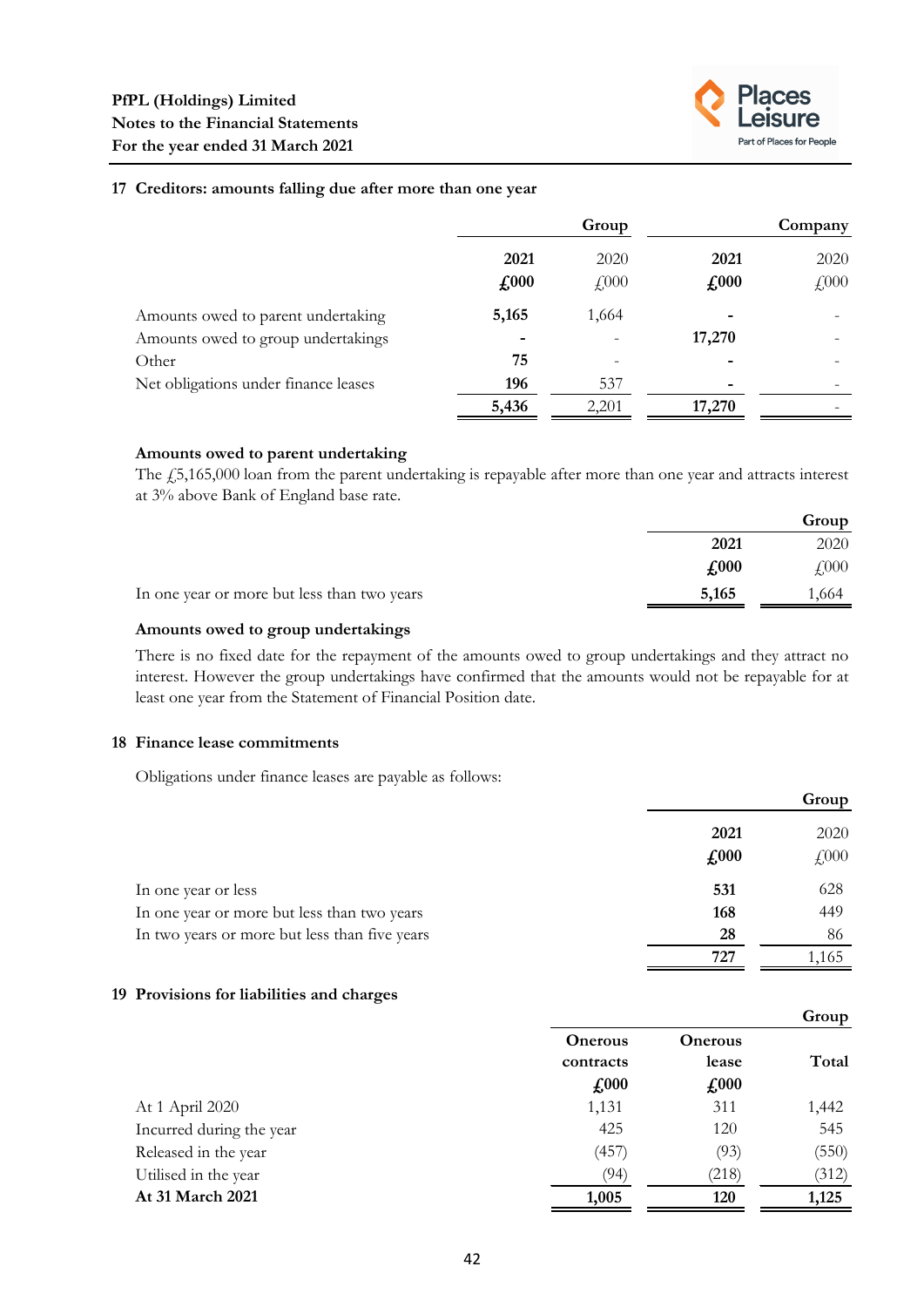

# **20 Accruals and deferred income**

**21 Share capital**

|                                                   |                             | Group  |               | Company |
|---------------------------------------------------|-----------------------------|--------|---------------|---------|
|                                                   | 2021                        | 2020   | 2021          | 2020    |
|                                                   | $\textbf{\textsterling}000$ | £000   | $\pounds 000$ | £000    |
| Accruals and deferred income                      | 13,187                      | 13,428 | 28            |         |
| Amounts falling due within one year:              | 12,411                      | 12,973 | 28            |         |
| Amounts falling due after one year:               | 776                         | 455    |               |         |
|                                                   | 13,187                      | 13,428 | 28            |         |
| Share capital                                     |                             |        |               |         |
|                                                   |                             |        |               | Company |
|                                                   |                             |        | 2021          | 2020    |
|                                                   |                             |        | $\pounds 000$ | £000    |
| Allotted, called up and fully paid                |                             |        |               |         |
| 999,999 ordinary shares of $f(0.25 \text{ each})$ |                             |        | 250           | 250     |

# **22 Reconciliation of movement in shareholders' funds**

|                                                                       | Company                    |          |
|-----------------------------------------------------------------------|----------------------------|----------|
|                                                                       | 2021                       | 2020     |
|                                                                       | $\textcolor{red}{f_{000}}$ | $f_{00}$ |
| Opening shareholders' funds                                           | (2,699)                    | (1,397)  |
| Loss for the year                                                     | (602)                      | (780)    |
| Defined benefit pension scheme movement in other comprehensive income | 601                        | (522)    |
| Closing shareholders' funds                                           | (2,700)                    | (2,699)  |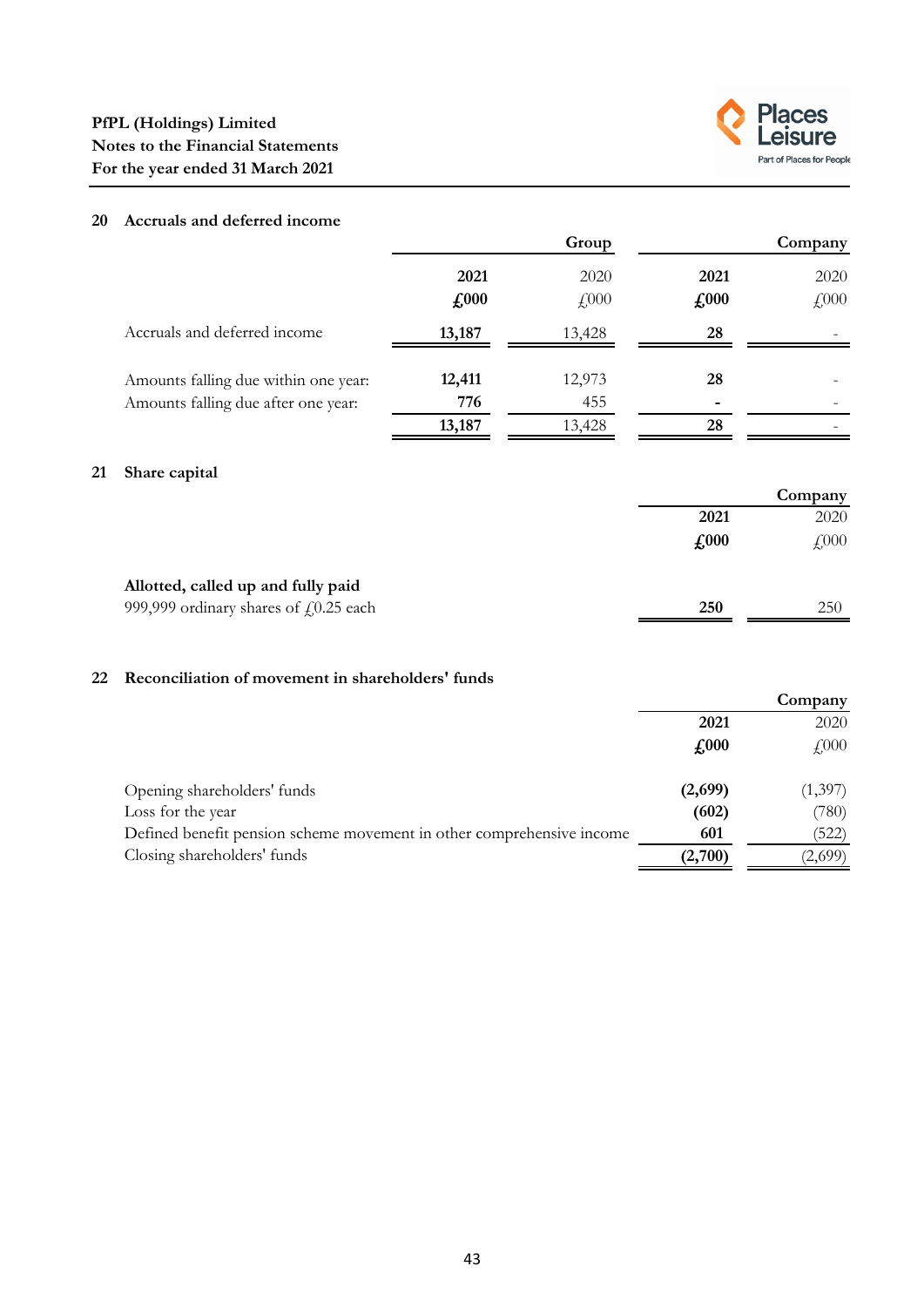

## **23 Capital commitments**

At 31 March 2021 the Group had capital commitments as follows:

|                                                               | 2021 | 2020         |
|---------------------------------------------------------------|------|--------------|
|                                                               | £000 | $\sqrt{000}$ |
| Contracted for but not provided in these financial statements | 605  | 200          |

# **24 Operating lease commitments**

At 31 March 2021 the Group had commitments under non-cancellable operating leases as follows:

|                           | Land and buildings |           | Other         |              |
|---------------------------|--------------------|-----------|---------------|--------------|
|                           | 2021               | 2020      | 2021          | 2020         |
| Group                     | $\pounds 000$      | $f_{000}$ | $\pounds 000$ | $\angle 000$ |
| <b>Expiry date:</b>       |                    |           |               |              |
| Less than one year        | 600                | 936       | 211           | 192          |
| Between one to five years | 1,891              | 3,485     | 480           | 434          |
| More than five years      | 1,914              | 3,307     |               |              |
|                           | 4,405              | 7,728     | 691           | 626          |
|                           |                    |           |               |              |

# **25 Contingent liabilities**

The Company has entered into performance bonds and guarantees in connection with work performed by its subsidiaries to the value of  $\mu$   $(875,000)$   $(2020: \mu$   $(875,000)$ .  $\mu$   $(55,000)$  of this contingency related to a contract which terminated on 31 March 2019.

This represents the maximum exposure for the Company. The Directors consider it extremely unlikely that the Company would be required to make any payments in respect of this guarantee.

The Company, together with certain fellow subsidiaries of the Places for People Group, has guaranteed to holders of the Places for People Finance PLC 4.25% 2023 bond, the principal amount and interest accrued in respect of this bond in the event of default by the issuer.

The total capital outstanding at 31 March 2021 for this bond was  $\frac{1}{65,000,000}$  (2020:  $\frac{1}{65,000,000}$ ). The total interest accrued at 31 March 2021 for this bond was  $\frac{1}{813,403}$  (2020:  $\frac{1}{813,403}$ ).

The Group is working with its advisers to resolve issues raised by HMRC relating to the Group's use of the VAT sporting exemption in its business. This could potentially result in a material liability to the Group. At this stage the value of potential payments cannot be quantified.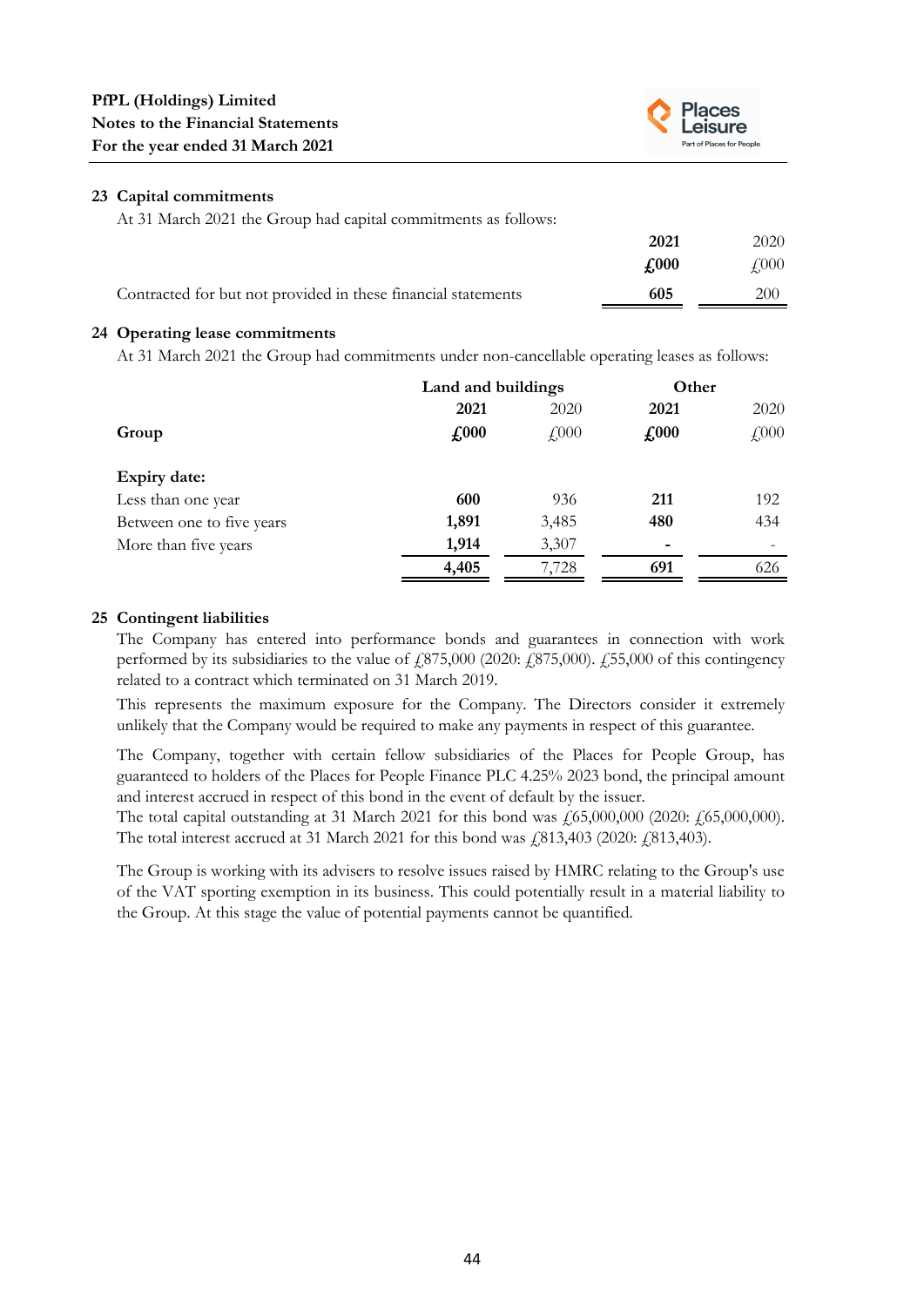

# **26 Pension commitments**

The Company is the sponsoring employer of a funded defined benefit pension scheme in the UK, which provides retirement benefit based on members' salary when leaving employment. The assets of the scheme are held in a separately administered fund and the plan is administered by a trustee body who are responsible for ensuring that the scheme is sufficiently funded to meet current and future obligations.

The liabilities set out in this note have been calculated based on the results of the full Scheme Funding Assessment as of 30 April 2019, updated to 31 March 2021, allowing for additional benefit accrual and benefits paid. The present value of the defined benefit obligation, the related current service cost and past service costs were measured using the projected unit credit method.

The Company has agreed a funding plan with the trustees of the scheme, whereby ordinary contributions are made into the Scheme based on a percentage of active employees' salary. Additional contributions are agreed with the trustees to reduce the funding deficit where necessary.

The results of the Scheme Funding Assessment carried out at 30 April 2019 showed that the market value of the Scheme's assets was  $\frac{15,709,000}{4}$  and that the actuarial value of those assets represented 93% of the benefits that had accrued to members after allowing for expected future increases in earnings. As at 30 April 2019 there were 14 active members in the scheme.

The actuarial valuation as at 31 March 2021 for the purposes of FRS 102 showed that the market value of the scheme's assets was  $f(6,917,191)$  including total dividends and accrued interest as at 31 March 2021.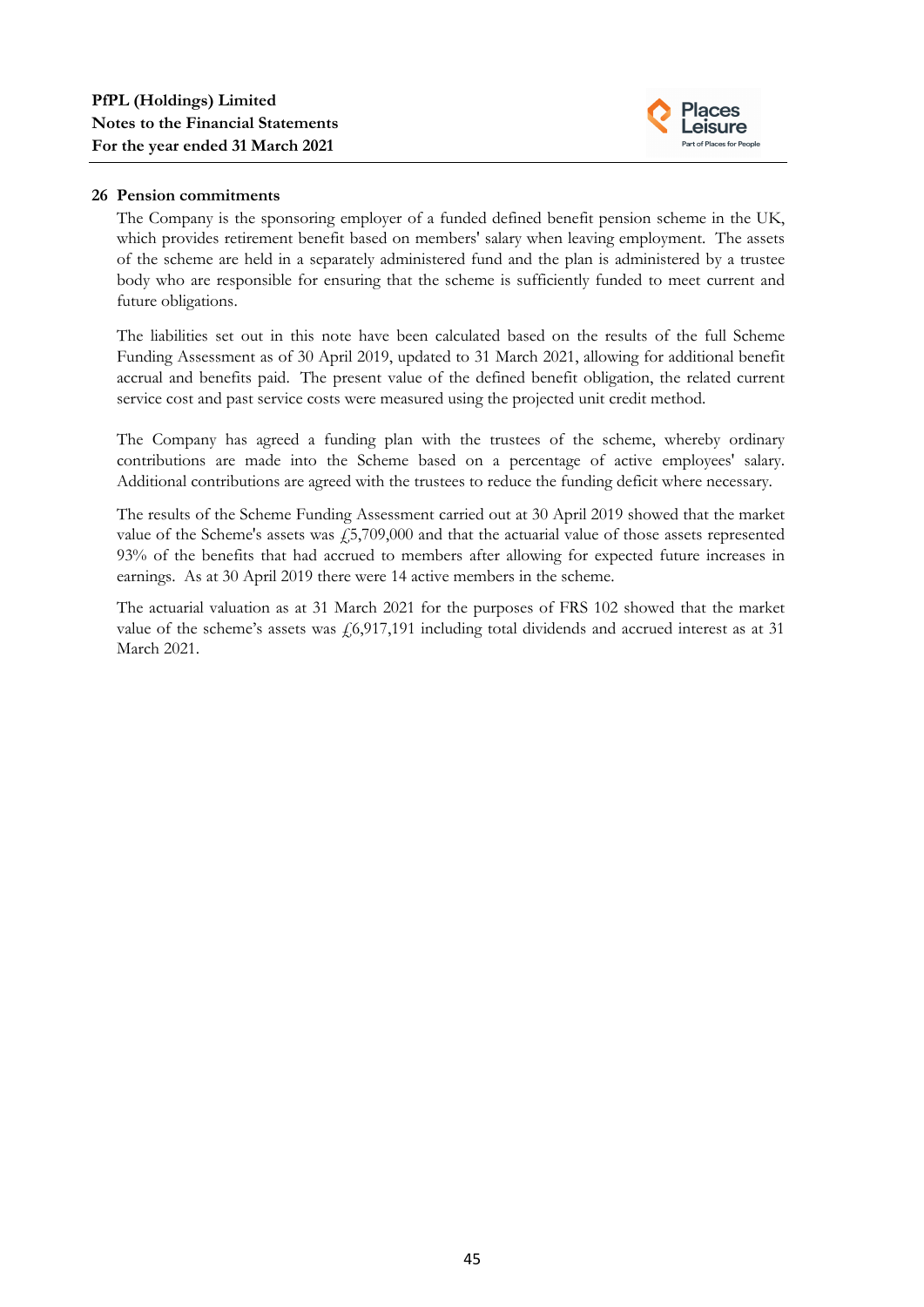

# **26 Pension commitments (continued)**

The disclosures set out below are based on calculations carried out as at 31 March 2021 by an independent qualified actuary. The results of the calculations and assumptions adopted are shown below.

#### **Principal assumptions**

|                                                                                              | 2021                        | 2020          |
|----------------------------------------------------------------------------------------------|-----------------------------|---------------|
| Discount rate                                                                                | 1.96%                       | 2.25%         |
| RPI inflation                                                                                | 3.39%                       | 2.70%         |
| CPI inflation                                                                                | 2.85%                       | 2.10%         |
| Future increases in deferred pensions                                                        | $2.85\%/2.50\%$             | 2.10%         |
| Rate of increase in salaries                                                                 | 3.35%                       | 2.60%         |
| Rate of increase to pensions in payment: LPI (max 5%) based                                  |                             |               |
| on CPI                                                                                       | 2.80%                       | 2.20%         |
| Pre-retirement mortality                                                                     | 95% of S3PxA                | No allowance  |
|                                                                                              | CMI_2019 0.5%               |               |
|                                                                                              | IAMI 1.20%                  |               |
|                                                                                              | <b>LTR</b>                  |               |
| Post-retirement mortality                                                                    | 95% of S3PxA                | $90\%$ of     |
|                                                                                              | CMI_2019 0.5%               | S3PxA         |
|                                                                                              | <b>IAMI</b> 1.20%           | CMI_2019      |
|                                                                                              | <b>LTR</b>                  | 1.20% LTR     |
| Cash commutation                                                                             | $50\%$ of the               | $50\%$ of the |
|                                                                                              | maximum                     | maximum       |
| Life expectancy of male aged 65 at balance sheet date                                        | 22.7                        | 22.6          |
| Life expectancy of male aged 65 in 20 years from balance sheet                               |                             |               |
| date                                                                                         | 24.0                        | 23.9          |
| Life expectancy of female aged 65 at balance sheet date                                      | 25.0                        | 24.9          |
| Life expectancy of female aged 65 in 20 years from balance                                   |                             |               |
| sheet date                                                                                   | 26.3                        | 26.3          |
| The major categories of scheme assets as a percentage of total scheme assets are as follows: |                             |               |
|                                                                                              | 2021                        | 2020          |
| UK Equities                                                                                  | 27.7%                       | 27.7%         |
| Overseas Equities                                                                            | 41.7%                       | 37.5%         |
| UK government                                                                                | 3.6%                        | 4.4%          |
| Corporate Bonds                                                                              | 4.9%                        | 5.9%          |
| Structured and Global Bonds                                                                  | 8.1%                        | $6.2\%$       |
| Other fixed Interest                                                                         | 2.4%                        | $0.0\%$       |
| Property                                                                                     | 9.1%                        | $4.2\%$       |
| Hedge & Structure Funds                                                                      | 1.4%                        | 11.8%         |
| Cash/Trustee bank account                                                                    | $1.1\%$                     | 2.3%          |
| Total                                                                                        | 100.0%                      | 100.0%        |
| The amounts recognised in the Statement of Financial Position are as follows:                |                             |               |
|                                                                                              | 2021                        | 2020          |
|                                                                                              | $\textbf{\textsterling}000$ | £000          |
| Fair value of scheme assets                                                                  | 6,917                       | 5,246         |
| Present value of defined benefit obligation                                                  | (6, 820)                    | (5,869)       |
| Defined benefit asset/(liability)                                                            | 97                          | (623)         |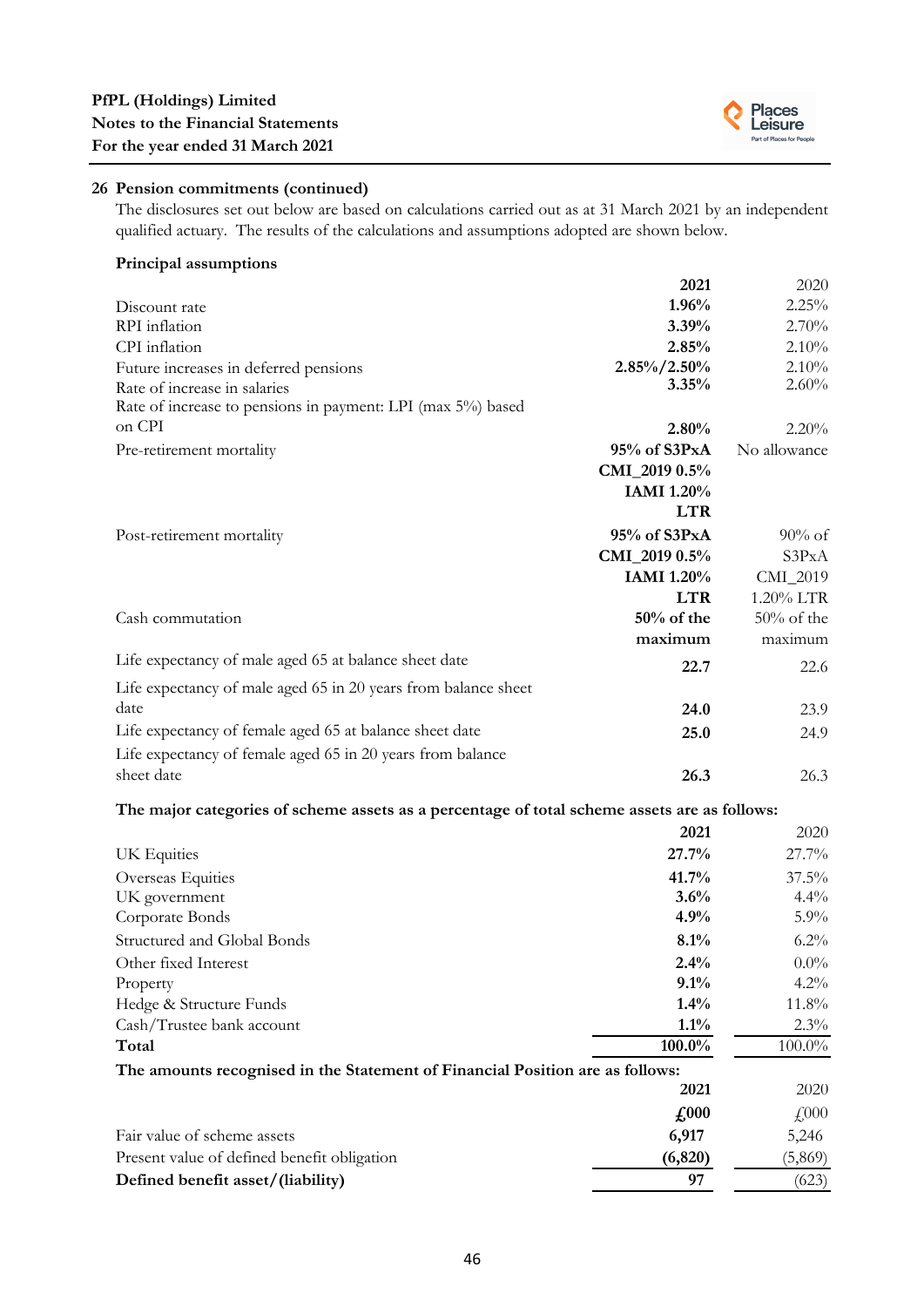

# **26 Pension commitments (continued)**

**Total expense recognised in the Statement of Comprehensive Income**

|                                                                             | 2021                       | 2020                      |
|-----------------------------------------------------------------------------|----------------------------|---------------------------|
|                                                                             | $\pounds 000$              | £000                      |
| Current service cost                                                        | 89                         | 107                       |
| Net interest on the net defined benefit liability                           | 11                         | 4                         |
| Total recognised in the Statement of Comprehensive Income                   | 100                        | 111                       |
| Total amounts taken to Other Comprehensive Income                           |                            |                           |
|                                                                             | 2021                       | 2020                      |
|                                                                             | $\pounds 000$              | $\text{\textsterling}000$ |
| Actuarial return on scheme assets - gains/(losses)                          | 1,518                      | (450)                     |
| Less: amounts included in net interest on the net defined benefit liability | (120)                      | (139)                     |
| Remeasurement gains/(losses)                                                |                            |                           |
| - Return on scheme assets exluding interest income                          | 1,398                      | (589)                     |
| Remeasurement (losses)/gains                                                |                            |                           |
| - Actuarial (losses)/gains                                                  | (797)                      | 154                       |
| Remeasurement gains/(losses) recognised in Other                            |                            |                           |
| <b>Comprehensive Income</b>                                                 | 601                        | (435)                     |
|                                                                             |                            |                           |
| Changes in the present value of defined benefit obligation                  |                            |                           |
|                                                                             | 2021                       | 2020                      |
|                                                                             | $\pounds 000$              | £000                      |
| Opening present value of defined benefit obligation                         | 5,869                      | 5,874                     |
| Benefits paid                                                               | (83)                       | (120)                     |
| Current service cost                                                        | 89                         | 107                       |
| Interest cost                                                               | 131                        | 143                       |
| Remeasurement losses/(gains)                                                |                            |                           |
| - Actuarial losses/(gains)                                                  | 796                        | (154)                     |
| Employee contributions                                                      | 18                         | 19                        |
| Closing present value of defined benefit obligation                         | 6,820                      | 5,869                     |
| Changes in the fair value of scheme assets                                  |                            |                           |
|                                                                             | 2021                       | 2020                      |
|                                                                             | $\textcolor{red}{f_{000}}$ | £000                      |
| Opening fair value of scheme assets                                         | 5,246                      | 5,585                     |
| Interest income                                                             | 120                        | 139                       |
| Remeasurement gains/(losses)                                                |                            |                           |
| - Return on scheme assets exluding interest income                          | 1,398                      | (589)                     |
| Contributions by employer                                                   | 218                        | 212                       |
| Employee contributions                                                      | 18                         | 19                        |
| Benefits paid including expenses                                            | (83)                       | (120)                     |
| Closing fair value of scheme assets                                         | 6,917                      | 5,246                     |